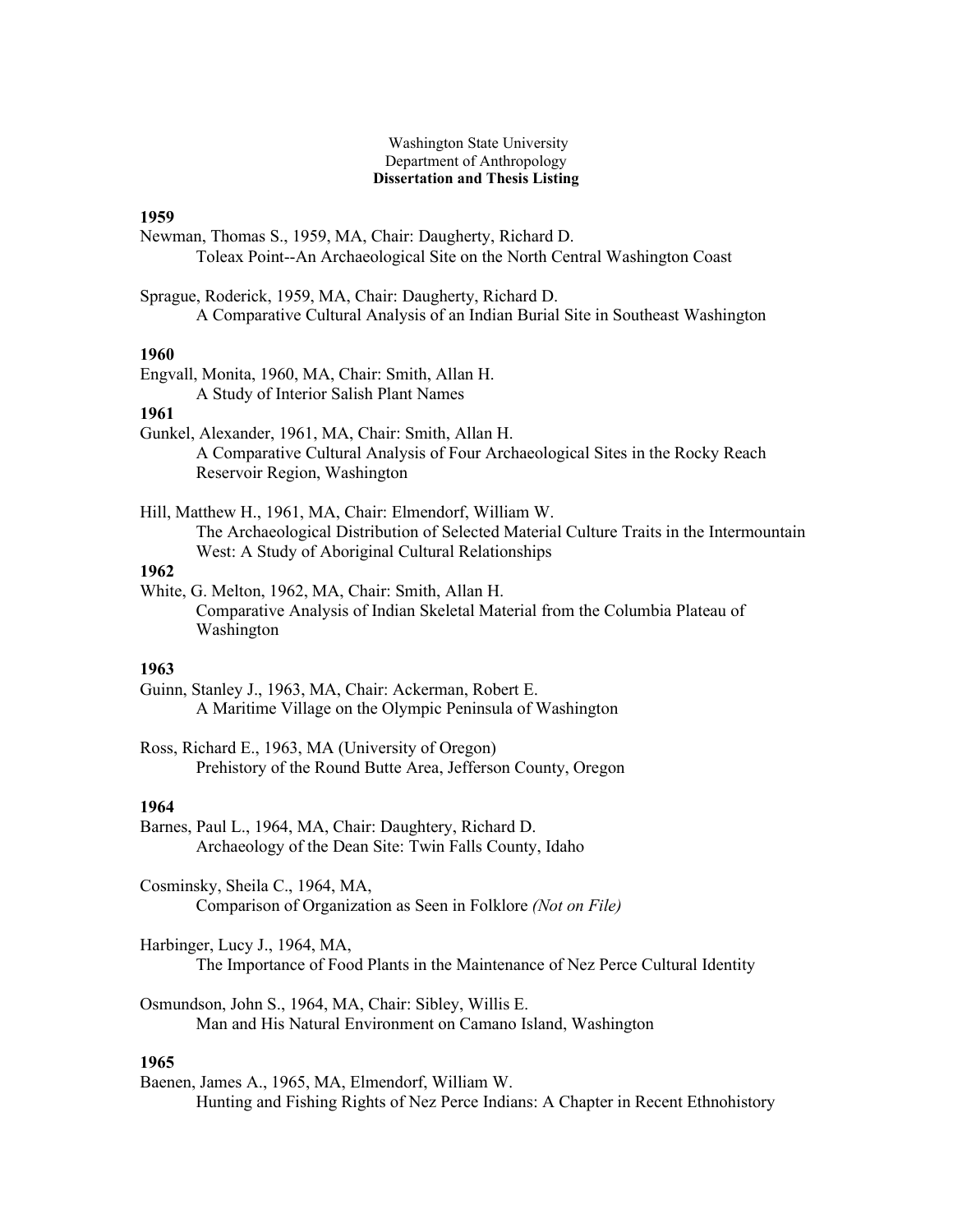- Bolaria, Rosemary Von Elling, 1965, MA, Chair: Daugherty. Richard D. Culture Change in Six Alaskan Eskimo Communities
- Gaudet, Jr., Frederick W, 1965, MA, Chair: Daugherty, Richard D. Mesoamerican Community Studies: A Critique of American Ethnology
- Haney, William E., 1965, MA, Chair: Daugherty, Richard D. An Analysis of the Influence of Environmental and Contact History on the Form of Two Millenarian Movements
- Lewis, Gregory W., 1965, MA, Chair: Daugherty, R. D. Incipent Dog Domestication in the New World
- Rice, Harvey S., 1965, MA, Chair: Daugherty, Richard D. The Cultural Sequence at Windust Caves

- Moore, Winston D., 1966, MA, Chair: Sibley, Willis E. Manual Laborers: A Conceptual Model
- Durrenberger, E. Paul, 1966, MA, Chair: Smith, Allan H. The Evolution of Japanese Social Organization from the Introduction of Rice to the Gempei Wars
- Kenaston, Monte R., 1966, MA, The Archaeology of the Harder Site, Franklin County, Washington
- Mallory, Oscar L., 1966, MA, Chair: Daugherty, Richard D. A Comparative Cultural Analysis of Textiles from McGregor Cave, Washington
- Nance, Charles Roger, 1966, MA, Chair: Daugherty, Richard D. 45WT2: An Archaeological Site on the Lower Snake River
- Schwede (Terni), Madge L., 1966, MA, Chair: Walker, Deward E. An Ecological Study of Nez Perce Settlement Patterns

- Brunton, Bill B., 1967, MA, non-thesis Ceremonial Integration in the Plateau of Western North America
- Carter (Clingan), Valerie R., 1967, MA, non-thesis *(Not on File)*  The Disappearance of the Nunamiut Between 1880 to 1920: Caribou, Blubber, or Trade Goods
- Holton (James), Jennifer J., 1967, MA, Chair: Sibley, Willis E. Early Indian Cultural Influence in Malaya
- Purdy, Barbara A., 1967, MA, non-thesis The Cultural Position of Wakashan in the Northwest Coast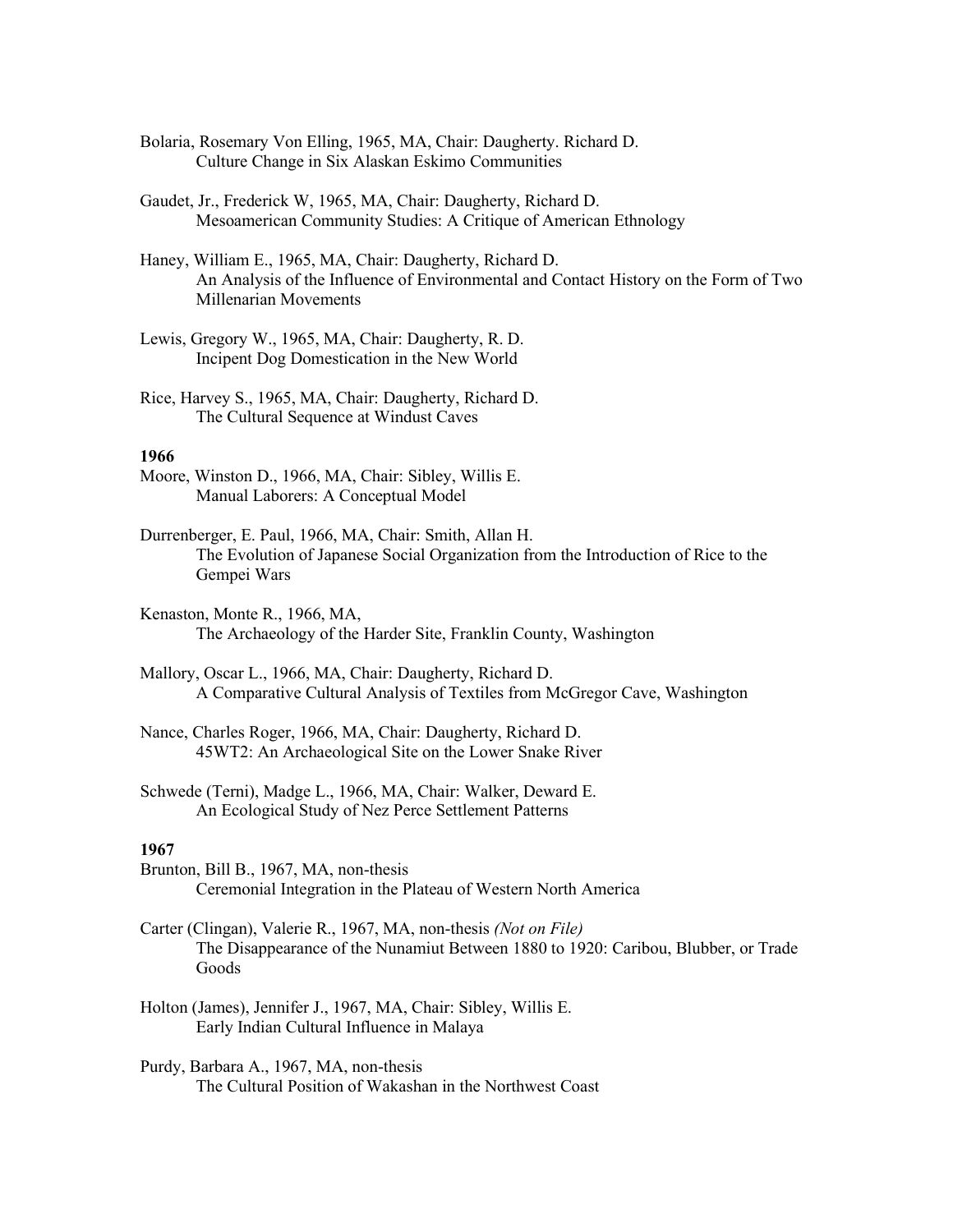Rice, David G., 1967, MA, non-thesis A Commentary on the Derivation of Plateau Culture

Ross, John A., 1967, MA, Chair: Walker, Deward E. Factionalism on the Colville Reservation

# **1968**

Combes, John D., 1968, MA, Chair: Daugherty, Richard D. Burial Practices as an Indicator of Cultural Change in the Lower Snake River Region

Koch, Walton B., 1968, MA, Chair: Ackerman, Robert E. An Inventory Analysis of a Late Historic Eskimo House in Southwestern Alaska, and Insights into Sources of Error in Archaeological Interpretations

McCoy, Patrick C., 1968, MA, non-thesis A Northwest Coast Chronology and Its Implications for Language Distribution and Major Sub-Cultural Areas

Nesbitt, Paul E., 1968, MA, Chair: Smith, Allan H. Petroglyphs of the Snake River, Washington

## **1969**

Price, William F., 1969, MA, non-thesis Mestization in the Mesquital Valley, Mexico *(Not on File)*

Ross, Lester A., 1969, MA, Chair: Daugherty, Richard D. The Irvine Complex: A Late Prehistoric Horizon Archaeological complex for the Newport Bay Area, California

## **1970**

Abe, Benjamin A. O., 1970, MA Locomotor Adaptation of Australopithecus

Brown, Carolyn H., 1970, MA, Chair: Sibley, Willis E. Glossolalia: A Behavioral Approach to a Socio-Cultural Phenomenon

Chadiha, Leatha B., 1970, MA, Chair: Bernard, H. Russell A Study of Black Beauty Culture and Values About Beauty in Black Society

Deaver, Sherrill L., 1970, MA, non-thesis, For Christ Against Communism: A Case Study of the Christian Crusade

Elston, Robert G., 1970, MA, non-thesis (*Not on File*)

Gleeson, Jr., Paul F., 1970, MA, Chair: Daugherty, Richard D. Dog Remains from the Ozette Village Archaeological Site

Leonhardy, Frank C., 1970, PhD, Chair: Daugherty, Richard D. Artifact Assemblages and Archaeological Units at Granite Point Locality 1 (45WT41) Southeastern Washington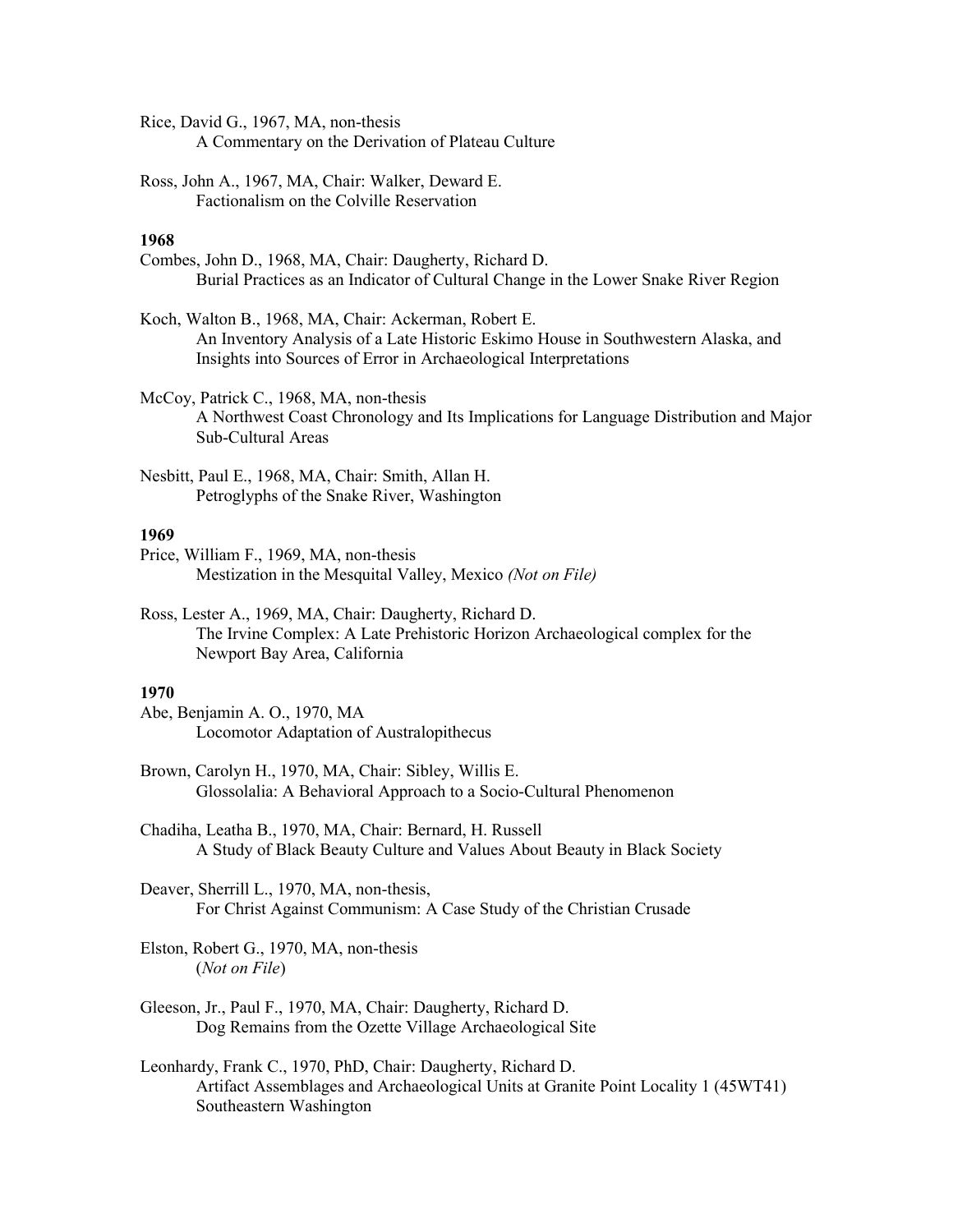Mauger, Jeffrey E., 1970, MA, Chair: Ackerman, Robert E. A Study of Donnelly Burins in the Campus Archaeological Collection

### **1971**

- Abbott, Donald N., 1971, MA, Chair: Ackerman, Robert E. A Study of Factors Relevant to the Interpretation of Archaeological Remains on Southeastern Vancouver Island
- Brunton, Marjorie A., 1971, PhD, Chair: Bernard, H. Russell The Decision to Settle: A Study of Mexican-American Migrants
- Clark, Gerald R., 1971, MA, non-thesis, Chair: Leonhardy, Frank C. The Public Image of Archaeology in Washington State: A Pilot Study

Erickson, Uta C., 1971, MA, non-thesis, Chair: Leonhardy, Frank C. Human Sacrifice Among the Aztecs and Its Implications for Social and Political Control

- Garvey, Michael G., 1971, MA, non-thesis Aspects of the Conscious Model
- Koch, Walton B., 1971, PhD, Chair: Sibley, Willis E. The Native Alaskan Social Movement
- Marshal, Alan G., 1971, MA An Alluvial Chronology of the Lower Palouse River Canyon and its Relation to Local Archaeological Sites *(Not on file)*
- Mattson, John L., 1971, MA, Chair: Daugherty, Richard D. A Contribution to Skagit Prehistory
- McCollum, J. David, 1971, MA, non-thesis Pochismo: A Changing Culture for the Norteno
- Mead, George R., 1971, PhD, Chair: Ackerman, Robert A. The Indians of the Redwood Belt of California: An Ethnobotanical Approach to Culture Area
- Ross, Richard E., 1971, PhD, Chair: Ackerman, Robert E. The Cultural Sequence at Chagvan Bay, Alaska: A Matrix Analysis
- Sands, Catherine M., 1971, MA, non-thesis, *(Not on File)*
- Schultz, John L., 1971, PhD, Chair: Smith, Allan H. Acculturation and Religion on the Colville Indian Reservation
- Weatherford, Claudine, 1971, MA, Chair: Smith, Allan H. Trade Bells of the Southern Plateau: Their Use and Occurrence Through Time

## **1972**

Adams, William H., 1972, MA, Chair: Leonhardy, Frank C.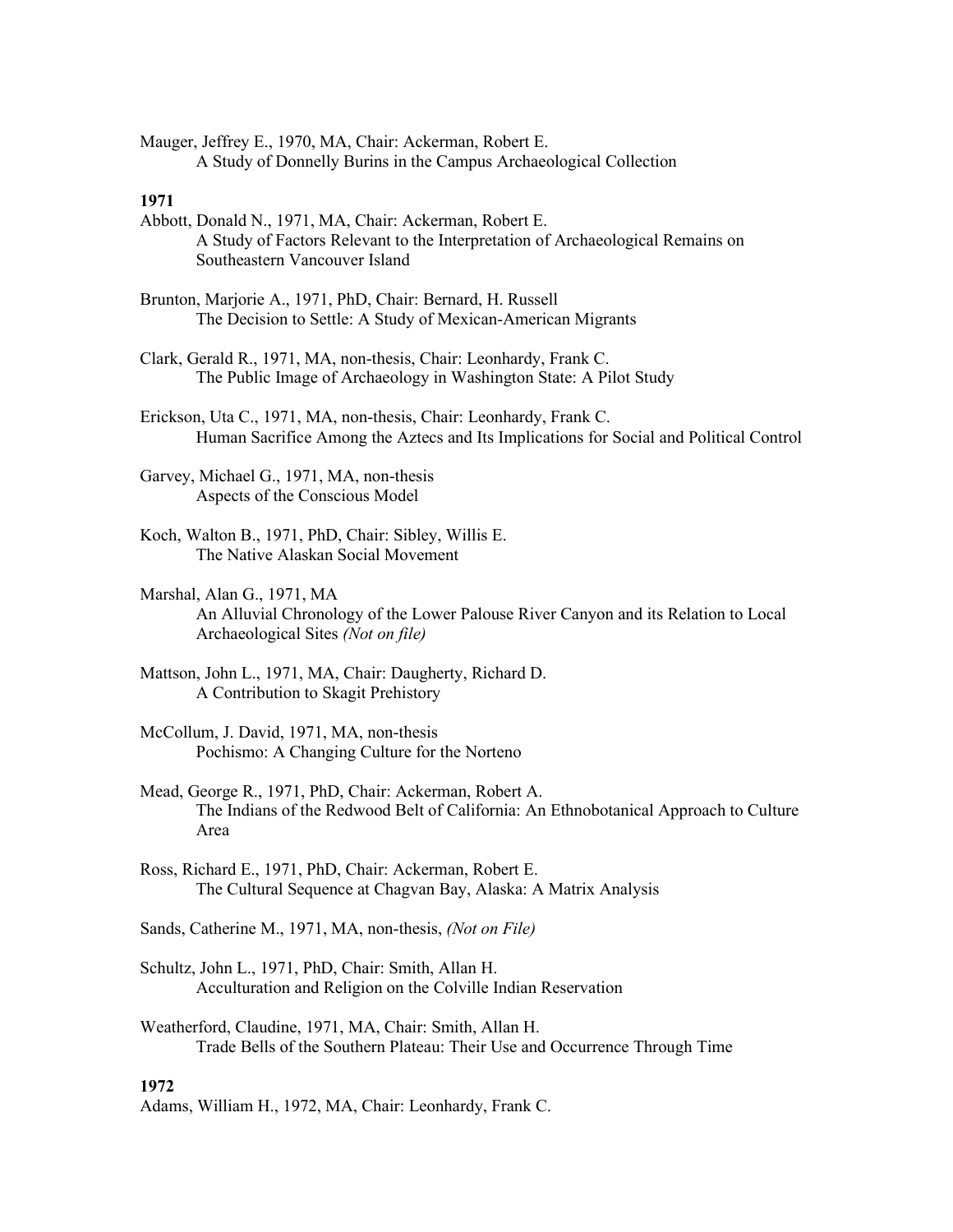Component I at Wawawai (45WT39): The Ethnographic Period Occupation

- Avey, Michael G., 1972, MA, Chair: Leonhardy, Frank C. Problems and Procedures of Demonstrating the Presence of an Early Assemblage at the Little's Landing Site (45CH64)
- Bailey, William E., 1972, MA, Chair: Goss, James A. Toward a Generative Grammar of Yakima Sahaptin
- Bennett, Lee Ann, 1972, MA, Chair: Leonhardy, Frank C. Effects of White Contact on the Lower Skagit Indians
- Bense, Judith A., 1972, PhD, Chair: Leonhardy, Frank C. The Cascade Phase: A Study in the Effect of the Altithermal on a Cultural System
- Blandau, Richard L., 1972, MA, Chair: Littlewood, Robert A. Nez Perces on the Colville Reservation: An Investigation of the Inception and Maintenance of a Socio- Cultural Isolate 1885-1968
- Brauner, David R., 1972, MA, Chair: Ackerman, Robert E. Space, Time and Debitage: A Study of Lithic Debris, Chagvan Bay, Alaska
- Burnham, Jeffrey T., 1972, MA, non-thesis Incest Avoidance: The Past, Present and Future of a Dynamic Trait
- Carah, Warren B., 1972, MA, non-thesis, Chair: Littlewood, Robert A. An Anthropological Perspective on Certain Aspects of the Family Planning Programme of the Government of India
- Chandhamrong, Churairat C., 1972, MA, non-thesis, Chair: Ferrell, Raleigh J. The Assimilation Patterns of an Overseas Chinese Family in Bangkok
- Chinn, Betsy C., 1972, MA, Chair: Saso, Michael R. A Theoretical Model of Community and Its Application to the Toishan District
- Fairbairn, Jeffrey L., 1972, MA, non-thesis, Chair: Saso, Michael Changing Taiwanese Society: A Study of Models
- Faulkner, Alaric, 1972, PhD, Chair: Fryxell, Roald Mechanical Principles of Flintworking
- Holland, David L., 1972, MA, non-thesis, Chair: Ferrell, Raleigh J. Determinant Factors and Predictability of Occupation and Residence Patterns for Rural American High School Graduates
- Ignatiadis, Emmanuel A., 1972, MA, non-thesis *(Not on file)*
- Keel, Bennie C., 1972, PhD, Chair: Daugherty, Richard D. Woodland Phases of the Appalachian Summit Area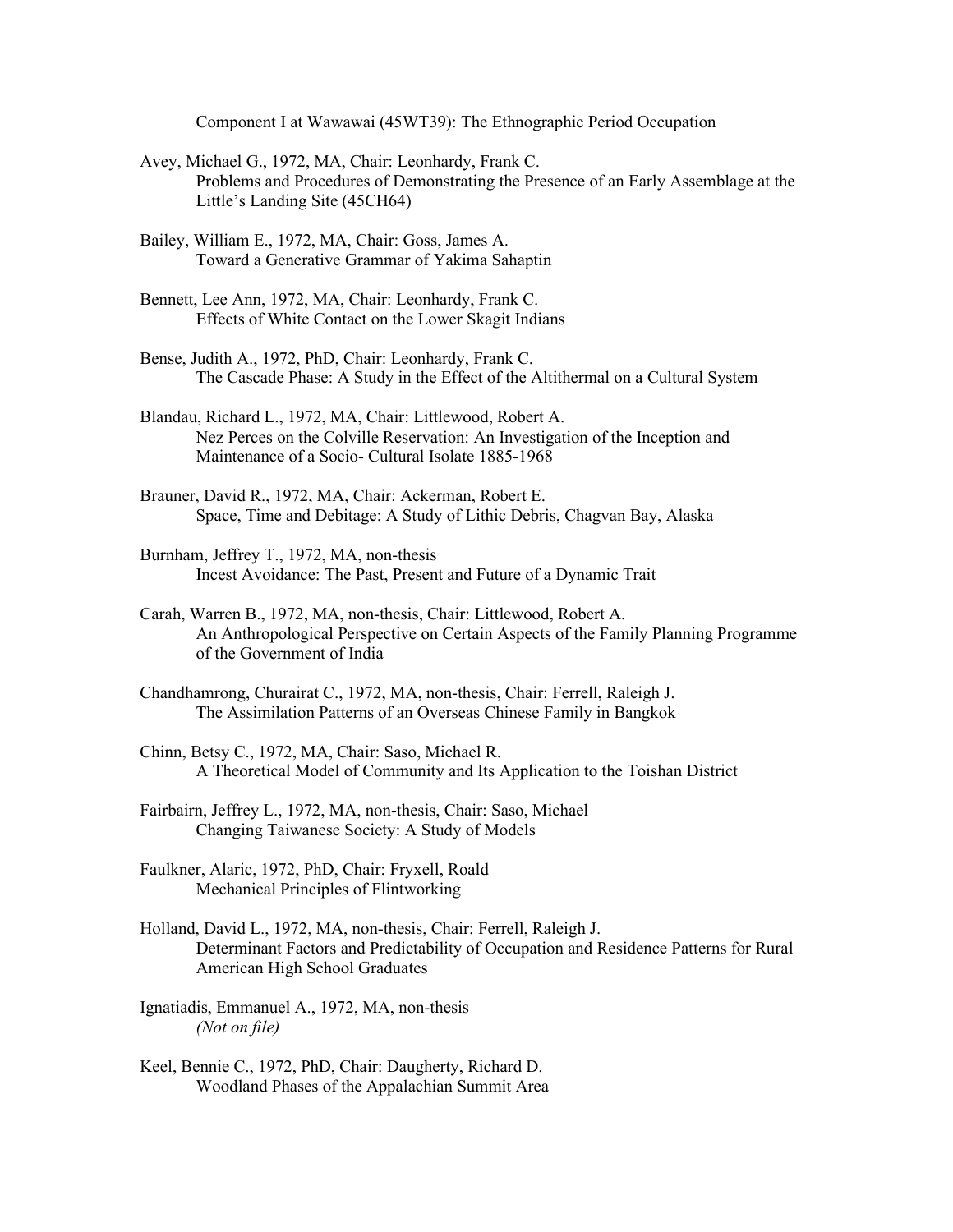- Margrave, Morris A., 1972, MA, non-thesis Traditional Japan and the Advent of Modernity
- McFadden (Redick) Mary H., 1972, MA, non-thesis The Kelly Grid and Q Method: An Anthropological Application *(Not on File)*
- Metzler, Sharon P., 1972, MA, Chair: Leonhardy, Frank C. Tubatulabal Nouns in Cultural Context
- Pennoyer, III, F. Douglas, 1972, MA, non-thesis A Comparative Study of Paiwan and Philippine Plant Names
- Rice, David G., 1972, PhD, Chair: Daugherty, Richard D. The Windust Phase in the Lower Snake River Region Prehistory
- Schroedl, Gerald F., 1972, PhD, Chair: Leonhardy, Frank C. The Association of Bison Remains with Cultural Assemblages of Post-Altithermal Age in the Columbia Plateau of Washington
- Schultz, Sandra L., 1972, MA, non-thesis Multivariate Analysis and Anthropological Applications
- Steiner, Raymond A., 1972, MA, non-thesis Youth in Search of Community *(Not on File)*

- Clinton, Charles A., 1973, PhD, Chair: Sibley, Willis E. The Social Organization of an Occupational Subsociety: An Ecological Approach to the Carpenters of Local 1281
- Croes, Dale R., 1973, MA, non-thesis, Chair: Daugherty, Richard D. An Anlaysis of the Prehistoric Baskets from the Ozette Site, Cape Alava
- Deaver, Jr., Franklin K., 1973, MA, non-thesis, Chair: Gustafson, Carl E. Faunal Utilization at Archaeological Site 45AD2, Adams County, Washington
- Druian, B. Raymond, 1973, MA, non-thesis A Survey of the Ramapithecus Problem with New Interpretations
- Finster, David E., 1973, MA, non-thesis, Chair: Bodley, John H. Beadwork of the Nez Perce Indians
- Knudson, Ruthann, 1973, PhD, Chair: Daugherty, Richard D. Organizational Variability in Late Paleo-Indian Assemblages
- Landye, James J., 1973, MA, Chair: Fryxell, Roald Environmental Significance of Late Quaternary Nonmarine Mollusks from Former Lake Bretz, Lower Grand Coulee, Washington
- Leone, Catherine L., 1973, MA, non-thesis Nose Form and Body Size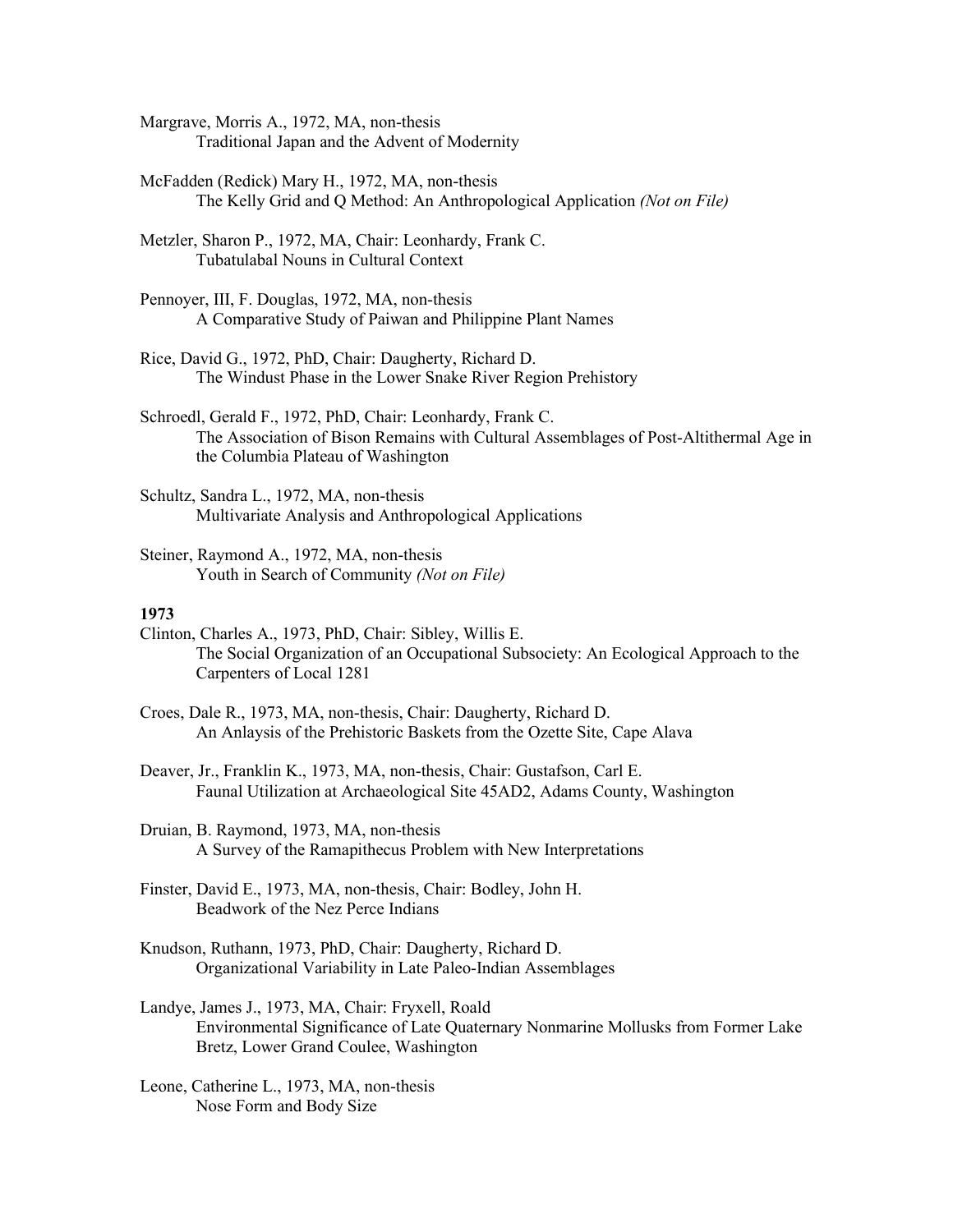- McCoy, Patrick C., 1973, PhD, Chair: Ackerman, Robert E. Easter Island Settlement Patterns in the Late Prehistoric and Protohistoric Periods
- Reger, Douglas R., 1973, MA, non-thesis, Chair: Ackerman, Robert E. An Eskimo Site Near Kenai, Alaska
- Rodeffer, Michael J., 1973, MA, non-thesis, Chair: Leonhardy, Frank C. A Classification for Burials in the Lower Snake River Region, Southeastern Washington
- Valley, Derek R., 1973, MA, non-thesis, Chair: Leonhardy, Frank C. An Analysis of a Tool Type: Peripherally Flaked Cobbles
- Wildesen, Leslie E., 1973, PhD, Chair: Irwin, Henry T. A Quantitative Model of Archaeological Site Development

- Bicchieri, Barbara N., 1974, MA, Units of Culture and the Units of Time: Periodization and Its Use in Synthesis of Plateau Prehistory
- Brunton, Bill B., 1974, PhD, Chair: Goss, James A. The Stick Game in Kutenai Culture
- Gustavson, Norman A., 1974, MA, non-thesis The Use of Archaeology in a Method for the Study of Change
- Harris, Sally C., 1974, MA, non-thesis Saipan: A Case Study of Ethnic Groups and Boundaries
- Hicks, Barry C., 1974, MA, non-thesis Charismatic Political Leadership and Culture Change in a Northern Native Community: An Analysis of Present Day Socio-Political Development in the Light of Past Traditions, Values, and Culture History
- LaJeunesse, Roger M., 1974, PhD, Chair: Littlewood, Robert A. The Genetic Demography of the Bass Strait Island Population (1815-1970)
- Marsh, Mikell A., 1974, MA, non-thesis Favorlang Phonology
- McDonald, David R., 1974, MA, nonthesis Food Taboos: A Primitive Environmental Protection Agency
- Nelson, John R., 1974, MA, non-thesis Misunderstanding Incest: One Hundred Years of Myopia
- Prindle, Peter H., 1974, PhD, Chair: Ferrell, Raleigh J. Socio-Economic Relationships of a Brahmin Village in East Nepal

Roll, Thomas E., 1974, PhD, Chair: Daugherty, Richard D.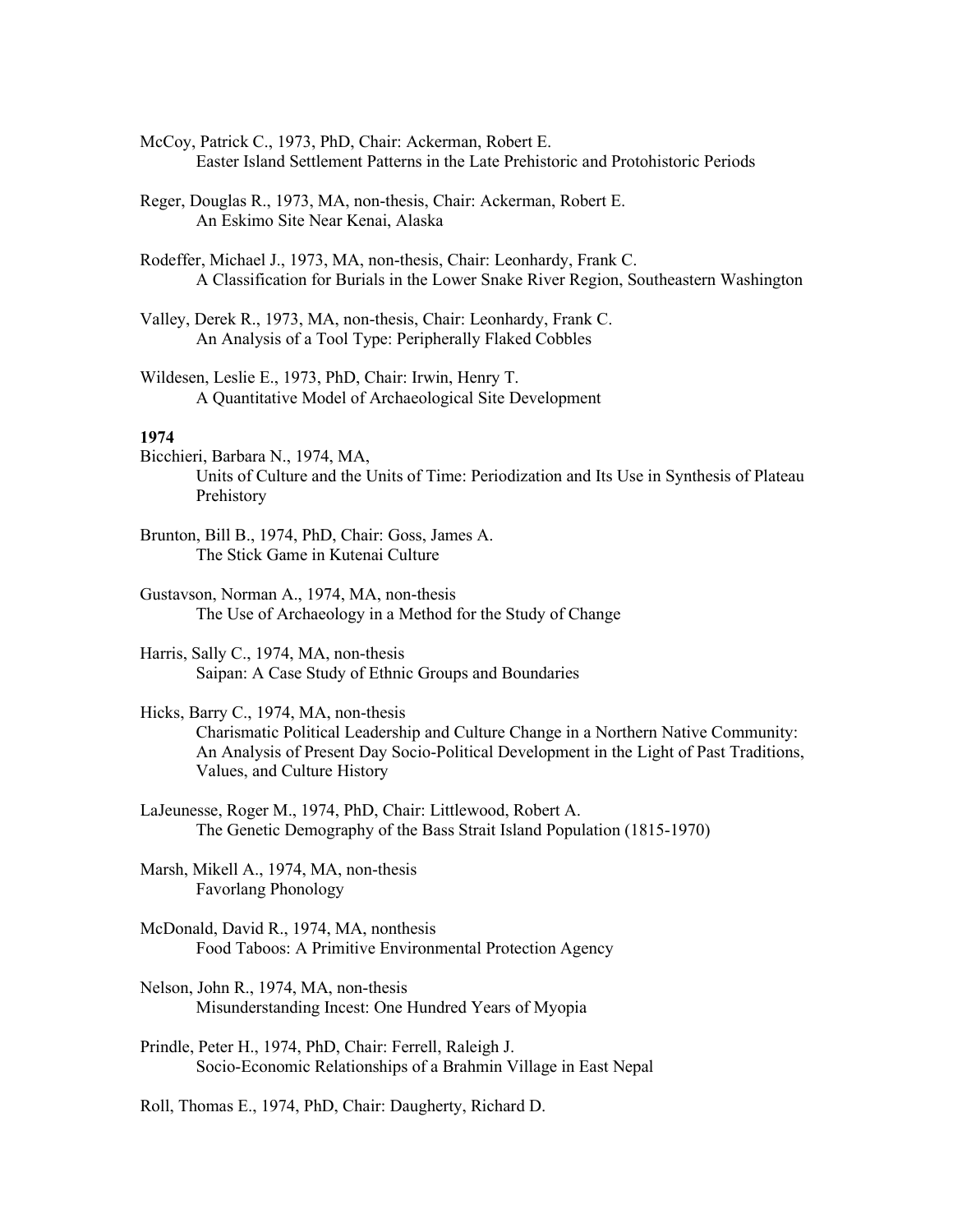The Archaeology of Minard: A Case Study of a Late Prehistoric Northwest Coast Procurement System

## **1975**

- Aller, Sharon F., 1975, MA A Cultural Analysis of Neo-Pentecostalism
- Amara, Mark S., 1975, MA, Chair: Gustafson, Carl E. Mechanical Analyses of Stratigraphic Layers from the Lind Coulee Archaeological Site in Central Washington
- Arntson, Paul R., 1975, MA, Chair: Ferrell, Raleigh J. Siraya: A Sketch
- Aronstam, Elliott M., 1975, MA, Chair: Krantz, Grover S. Human Remains from the Ozette Village Archaeological Site
- Benson, Foley C., 1975, MA, Chair: Bodley, John H. The Northern Athapaskan Bow: An Analysis of the Role and Importance of Trajectory Weapons in the Hunting Economy of the Kutchin
- Breschini, Gary S., 1975, MA, non-thesis, Chair: Krantz, Grover S. The Marmes Burial Casts
- Chang, Yan-Chiou, 1975, MA, non-thesis, Chair: Hieb, Louis A. Yin-Yang: A Classification System of Chinese Folk-Religion
- Coburn, Larry W., 1975, MA, non-thesis, Chair: Frisch, Jack A. A Theoretical Framework for Investigation the Relationship of Pictographs to Mythology in the Northern Plateau
- Corbin, James E., 1975, PhD, Chair: Ackerman, Robert E. Aniganigaruk: A Study in Nunamiut Eskimo Archaeology
- Deaver, Sherrill L., 1975, PhD, Chair: Hieb, Louis A. Literature Viewed as a Cultural System
- Dibble, David S., 1975, PhD, Chair: Daugherty, Richard D. Archaeological Investigations at Bonfire Shelter, Texas
- Friedman, Janet P., 1975, PhD, Chair: Daugherty, Richard D. The Prehistoric Uses of Wood at the Ozette Archaeological Site
- Galm, Gerald R., 1975, MA, non-thesis, Chair: Irwin, Henry T. Neutron Activation Analysis and the Obsidian Trade in Lower Snake River Region Prehistory
- Hartmann, Glenn D., 1975, MA, non-thesis, Chair: Daugherty, Richard D. The Archaeology of the Cox's Pond Site 45DO172

Haskell, J. Loring, 1975, PhD, Chair: Irwin, Henry T.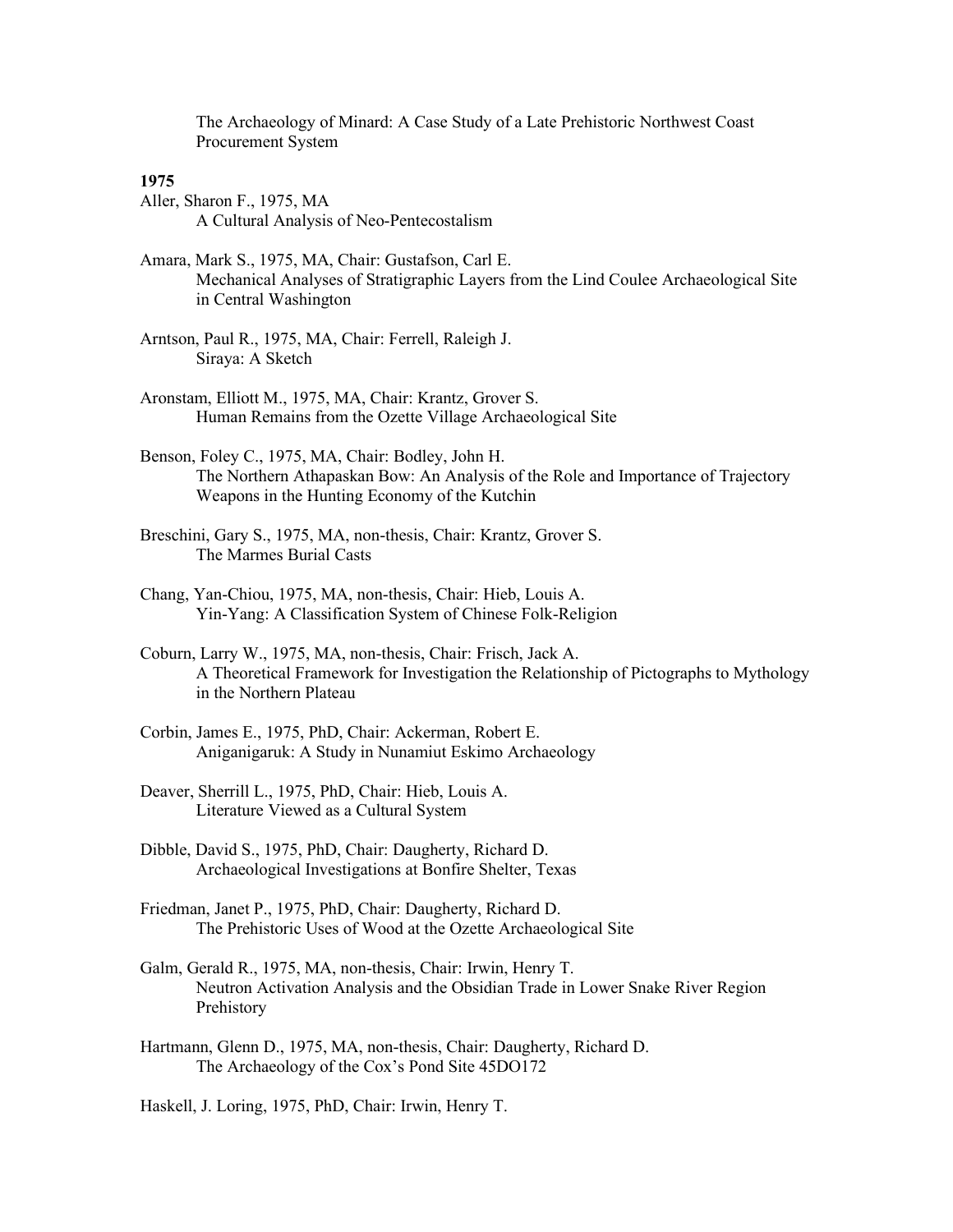The Navajo in the Eighteenth Century: An Investigation Involving Anthropological Archaeology in the San Juan Basin Northwestern New Mexico

Hattori, Eugene M., 1975, MA, Chair: Mehringer, Peter J. Northern Paiutes on the Comstock: Archaeology and Ethnohistory of an American Indian Population in Virgina City, Nevada

- Herbeck, Thomas E., 1975, MA, non-thesis, Chair: Frisch, Jack A. An Example of Literature's Role in Social Change: The Performance of the Grapes of Wrath
- Hinz, Marvin L., 1975, MA, non-thesis Peasant Transition in China
- Holschlag (Rodeffer), Stephanie L., 1975, PhD, Chair: Goss, James A. Pot Creek Pueblo and the Question of Prehistoric Northern Tiwa Household Configuration
- Johnson, Robert E., 1975, PhD, Chair: Goss, James A. The Role of Phonetic Detail in Coeur D'Alene Phonology
- Kent, Susan, 1975, MA, non-thesis, Chair: Daugherty, Richard D. An Analysis of Northwest Coast Combs with Special Emphasis on Those from Ozette
- Kirkpatrick, David T., 1975, MA, non-thesis, Chair: Leonhardy, Frank C. Basketmaker Food Plants from the Cimarron District, Northeastern New Mexico
- Koch, Jennifer L., 1975, MA, non-thesis Miniatures from the Archaeological Inventory at the Ozette Village Site
- Kolva, David A., 1975, MA, Chair: Mehringer, Peter J. Exploratory Palynology of a Scabland Lake, Whitman County, Washington
- Lawrence, Robert A., 1975, MA, non-thesis, Chair: Leonhardy, Frank C. Microscopic Analysis of Edge Damage on Utilized Flakes
- McBeth-Galm, Sally J., 1975, MA, non-thesis, Chair: Frisch, Jack A. A Systems Analysis of Aboriginal Movements and Sociocultural Change in the Chequamegon Bay Area of Wisconsin
- McFadden (Redick), Mary H., 1975, PhD, Chair: Littlewood, Robert A. Odysseus Succeeds: The Life History of John Cookthanasis
- Miller, Arlebe V., 1975, MA, non-thesis A Study of Possible Explanations for Observed Damage on the Lithics from the Site of Richmond Hill, Belize
- Mortland, Carol A., 1975, MA, non-thesis, Chair: Bodley, John H. Islamic Penetration in Nigeria: A Rural-Urban Dichotomy

Pennoyer, III, F. Douglas, 1975, PhD, Chair: Ferrell, Raleigh J.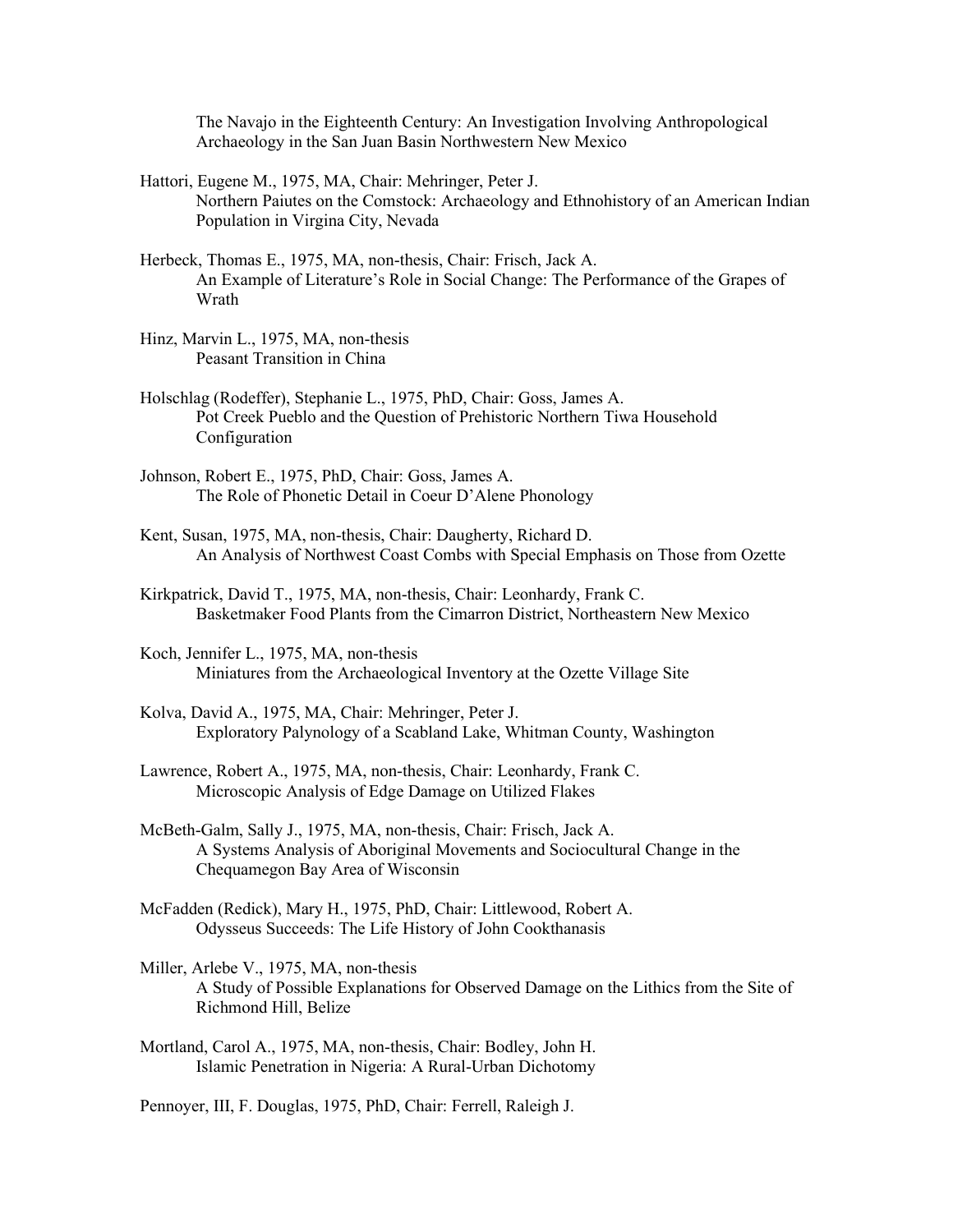Taubuid Plants and Ritual Complexes

- Petersen, Kenneth L., 1975, MA, Chair: Mehringer, Peter J. Exploratory Palynology of a Subalpine Meadow, LaPlata Mountains, Southwestern Colorado
- Price, Samuel T., 1975, PhD, Chair: Ferrell, Raleigh J. The Transformation of Yap: Causes and Consequences of Socio-Economic Change in Micronesia
- Rajala, Jacob A., 1975, MA, non-thesis, Chair: Gustafson, Carl E. Suggested Motivations for Hunting: An Evaluation of Responses by Hunters and Nonhunters in Southeastern Whitman County, Washington
- Shaw, Robert D., 1975, MA, non-thesis, Chair: Leonhardy, Frank C. The Houston Site (25Bt1): A Nebraska Phase Site from Burt County, Nebraska
- Thiel, Joan E., 1975, MA, non-thesis, Chair: Hieb, Louis A. An Anthropological Consideration of Poverty Models and Programs in the United States
- Wessen, Gary C., 1975, MA, non-thesis, Chair: Irwin, Henry T. Neutron Activation Analysis and Identification of Archaeological Bone
- Whelchel, David L., 1975, MA, non-thesis, Chair: Heib, Louis A. The Breaking Point: A Study of the 1906 Oraibi Split
- White, Thomas C., 1975, MA, non-thesis A Clarification of the Notion of Peasant as Used by an Economic Anthropologist
- Wright, William P., 1975, MA, Chair: Bodley, John H. Social Impact Assessment: An Anthropological Approach
- Zucker, Jeffrey, 1975, MA, non-thesis, Chair: Bodley, John H. A Comparative Method for the Study of Neo-Hinduism in the United States

#### **1976**

Adams, William H., 1976, PhD, Chair: Leonhardy, Frank C. Silcott, Washington: Ethnoarchaeology of a Rural American Community

Ames, Kenneth M., 1976, PhD, Chair: Leonhardy, Frank C. The Bone Tool Assemblage from the Garden Island Site, Prince Rupert Harbor, British Columbia: An Analysis of Assemblage Variation Through Time

- Brauner, David R., 1976, PhD, Chair: Leonhardy, Frank C. Alpowai: The Culture History of the Alpowa Locality
- Burnett, Larcie D., 1976, MA, Chair: Gustafson, Carl E. Analysis of Sediments from Owl Cave, Wasden Archaeological Site in Idaho
- Burns, Donald G, 1976, MA, non-thesis, Chair: Frisch, Jack A. Ethnicity Among the Basques of Northeast Oregon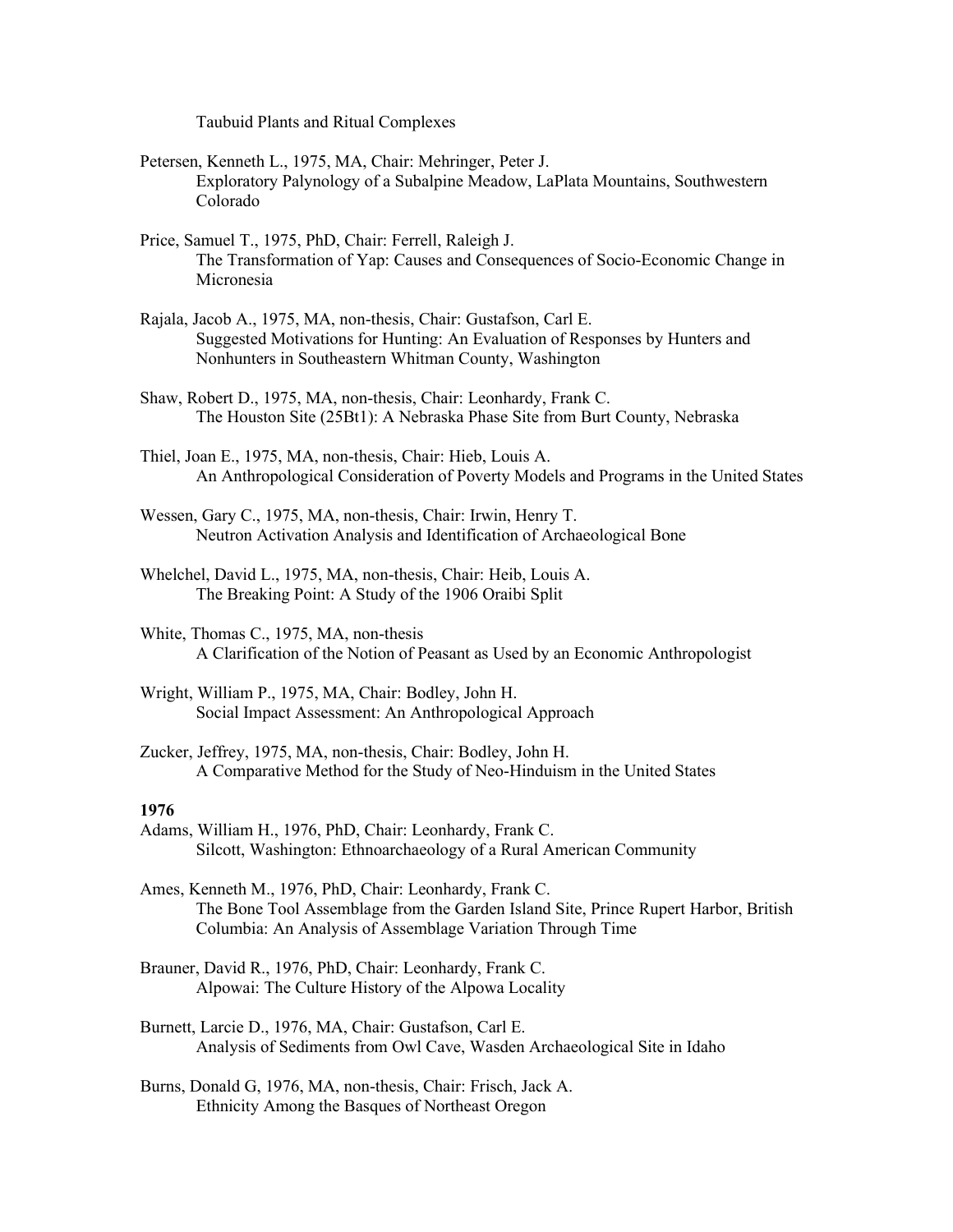- Butler, Lorna M., 1976, PhD, Chair: Ferrell, Raleigh J. Bases of Women's Influence in the Rural Malawian Domestic Group
- Del Bene, Terry A., 1976, MA, non-thesis, Chair: Gustafson, Carl E. Microanalysis of Lithic Materials from Aniganigaruk or Goldilocks and the Three Wears
- Duran, Livie I., 1976, MA, non-thesis, Chair: Bodley, John H. Ethnicity and Economic Competition Among Eastern Washington Farm Workers: A Case Study
- Fleisher, Mark S., 1976, PhD, Chair: Goss, James A. Clallam: A Study in Coast Salish Ethnolinguistics
- Friedman, Edward I., 1976, PhD, Chair: Daugherty, Richard D. An Archaeological Survey of Makah Territory: A Study in Resource Utilization
- Greene, Glen S., 1976, PhD, Chair: Daugherty, Richard D. Prehistoric Utilization in the Channeled Scablands of Eastern Washington
- Heartfield (Greene), Lorraine E., 1976, PhD, Chair: Leonhardy, Frank C. Aboriginal Populations in Southwestern Coahuila, Mexico: Archaeological and Ethnographic Evidence
- Helberg, Richard A., 1976, MA, non-thesis A Current Assessment of Lucien Levy-Bruhl
- Lyman, R. Lee, 1976, MA, Chair: Leonhardy, Frank C. A Cultural Analysis of Faunal Remains from the Alpowa Locality
- Mills, Timothy P., 1976, MA, Chair: Frisch, Jack A. An Analysis of the Factors of Relative Deprivation Contributing Toward a Chipewyan Social Movement During the Early Fur Trade Era (1717-1821)
- Muto, Guy R., 1976, PhD, Chair: Leonhardy, Frank C. The Cascade Technique: An Examination of a Levallois-Like Reduction System in Early Snake River Prehistory
- Pembroke, Timothy R., 1976, MA, Chair: Frisch, Jack A. An Anthropological Analysis of Conflict and Confrontation Among the Lower Kootenai of Bonners Ferry, Idaho
- Riordan, Timothy B., 1976, MA, Chair: Leonhardy, Frank C. The Euroamerican Component at Alpaweyma (45AS82)
- Thomas, Michael R., 1976, MA, non-thesis Synthesis Celebensis or Whatever Happened to the Megalithic?
- Vincent, William B., 1976, MA, Chair: Irwin, Henry T. The Late Prehistoric and Historic Periods in Northern Yellowstone County: A Comparison of Archaeological and Historical Evidence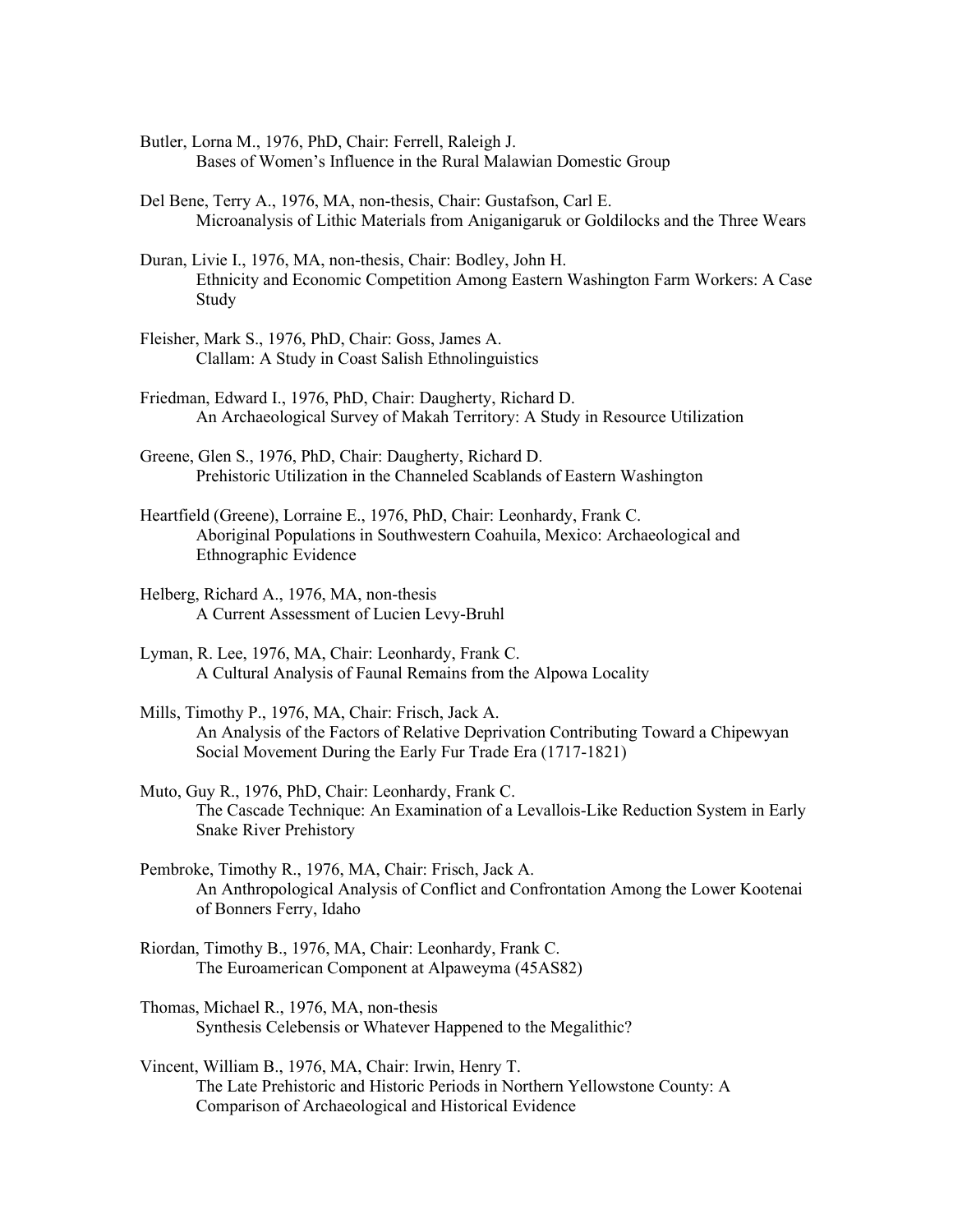Weir, Frank A., 1976, PhD, Chair: Daugherty, Richard D. The Central Texas Archaic

Whelchel, Lloyd E., 1976, PhD, Chair: Hieb, Louis A. Perspectives in British and An Anthropology on Religion of Euro-Americans

Wilkerson, James R., 1976, MA, non-thesis, Chair: Hieb, Louis A. The Order of Life and Death in the Chinese House

Yent, Martha E., 1976, MA, Chair: Leonhardy, Frank C. The Cultural Sequence at Wawawai (45WT39), Lower Snake River Region, Southeastern Washington

#### **1977**

- Croes, Dale R., 1977, PhD, Chair: Daugherty, Richard D. Basketry from the Ozette Village Archaeological Site: A Technological, Functional and Comparative Study
- Ellison, Jeffery A., 1977, MA, Chair: Daugherty, Richard D. The Ozette Petroglyphs
- Foley, Lucy L., 1977, MA, Chair: Leonhardy, Frank C. Slack Water Sediments in the Alpowa Creek Drainage, Washington

Gaw (Hart), Linda P., 1977, MA, Chair: Hieb, Louis A. An Intellectual History of the Potlatch

- Giniger, Judith H., 1977, MA, non-thesis, Chair: Hieb, Louis A. Aboriginal Female Status and Autonomy of the Columbia Plateau
- Hammett, Hallett H., 1977, PhD, Chair: Leonhardy, Frank C. Late Quaternary Stratigraphy and Archaeological Chronology in the Lower Granite Reservoir Area, Lower Snake River, Washington
- Ho, Chuan-Kun, 1977, MA, Chair: Ferrell, Raleigh J. Burial Customs of Prehistoric Taiwan
- Jackson, J. Brantley, 1977, MA, Chair: Lipe, William D. Plane Sense: A Technological and Functional Analysis of a Stone Tool Category
- Marsh, Mikell A., 1977, PhD, Chair: Ferrell, Raleigh J. Favorlang-Pazeh-Saisait: A Putative Formosan Subgroup
- Marshall, Alan G., 1977, PhD, Chair: Goss, James A. Nez Perce Social Groups: An Ecological Interpretation

McGuigan, Ann T., 1977, MA, Chair: Keil, Dana E. Cultural Determinants of Old Age in American Culture

Mendoza, Sherry J., 1977, MA, non-thesis, Chair: Hieb, Louis A.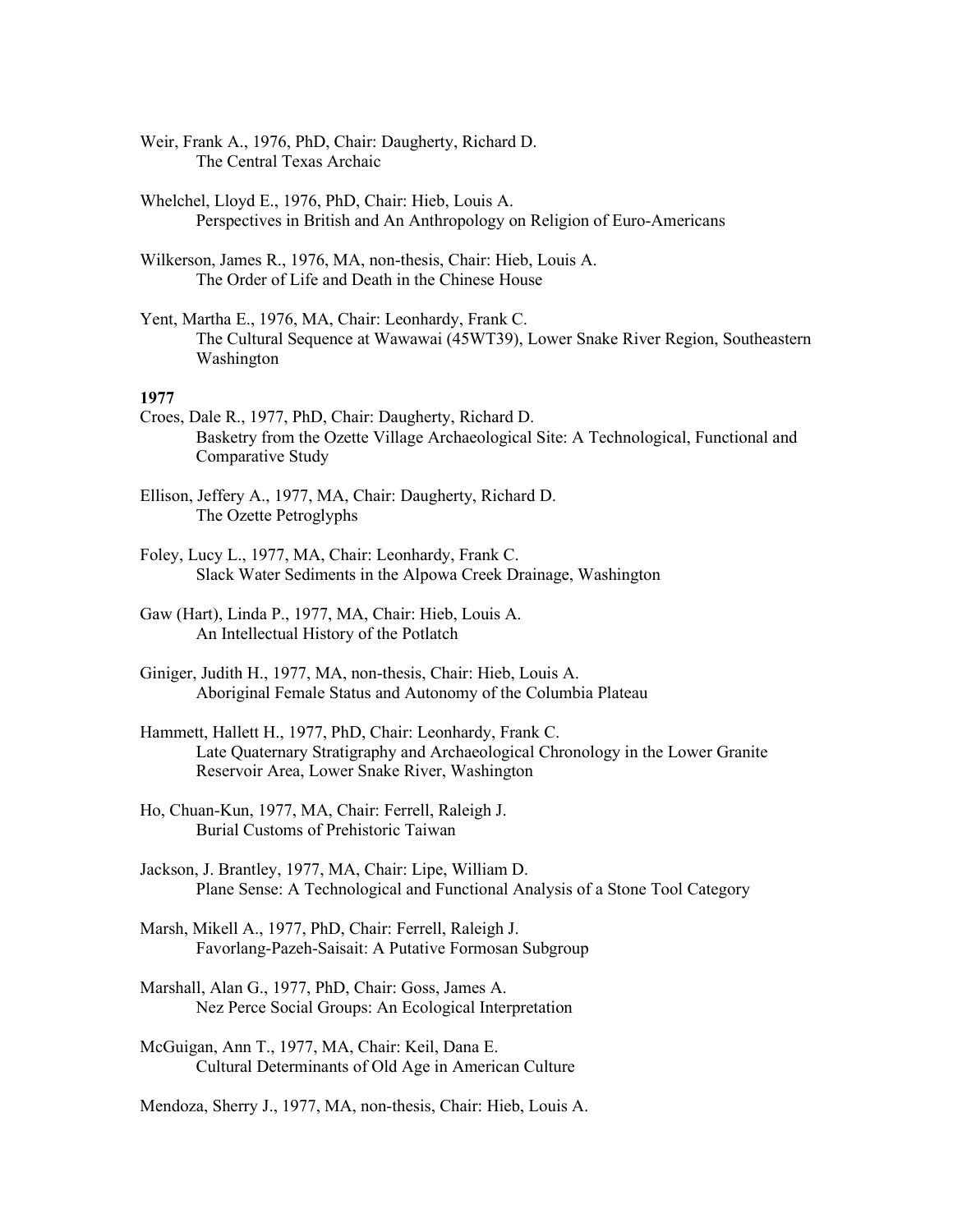Historias de Muertos: An Anthropological Study of Ghost Stories from a Village in Central Mexico

- Samuels, Stephan R., 1977, MA, non-thesis, Chair: Daugherty, Richard D. Investigations into Computer Graphics: Archaeological Applications
- Stark, A. Daniel, 1977, MA, Chair: Hieb, Louis A. The Household and the Economy: Toward a Comparative Approach in Economic Anthropology
- Taylor, Suzanne N., 1977, MA, non-thesis, Chair: Hieb, Louis A. Functionalism as a Concept of Cultural Ecology
- Womack, Bruce R., 1977, MA, Chair: Leonhardy, Frank C. An Archaeological Investigation and Technological Analysis of the Stockhoff Basalt Quarry, Northeastern Oregon

#### **1978**

- Babcock, Janice G., 1978, MA, Chair: Hieb, Louis A. Masks and Meaning: The Code at Zuni
- Blinman, Eric, 1978, MA, Chair: Mehringer, Peter J. Pollen Analysis of Glacier Peak and Mazama Volcanic Ashes
- Brown, Christopher L., 1978, MA, Chair: Gustafson, Carl E. A Key to Postcranial Skeletal Remains of Cattle/Bison, Elk, and Horse
- Brown, Tom A., 1978, MA, Chair: Shutler, M. E. Experiments of Possible Functions of the Pirri of Australia
- Cochran, Bruce D., 1978, MA, Chair: Gustafson, Carl E. Late Quaternary Stratigraphy and Chronology in Johnson Canyon, Central Washington
- Currier, Jr, Coburn L., 1978, PhD, Chair: Hieb, Louis A. Wabanaki Ethnic-History, Five Centuries of Becoming Indian: An Ethnohistorical Approach to Ethnicity
- Deaver, Jr., Franklin K., 1978, PhD, Chair: Krantz, Grover S. On the Selection of a Subsistence Strategy: A Model Based on Archaeological Data
- Druian,B. Raymond, 1978, PhD, Chair: Krantz, Grover S. The Rise and Fall of Classical Morphology: The Influence of Society on the History of Physical Anthropology
- Duran, Meliha S., 1978, MA, Chair: Hieb, Louis A. Anthropology of Education: A Survey of Communication in Anthropological Teaching
- Goodman, Linda J., 1978, PhD, Chair: Littlewood, Robert A. This is My Song: The Role of Song as Symbol in Makah Life

Hennigh, Lawrence, 1978, PhD, Chair: Bodley, John H.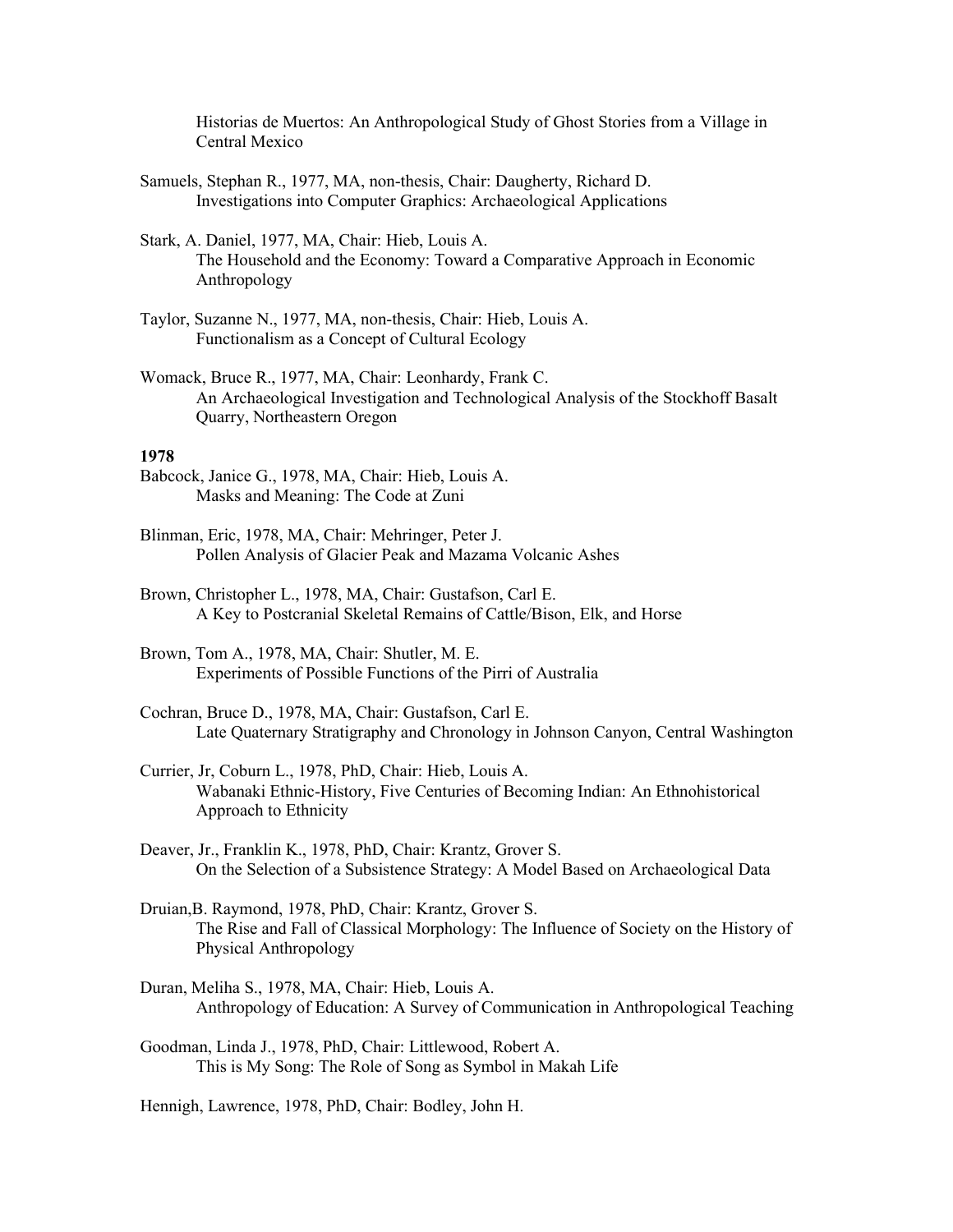The Overriding Problem Approach to Federal Aid to Educational Innovation

- Howser, Susan D., 1978, MA, non-thesis, Chair: Leonhardy, Frank C. A Functional and Spatial Analysis of 45AS80 on the Lower Snake River in Southeastern Washington
- Mauger, Jeffrey E., 1978, PhD, Chair: Daugherty, Richard Shed Roof Houses at the Ozette Archaeological Site: A Protohistoric Architectural System
- Moody, Ula L., 1978, PhD, Chair: Hassan, Fekri A. Microstratigraphy, Paleoecology and Tephrochronology of the Lind Coulee Site, Central Washington
- Nelson, Kjerstie A., 1978, MA, Chair: Krantz, Grover S. A Critical Appraisal of the Taxonomic Position of Ramapithecus
- Seachord, Daniel E., 1978, MA, Chair: Littlewood, Robert A. A Critique of Crowding Theory and a Reformation of the Problem
- Shaw, Dennis C., 1978, PhD, Chair: Hieb, Louis A. French Structuralism: An Epistemological Analysis
- Stump, Sheila A., 1978, MA, Chair: Gustafson, Carl E. An Evaluation of the Archaeological Applications of Amino Acid Racemization Dating
- Thomas, Michael R., 1978, PhD, Chair: Ferrell, Raleigh J. Natural Syntax and Indonesian
- Wigand, Peter E., 1978, MA, Chair: Shutler, Mary E. The Neolithic and Bronze Age Levels of Cariguela de la Pinal, Granada, Spain

#### **1979**

- Flenniken, J. Jeffrey, 1979, MA, Chair: Daugherty, Richard D. An Experimental Approach to a Suggested Functional Classification of Aboriginal Grooved Abraders of the Plains
- Pippin, Lonnie C., 1979, PhD, Chair: Mehringer, Peter J. The Prehistoric and Paleoecology of Guadalupe Ruin, Sandoval County, New Mexico
- Steiner, Raymond A., 1979, PhD, Chair: Littlewood, Robert A. Social Movements and the Social Construction of Reality: A Multidimensional View of the Hippie Movement

- Adeney, Miriam A., 1980, PhD, Chair: Littlewood, Robert A. Filipino Narrative: A Model for Ethnicity Balancing Pakikisama and Protest
- Bowers, Peter M., 1980, MA, Chair: Ackerman, Robert E. The Carlo Creek Site: Geology and Archaeology of an Early Holocene Site in the Central Alaska Range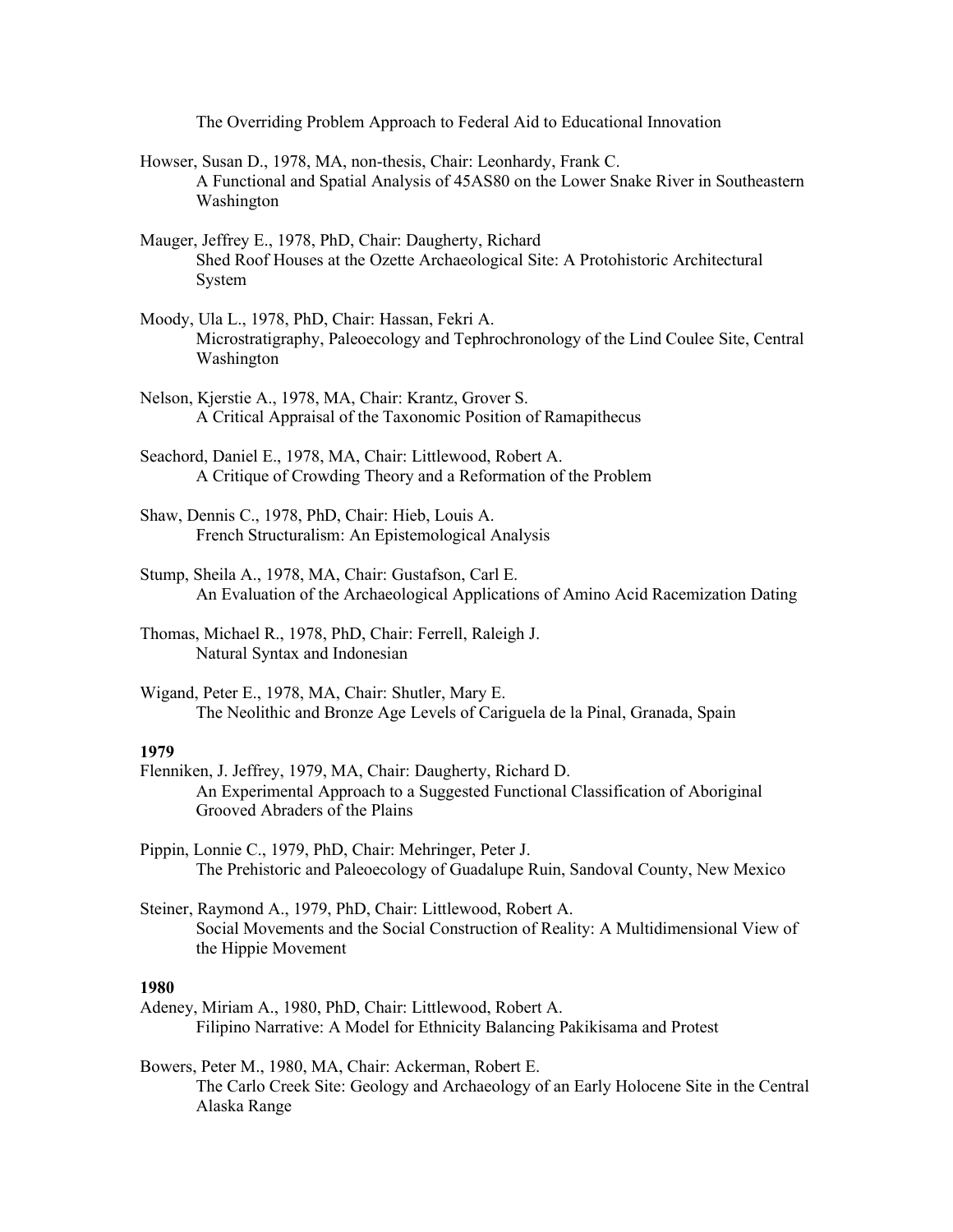Burnett, Pamela G., 1980, MA, Chair: Gamble, Geoffrey L. Language Behavior in Aphasia: An Interdisciplinary Study

- Drake, Anthony, 1980, MA, Applications of Phosphate Analysis to the Archaeology of the Nagada-Khattara Predynastic Sites, Egypt *(Not on file)*
- Flenniken, J. Jeffrey, 1980, PhD, Chair: Daugherty, Richard D. A Replicative Systems Analysis: A Model Applied to the Vein Quartz Artifacts from the Hoko River Archaeological Site
- Gleeson, Jr., Paul F., 1980, PhD, Chair: Daugherty, Richard D. Ozette Woodworking Technology
- Grant, Richard E., 1980, PhD, Chair: Shutler, Mary E. Duhikya: The Hopi Healer
- Gross, G. Timothy, 1980, MA, Chair: Hassan, Fekri A. Six Sites in the Siwa Oasis Region, Northwestern Egypt: Lithic Artifacts and Subsistence
- Gustavson, Norman A., 1980, PhD, Chair: Littlewood, Robert A. Persistence and Change in an Institutional Setting: A Case Study of a Mental Hospital
- Harkins, S. Kent, 1980, MA, Chair: Gustafson, Carl E. The Prehistoric Occurrence and Aboriginal Utilization of Bison sp. in the Central Columbia Basin, Washington
- Hicks, Barry ,C., 1980, PhD, Chair: Littlewood, Robert A. Learning the Meaning of Drinking: A Psychocultural Study of the Development of Attitudes Toward Alcohol From Childhood Through Adolescence
- Huelsbeck, David R., 1980, MA, Chair: Gustafson, Carl E. Utilization of Fish at the Ozette Site
- Kent, Susan, 1980, PhD, Chair: Shutler, Mary E. Activity Areas: An Ethnoarchaeological Study of Spatial Patterning
- Onat, Astrida R.B., 1980, PhD, Chair: Daugherty, Richard D. Skwikwikwab: A Methodological Study of a Prehistoric Puget Sound Settlement
- Schlanger, Sarah H., 1980, MA, Chair: Lipe, William D. Demography and Dendrochronology: A Critical Examination of a Proposed Population Index
- Walker, Jeffery B., 1980, MA, Chair: Lipe, William D. Analysis and Replication of the Lithic Artifacts from the Sugar Factory Pier Site, St. Kitts, West Indies
- Warburton, Miranda, 1980, MA, Chair: Shutler, Mary E. The Stone Toom Tell Halif, Israel: A Technological Perspective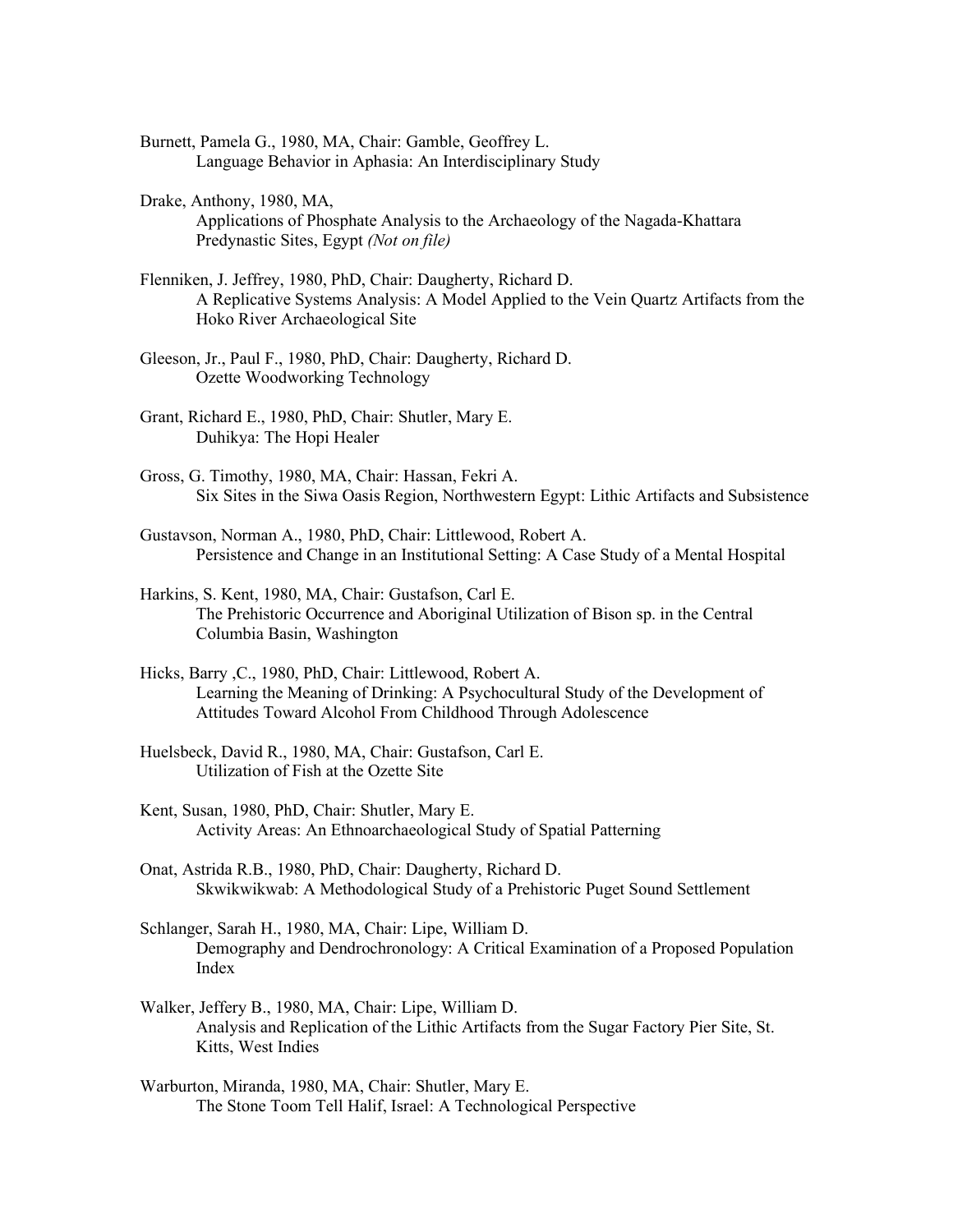White, Kathryn G., 1980, MA, Chair: Willard, William Eskimo Women and the Circle of Migration

Wyckoff, Don G., 1980, PhD, Chair: Mehringer, Peter J. Caddoan Adaptive Strategies in the Arkansas Basin Eastern Oklahoma (2 volumes)

# **1981**

- Dohm, Karen M., 1981, MA, Chair: Lipe, William D. Similarities in Spatial Characteristics of Several Basketmaker II Sites on Cedar Mesa, Utah
- Galm, Gerald R., 1981, PhD, Chair: Lipe, William D. Prehistoric Cultural Adaptations in the Wister Valley, East Central Oklahoma

Gilbow, Delbert W., 1981, MA, Chair: Gustafson, Carl E. Inference of Human Activity from Faunal Remains

- Johnson, David M., 1981, MA, Chair: Daugherty, Richard D. The Size Effect and Lithic Technology: Debitage from the Boat Ramp Site (45CH212), Washington
- Leehan, D. Kevin, 1981, MA, Chair: Hassan, Fekri A. A Sedimentary Analysis of Three Archaeological Sites in Delta Junction Area, Alaska

Mierendorf, Robert R., 1981, MA, Chair: Daugherty, Richard D. Geologic and Cultural Interpretation of Stratigraphy at the Miller Site, 45FR5, Franklin County, Washington

- Petersen, Kenneth L., 1981, PhD, Chair: Mehringer, Peter J. 10,000 Years of Climatic Change Reconstructed from Fossil Pollen, La Plata Mountains, Southwestern Colorado
- Reger, Douglas R., 1981, PhD, Chair: Ackerman, Robert E. A Model For Culture History in Upper Cook Inlet, Alaska
- Rennie, Lance C., 1981, MA, Chair: Ackerman, Robert E. An Archaeological Investigation and Technological Analysis of a Lithic Assemblage At Kagati Lake, Southwestern Alaska
- Swails, Nancy J., 1981, MA, Chair: Littlewood, Robert A. The Genetic Implications of Cultural Variables in a Russian-German Population
- Wilkinson (Gagne), Cynthia L., 1981, MA, Chair: Gamble, Geoffrey L. Social Networks as a Means of Maintaining Ethnic Identity: An East Indian Case

## **1982**

Ackerman, Lillian A., 1982, PhD, Chair: Daugherty, Richard A. Sexual Equality in the Plateau Culture Area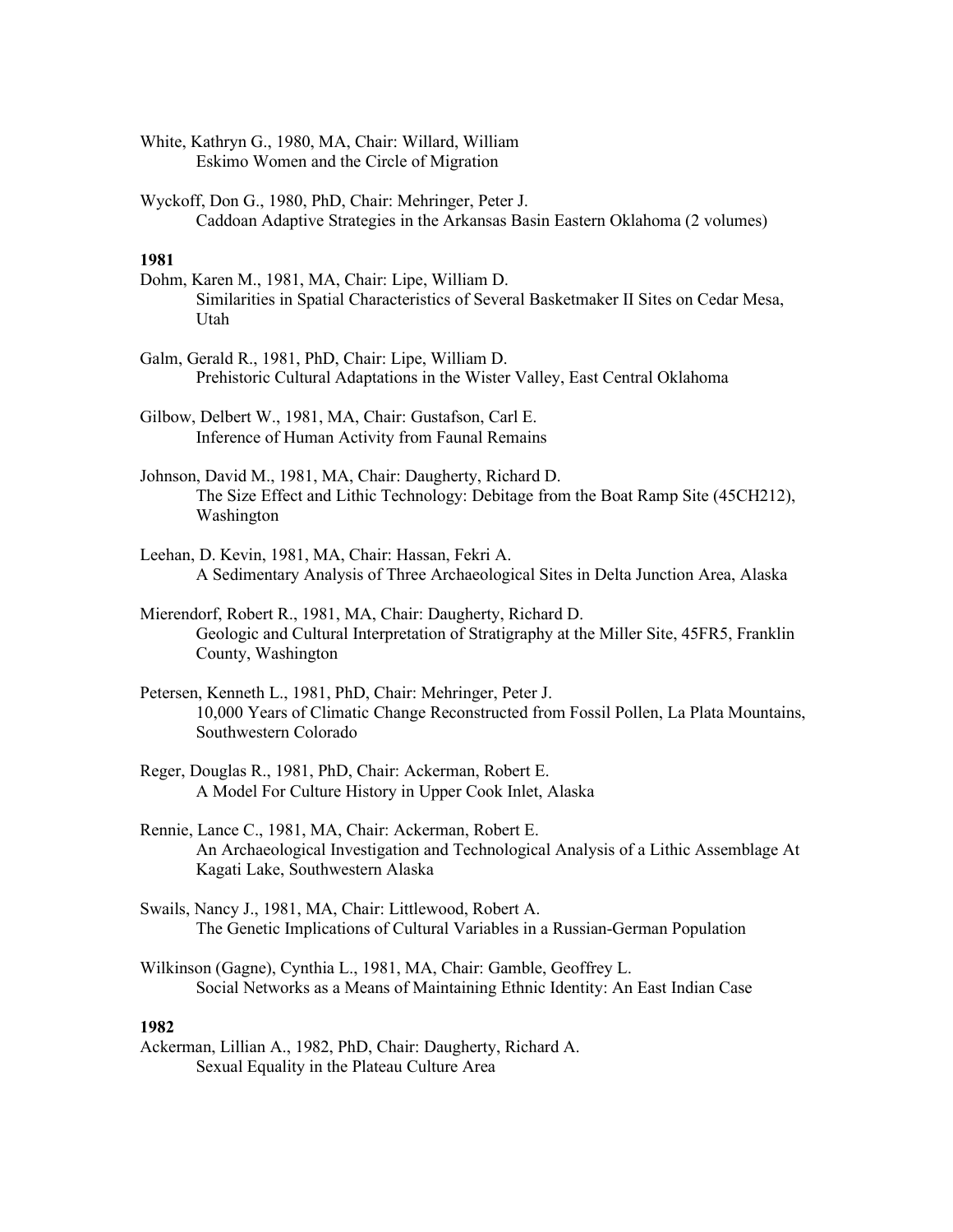- Bartholomew, Michael J., 1982, MA, Chair: Mehringer, Peter J. Pollen and Sediment Analyses of Clear Lake, Whitman County, Washington: The Last 600 Years
- Breternitz, Cory D., 1982, MA, Chair: Lipe, William D. Identifying Prehistoric Activity Areas: Analysis of Temporal and Functional Variability Among Dolores Area Structures AD 575-900
- Brokaw, Loretta L.B., 1982, MA, Chair: Fleisher, Mark S Maximum Security Marriage: An Ethnographic Study of Convicts' Wives
- Haggarty, James C., 1982, PhD, Chair: Daugherty, Richard D. The Archaeology of Hesquiat Harbour: The Archaeological Utility of an Ethnographically Defined Social Unit
- Hattori, Eugene M., 1982, PhD, Chair: Mehringer, Peter J. The Archaeology of Falcon Hill, Winnemucca Lake, Washoe County, Nevada
- Haversat, Gertrude, 1982, MA, Chair: Krantz, Grover S. Multiple Discriminate Functional Analysis and the Fishtown Skeletal Remains
- Howes, Donald W., 1982, MA, Chair: Kohler, Timothy A. Spatial Analysis at a Northwest Coast Fishing Camp: The Hoko River Site
- McBeth, Sally J., 1982, PhD, Chair: Fleisher, Mark S. Ethnic Identity and the Boarding School Experience of West-Central Oklahoma American Indians
- Price, William F., 1982, PhD, Chair: Willard, William The Quimby Center: A Case of Shamanism in Contemporary America
- Rossillon, Mary P., 1982, MA, Chair: Lipe, William D. Frontier Ranching in the Northern Rocky Mountains: A Model of Range Use and Site Location
- Sampson, Michael P., 1982, MA, Chair: Daugherty, Richard D. A Test of Edge Angle and Use-Wear Analyses Experiments in Butchering
- Trettevik, Susan,R.,1982,MA,Fleisher, Mark S., A Culture History Approach for the Interpretation of Human Social Groups: A Comparative Study of the Hutterites and the Mormons
- Wessen, Gary C., 1982, PhD, Chair: Daugherty, Richard D. Shell Middens as Cultural Deposits: A Case Study from Ozette

Breschini, Gary S., 1983, PhD, Chair: Krantz, Grover S. Models of Population Movements in Central California Prehistory

Dantuma, Dirk W., 1983, MA, Chair: Bodley, John H.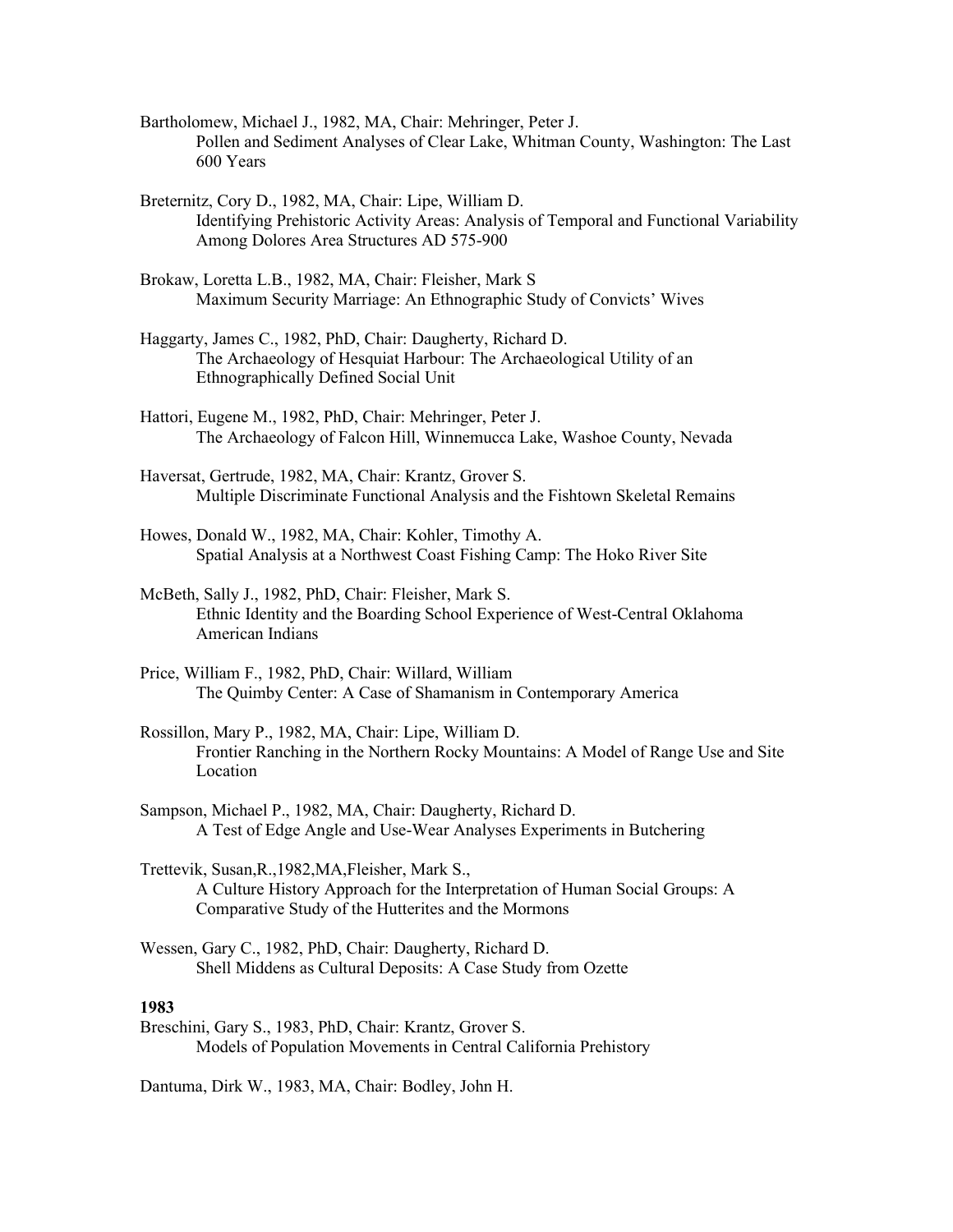Deference to Status in an Immigrant Samoan Community: A Non-Assimilative Acculturation Process

- Darsie, III, Richard F., 1983, MA, Chair: Kohler, Timothy A. Prehistoric Agricultural Potential and Site Location in the Dolores River Valley, Southwest Colorado
- DePuydt, Raymond T., 1983, MA, Chair: Gustafson, Carl E. Cultural Implications of Avifaunal Remains Recovered from the Ozette Site
- Gallison, James D., 1983, MA, Chair: Ackerman, Robert E. An Archaeological Investigation and Technological Analysis of an Early to Mid-Holocene Core and Blade Assemblage (GDN093) Kagati Lake, Southwest Alaska
- Gilreath, Amy J., 1983, MA, Chair; Flenniken, J. Jeffrey Bifacial Debitage and Sampling at a Small Lithic Scatter: An Experimental Study
- Glennie, Gilbert D., 1983, MA, Chair: Lipe, William D. Replication of an A.D. 800 Anasazi Pithouse in Southwestern Colorado
- Haase, IV, William R., 1983, MA, Chair: Lipe, William D. Pueblo II and Pueblo III Settlement Patterns on Cedar Mesa, Southeastern Utah
- Hemphill, Martha L., 1983, MA, Chair: Mehringer, Peter J. Fire, Vegetation and People -- Charcoal and Pollen Analyses of Sheep Mountain Bog, Montana: The Last 2800 Years
- Hubbard, Jr, Lyle T., 1983, PhD, Chair: Krantz, Grover S. Tasmanian Aboriginals - An Assessment
- Huelsbeck, David R., 1983, PhD, Chair: Gustafson, Carl E. Mammals and Fish in the Subsistence Economy of Ozette
- Lee, Melissa, 1983, MA, Evidence of Their Lives: An Analysis and Interpretation of Artifacts Excavated from the Perkins Family Dump, Colfax, WA *(Not on File)*
- Lightfoot, Ricky R., 1983, MA, Chair: Ackerman, Robert E. Component 2 at the Hidden Falls Archaeological Site, Southeastern Alaska
- Marden, Guy A., 1983, MA, Chair: Krantz, Grover S. The Northwestern Plateau Indian Sweat House
- Olson, Deborah L., 1983, MA, Chair: Gustafson, Carl E. A Descriptive Analysis of the Faunal Remains from the Miller Site, Franklin County, Washington
- Patty, Semuel A., 1983, MA, Chair: Bodley, John H. Social Movements in Western New Guinea
- Payne, James T., 1983, PhD, Chair: Bodley, John H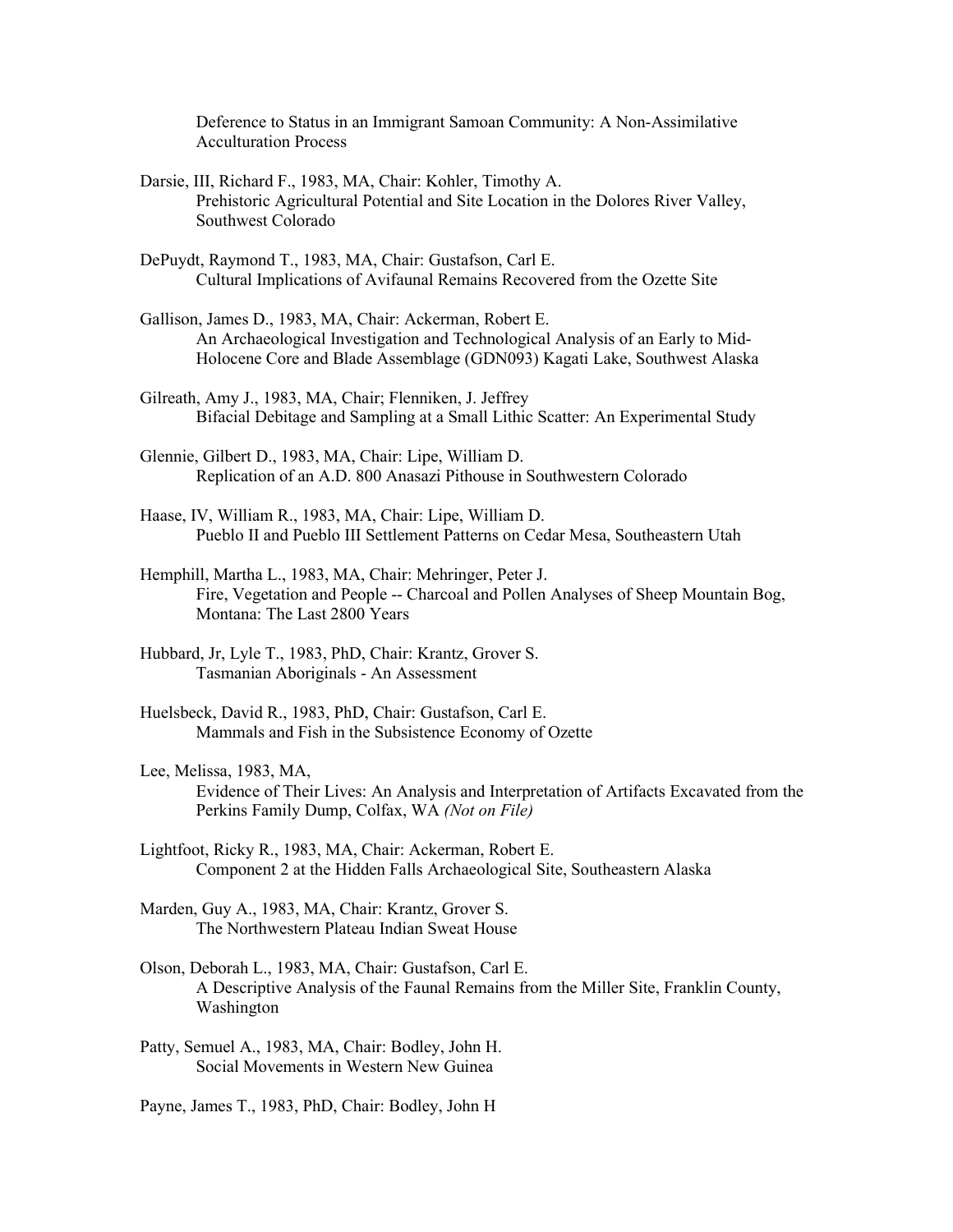The Effects of the 1964 Alaska Earthquake on the Cordova, Alaska Commercial Salmon Fishery: An Anthropological Perspective

Samuels, Stephan R., 1983, PhD, Chair: Daugherty, Richard D. Spatial Patterns and Cultural Processes in Three Northwest Coast Longhouse Floor Middens From Ozette

- Shaw, Robert D., 1983, PhD, Chair: Ackerman, Robert E. The Archaeology of the Manokinak Site: A Study of the Cultural Transition Between Late Norton Tradition and Historic Eskimo
- Shelley, Phillip H., 1983, PhD, Chair: Lipe, William D. Lithic Specialization at Salmon Ruin, San Juan County, New Mexico
- Smith, Craig S., 1983, MA, Chair: Mehringer, Peter J. A 4300 Year History of Vegetation, Climate, and Fire from Blue Lake, Nez Perce County, Idaho
- Stucki, Barbara R., 1983, MA, Chair: Hassan, Fekri A. Fluvial Processes and the Formation of the Hoko River Archaeological Site, Olympic Peninsula, Washington
- Tipps, Betsy L., 1983, MA, Chair: Lipe, William D. The Captains Alcove: Test Excavations in Glen Canyon National Recreation Area, Kane County, Utah
- Tyler, Donald E., 1983, MA, Chair: Krantz, Grover S. The Problem of Pliopithecus as a Hylobatid Ancestor

- Aasen (Rylander), Diane K., 1984, MA, Chair: Mehringer, Peter J. Pollen, Macrofossil, and Charcoal Analyses of Basketmaker Coprolites from Turkey Pen Ruin, Cedar Mesa, Utah
- Cutsinger, Loran E., 1984, MA, Chair: Hassan, Fekri A. A Determination of Site Catchment Territories for Predynastic Sites in the Nagada Region, Egypt
- Ecklund-Johnson, Debra J., 1984, MA, Chair: Daugherty, Richard D. Analysis of Macroflora from the Hoko River Rockshelter, Olympic Peninsula, Washington *(Not on file)*
- Hackenberger, Steven, 1984, MA, Chair: Lipe, William D. Cultural Ecology and Economic Decision Making of Montane Hunter-Gatherers in Central Idaho
- Holmes, Charles E., 1984, PhD, Chair: Ackerman, Robert E. The Prehistory of the Lake Minchumina Region: An Archaeological Analysis
- Jamieson, Susan M., 1984, PhD, Chair: Lipe, William D. Neutral Iroquois Lithics: Technological Process and Its Implications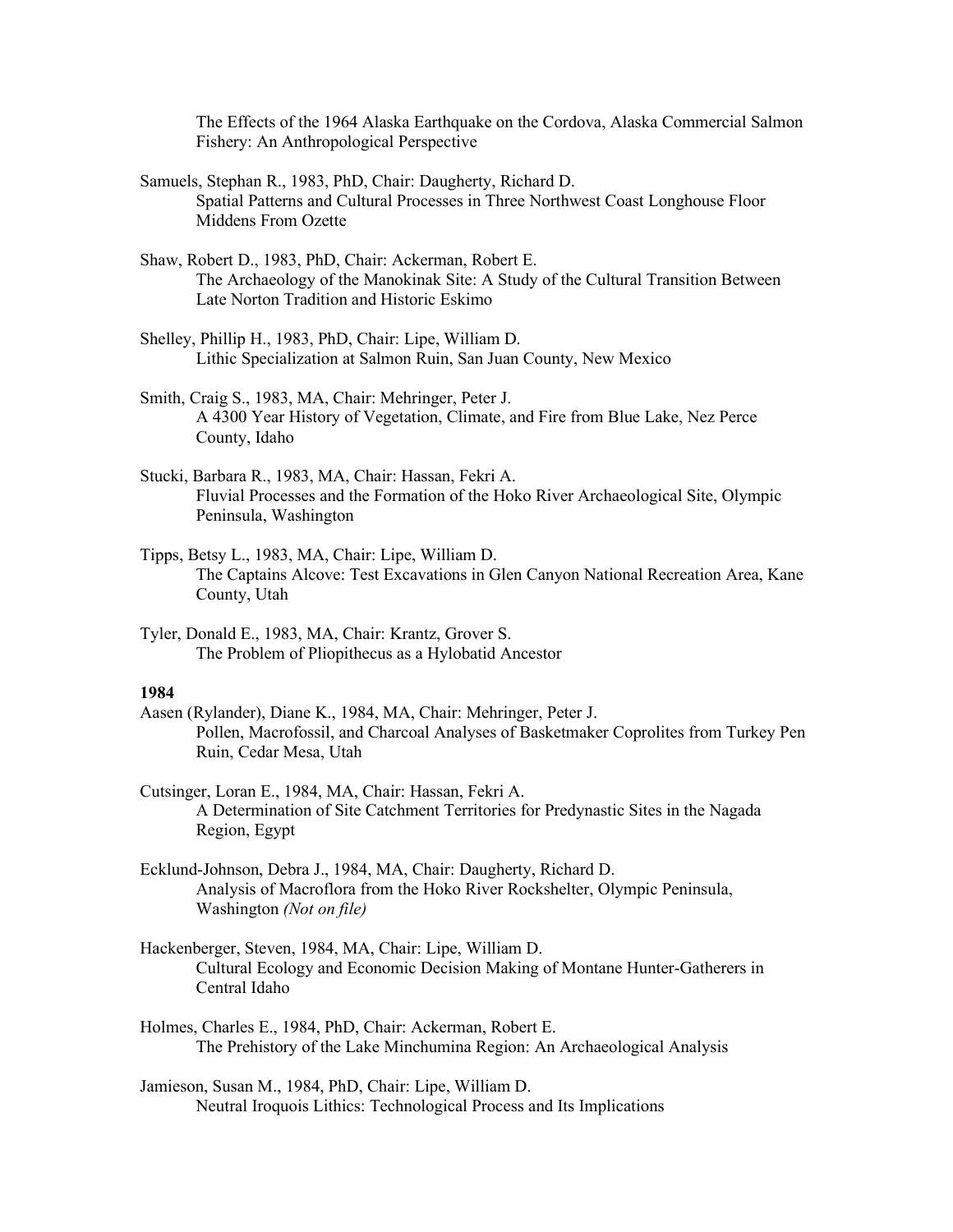- Johnson, Jacqueline J., 1984, MA, Chair: Linda Stone S. Devi and the Spouse Goddess: Historical and Ethnographic Dimensions of the Hindu Female Principle
- Kelly, Marcia K., 1984, MA, Chair: Ackerman, Robert E. Microblade Technology and Variability in the Chehalis River Region, Southwest Washington
- McCalla, Thomas L., 1984, MA, Chair: Fleisher, Mark S. The Cult of Authenticity: A Study of the Loss of Meaning and Compromise of Values in Traditional Pima Basketry
- McClure, Jr., Richard H., 1984, MA, Chair: Daugherty, Richard D. Rock Art of the Dallas-Deschutes Region: A Chronological Perspective
- McDaniel, Robert H., 1984, PhD, Chair: Willard, William The Contribution of an Anthropologist to Social Impact Assessment: A Case Study of Railroad Abandonment
- Miller, David G., 1984, MA, Chair: Daugherty, Richard D. The Hoko River Rockshelter: Intertidal Resources
- Plimpton, Christine L., 1984, MA, Chair: Kohler, Timothy A. An Ethnoarchaeological Study of Honeymoon Heights: The Original Camp of the Holden Mine, Holden, Washington
- Raymond, Anan W., 1984, MA, Chair: Flenniken, J. Jeffrey Prehistoric Reduction and Curation of Topaz Mountain, Utah, Obsidian: A Technological Analysis of Two Lithic Scatters
- Rice, Harvey S., 1984, PhD, Chair: Daugherty, Richard D. Native American Dwellings and Attendant Structures of the Southern Plateau
- Runnings, Anna L., 1984, MA, Chair: Gustafson, Carl E. An Experimental Analysis of Two Bone Tools from the Manis Site, Sequim, Washington
- Seachord, Daniel E., 1984, PhD, Chair: Littlewood, Robert A. Human Evolution as Myth: A Discussion of Certain Quasi-Religious Features Found in Models of Human Evolution
- Smith, Shelley J., 1984, MA, Chair: Hassan, Fekri A. Gender Definition and Material Remains: Predynasic Egypt as a Test Case
- Wooley, Christopher B., 1984, MA, Chair: Fleisher, Mark S. A Reassessment of Westcoast (Nootka) Whaling

Dahl, Kathleen A., 1985, MA, Chair: Stone, Linda S. Feminism and Value Transfer in the Third World: Implications for Women in Development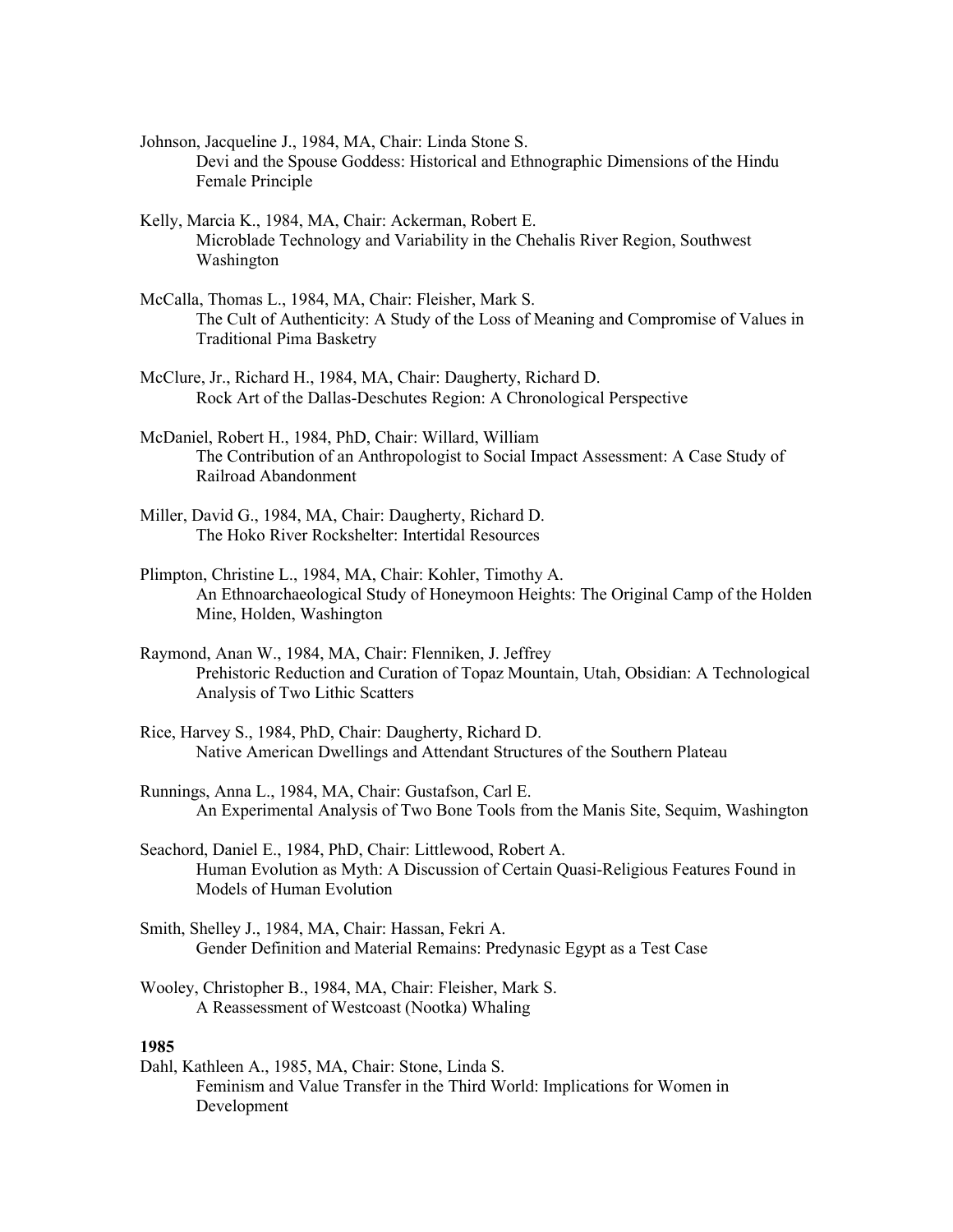- Ho, Chuan-Kun, 1985, PhD, Chair: Krantz, Grover S. Rethinking the Origin of Chinese Miocene Hominoids at a Distance
- Johnson, G. Michael, 1985, MA, Chair: Kohler, Timothy A. Lithic Technology and Social Complexity at a North Florida Weeden Island Period Site
- McKee, Nancy P., 1985, PhD, Chair: Bodley, John H. Living in La Fabrica: Environment, Opinion, and Strategies for Survival of Low Income Mexican- Americans in Laredo, Texas
- Morgan, Vera E., 1985, MA, Chair: Gustafson, Carl E. A Geoarchaeological Study of Sediments from the Manis Mastodon Site, Olympic Peninsula, Washington
- Putsche, Laura G., 1985, MA, Chair: Bodley, John H. Development, Resource Depletion and Culture Change: A Case Study of Palm Depletion Among the Shipibo Indians of the Peruvian Amazon
- Riordan, Timothy B., 1985, PhD, Chair: Ackerman, Robert A. The Relative Economic Status of Black and White Regiments in the Pre-World War I Army: An Example from Fort Walla Walla, Washington
- Schlanger, Sarah H., 1985, PhD, Chair: Lipe, William D. Prehistoric Population Dynamics in the Dolores Area, Southwestern Colorado
- Stamatoplos, Anthony C., 1985, MA, Chair: Stone, Linda S. Normalization in a Group Home for Mentally Retarded Adults: An Ethnographic Perspective
- Stephenson, Pamela S., 1985, MA, Chair: Lipe, William D. Modeling Lithic Refuse Disposal Patterns: A Test Case from the Tower Group (42SV633), Nawthis Village, Utah
- Warburton, Miranda, 1985, PhD, Chair: Stone, Linda S. Culture Change and the Navajo Hogan
- Wigand, Peter E., 1985, PhD, Chair: Mehringer, Peter J. Diamond Pond, Harney County, Man and Marsh in the Eastern Oregon Desert

- Anslinger, C.Michael, 1986, MA, Chair: Flenniken, J. Jeffrey The Riverton Culture: Lithic Systems and Settlement Parameters
- Arnold, Barbara J., 1986, PhD, Chair: Bodley, John H. Beyond Counter-Culture: The Community of Mateel
- Cardinal, John K., 1986, MA, Chair: Krantz, Grover S. Australopithecus and Its Dental Profiles

Dreier, Frederick G., 1986, PhD, Chair: Krantz, Grover S.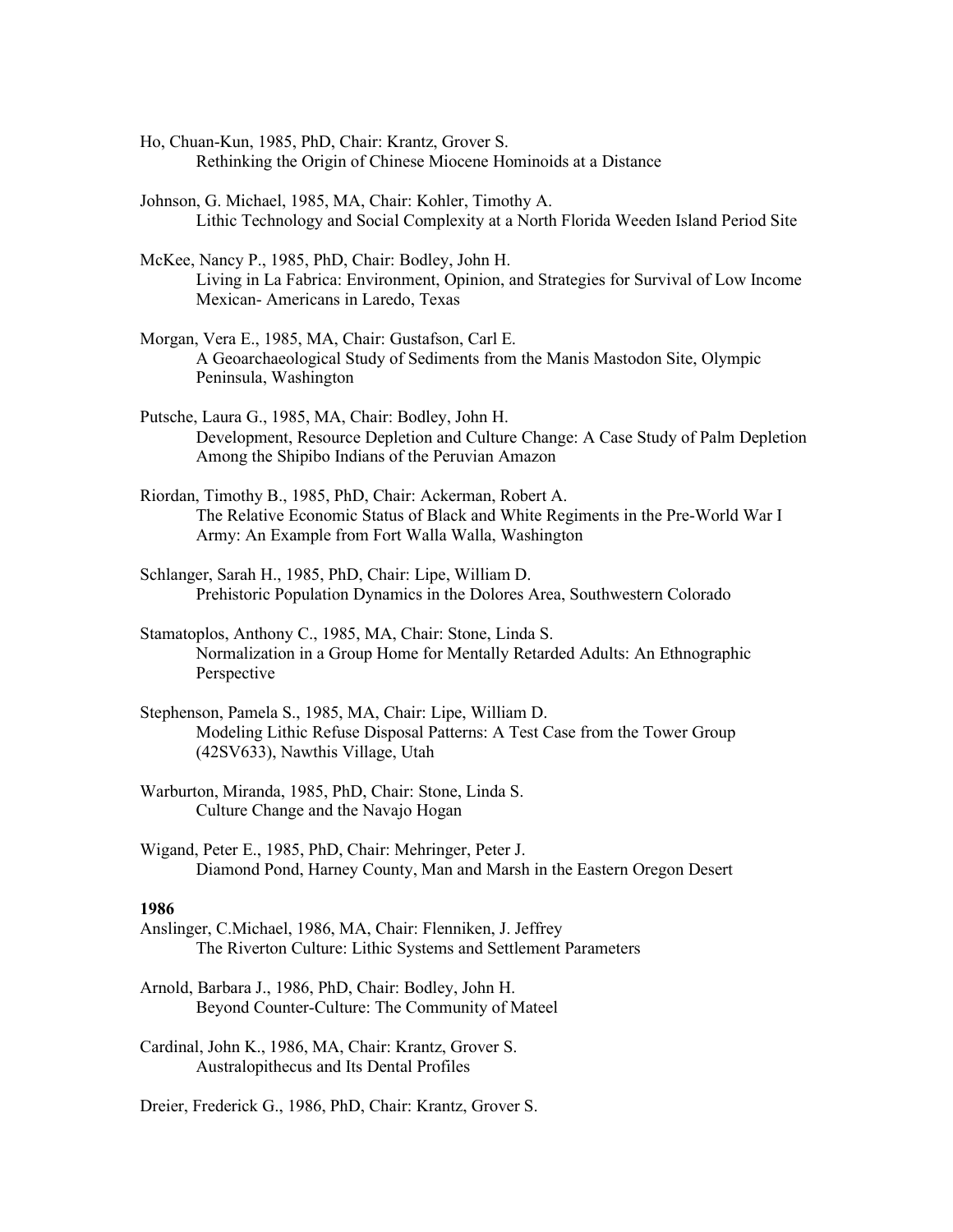Quantitative Analysis of Molar Attrition Rates Among the Aleut-Kodiak, Arikara, and Plains Miwok: Age-Predictive Models

- Elston, Robert G., 1986, PhD, Chair: Hassan, Fekri A. The Structural Analysis of Lithic Production Systems
- Gross, Lorraine S., 1986, MA, Chair: Gustafson, Carl E. Determination of the Nature of Short Term Changes in Site Function at a Fishing Camp on the Hoko River, Washington
- Higginson, Roy P., 1986, PhD, interdisciplinary, Chair: Gamble, Geoffrey L. Fixing: Assimilation in Language Acquisition (Volume I, II)
- Kirkpatrick, David T., 1986, PhD, Chair: Lipe, William D. Anasazi Settlement Patterns in the Middle San Juan Region, Northwestern New Mexico
- Leone, Catherine L., 1986, PhD, Chair; Bodley, John H. Fairness, Freedom and Responsibility: The Dilemma of Fertility Choice in America
- Patty, Semuel A., 1986, PhD, Chair: Stone, Linda S. "Aliran Kepercayaan" A Socio-Religious Movement in Indonesia
- Peter, Kevin J., 1986, MA, Chair: Gustafson, Carl E. Spatial Organization of the Hoko River Rockshelter Site Olympia Peninsula, Washington
- Pittenger, Marshall D., 1986, MA, Chair: Flenniken, J. Jeffrey A Technological Analysis of the 1952 Lithic Collection from the Anangula Core and Blade Site, Eastern Aleution Islands, Alaska
- Reese, Jo Ann, 1986, MA, Chair: Hassan, Fekri A. Microarchaeological Identification of Activity Areas in the Chinese Workers' Area at the Warrendale Cannery Site, Oregon
- Smith, Crandolyn D., 1986, MA, Chair: Hassan, Fekri A. An Application of the Hassan Behavioral Subsistence Model
- Towner, Ronald H., 1986, MA, Chair: Flenniken, J. Jeffrey The Basin reek Site: A Biface Lithic Technology from Central Idaho

- Gross, G. Timothy, 1987, PhD, Chair: Lipe, William D. Anasazi Storage Facilities in the Delores Region, Colorado: A.D. 600-920
- Hogan, Patrick F., 1987, PhD, Chair: Lipe, William D. Prehistoric Agricultural Strategies in West-Central New Mexico
- Mansperger, Mark C., 1987, MA, Chair: Littlewood, Robert A. The Pristine Human Mating System
- Mills, Peter R., 1987, MA, Chair: Lipe, William D.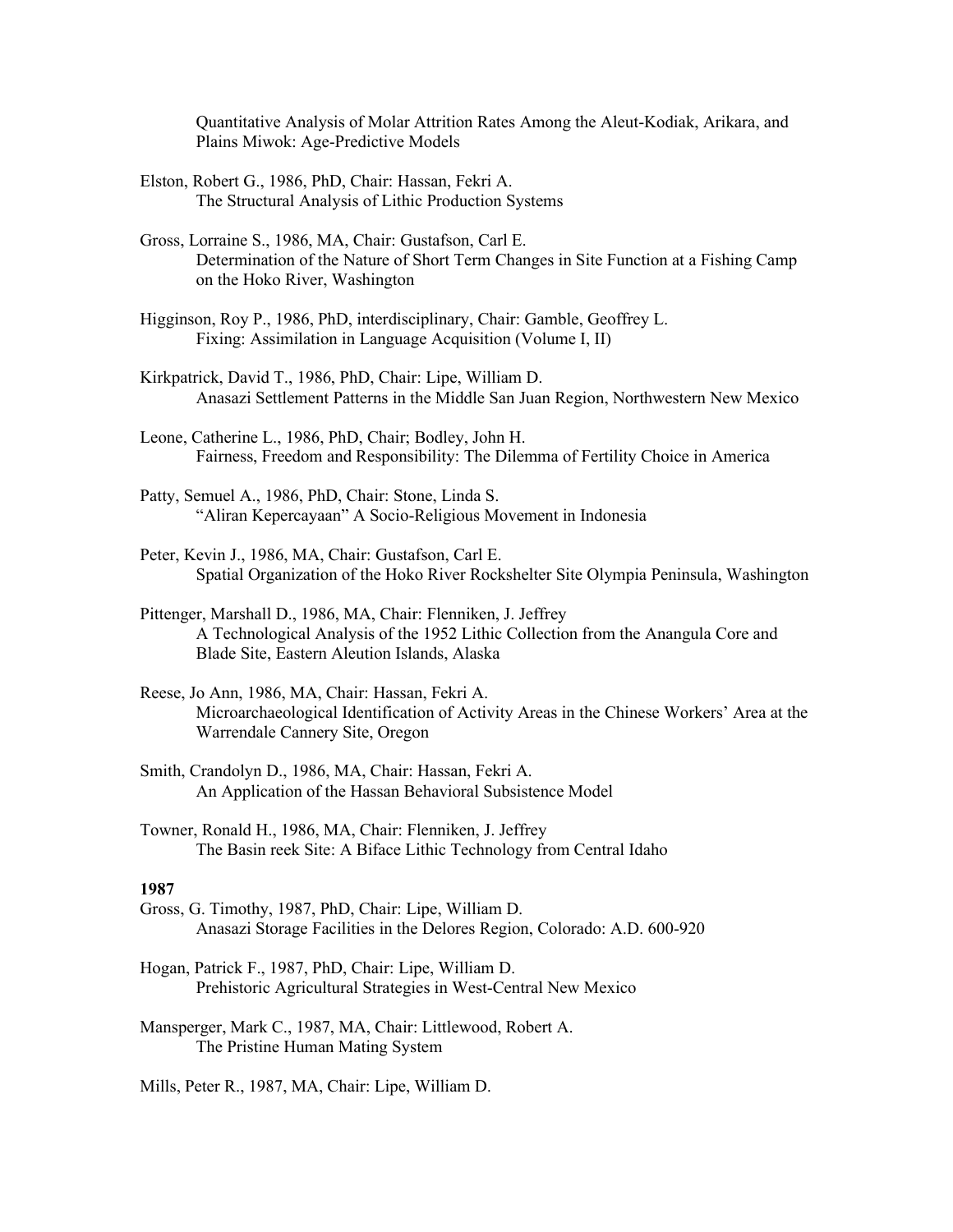Use-Wear Analysis of Stone Axes from Sand Canyon Pueblo Ruin (5MT765), Southwestern Colorado

- Novick, Andrea L., 1987, PhD, Chair: Lipe, William D. Traveling Light: Lithic Inference, Site Structure and Hunter-Gatherer Mobility Strategies at Gatecliff Shelter, Nevada
- Ozbun, Terry L., 1987, MA, Chair: Hassan, Fekri A. A Technological Analysis of the Lithic Assemblage from the Buttonhole Rockshelter/Quarry Site, Northeastern New Mexico
- Tyler, Donald E., 1987, PhD, Chair: Krantz, Grover S. A Reappraisal of Taxonomic Relationships Among Proposed Miocene Hominoids

### **1988**

- Anderson, Eric A., 1988, MA, Chair: Stone, Linda S. Skinheads: From Britain to San Francisco Via Punk Rock
- Blinman, Eric, 1988, PhD, Chair: Lipe, William D. The Interpretation of Ceramic Variability: A Case Study from the Dolores Anasazi
- Caulk ,Grady H., 1988, MA, Chair: Gustafson, Carl E. Examination of Some Faunal Remains from the Marmes Rockshelter Floodplain
- Cook, Carolyn D.T., 1988, MA, Chair: Bodley, John H. Traditional Tribal Land Tenure and the Effects of Turinsky Development: A Case Study of the Amung- Me of Irian Jaya, Indonesia
- Dohm, Karen M., 1988, PhD, Chair: Lipe, William D. The Household in Transition: Spatial Organization of Early Anasazi Resident-Domestic Units, Southeastern Utah (Vol. I, II)
- Draper, John A., 1988, PhD, Chair: Ackerman, Robert E. A Proposed Model of Late Prehistoric Settlement on the Southern Northwest Coast, Coos and Curry Counties, Oregon
- Fulkerson, Ann C., 1988, MA, Chair: Kohler, Timothy A. Predictive Locational Modeling of Aboriginal Sites in the Methow River Area: Deductive and Inductive Approaches
- Hackenberger, Steven, 1988, PhD, Chair: Kohler, Timothy A. Cultural Ecology and Evolution in Central Montane Idaho
- James, Caroline, 1988, PhD, Chair: Stone, Linda S. People and Projects in Development Anthropology: A Literacy Project in Madhya Pradesh, India
- Ludwig, Stefanie L., 1988, MA, Chair: Hassan, Fekri A. Sand Within the Silt: The Source and Deposition of Loess in Eastern Washington

Somer, Lonnie K., 1988, MA, Chair: Krantz, Grover S.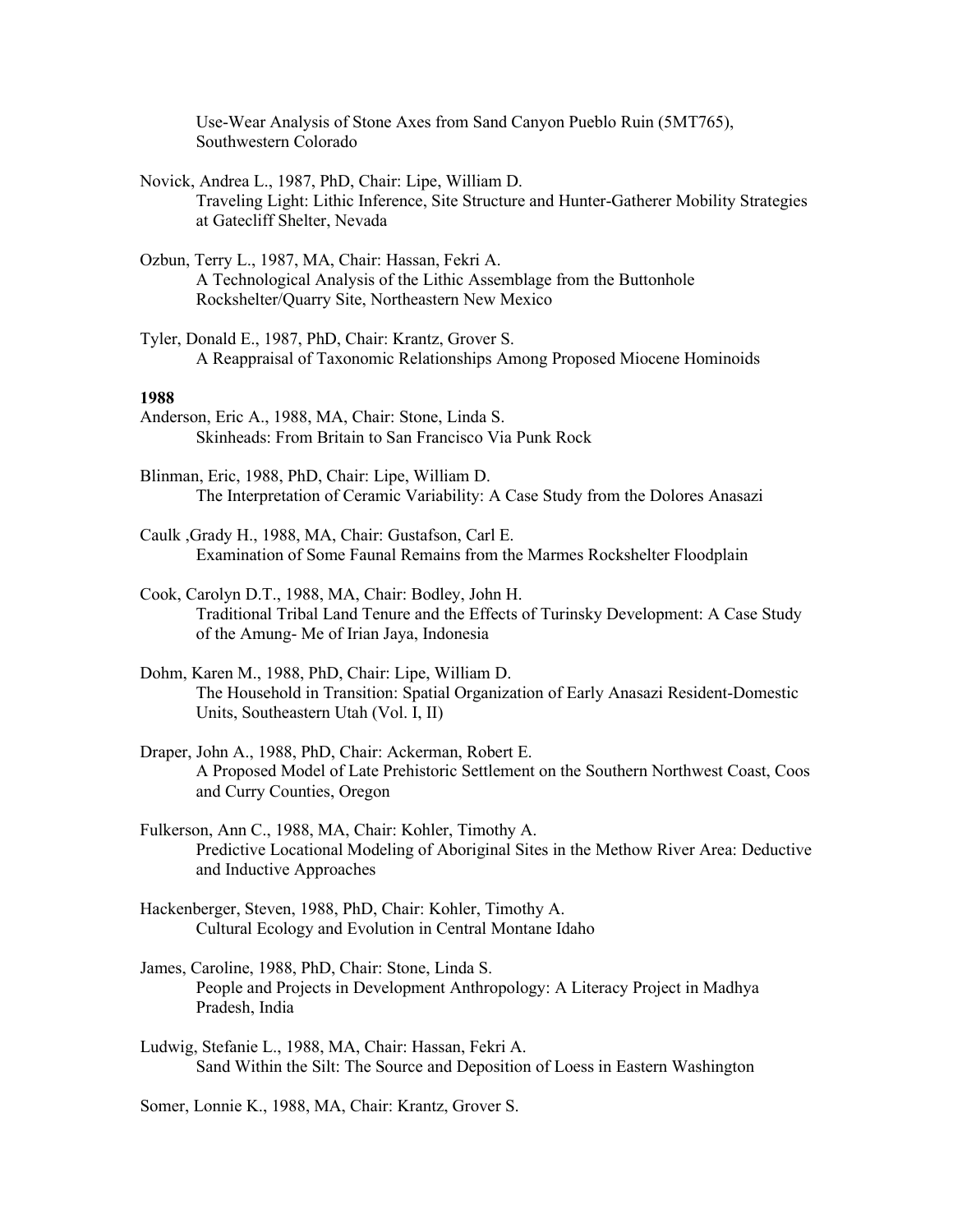Australopithecine Arboreality

Suryadikara, Fudiat, 1988, PhD, Chair: Bodley, John H. Tradition and Change in Banjarese Domestic Conflict

White, William S., 1988, MA, non-thesis, Chair: Stone, Linda S. Television Violence and Human Aggression: Problems in Cross-Cultural Studies

Wood, Eric H., 1988, MA, Chair: Fleisher, Mark S. The Asian Vegetable Research and Development Center: An Ethnographic Analysis

## **1989**

Bloomer, William W., 1989, MA, Chair: Lipe, William D. Moon House: A Pueblo III Period Cliff Dwelling Complex in Southeastern Utah

Cardinal, John K., 1989, PhD, Chair: Krantz, Grover S. A Taxonomic Reappraisal of Neandertal Man

- Lothson, Gordon A., 1989, PhD, Chair: Gustafson, Carl E. A Model for Prehistoric Bighorn Sheep Procurement, Processing and Utilization Along the Middle Reach of the Columbia River, Washington
- Thoms, Alston V., 1989, PhD, Chair: Lipe, William D. The Northern Roots of Hunter-Gatherer Intensification: Camas and the Pacific Northwest

Williams, Scott S., 1989, MA, Chair: Lipe, William D. A Technological Analysis of the Debitage Assemblage from Ko'oko'olau Rockshelter No. 1, Mauna Kea Adze Quarry, Hawai'i

## **1990**

- Ames-Marshall, Diana, 1990, MA, Chair: Littlewood, Robert A. Text and Subtext in Anthropology: The Chamula Case
- Bowers, Norman A., 1990, PhD, Chair: Gamble, Geoffrey L. Hidatsa Suprasegmentals
- Cutsinger, Loran E., 1990, PhD, Chair: Stone, Linda S. Hawkers of Barbados: An Anthropological Study of Informal Produce Marketing

Dahl, Kathleen A., 1990, PhD, Chair: Bodley, John H. Sovereignty, Environmental Use and Ethnic Identity on the Colville Indian Reservation

Emerson, Alice M., 1990, PhD, Chair: Lipe, William D. Archaeological Implications of Variability in the Economic Anatomy of Bison (2 volumes)

Hughes, Mary K., 1990, MA, Chair: Stone, Linda S. Hmong Concepts of Parenthood and the Family in the United States

Markos, Jeffrey A., 1990, MA, Chair: Gustafson, Carl E.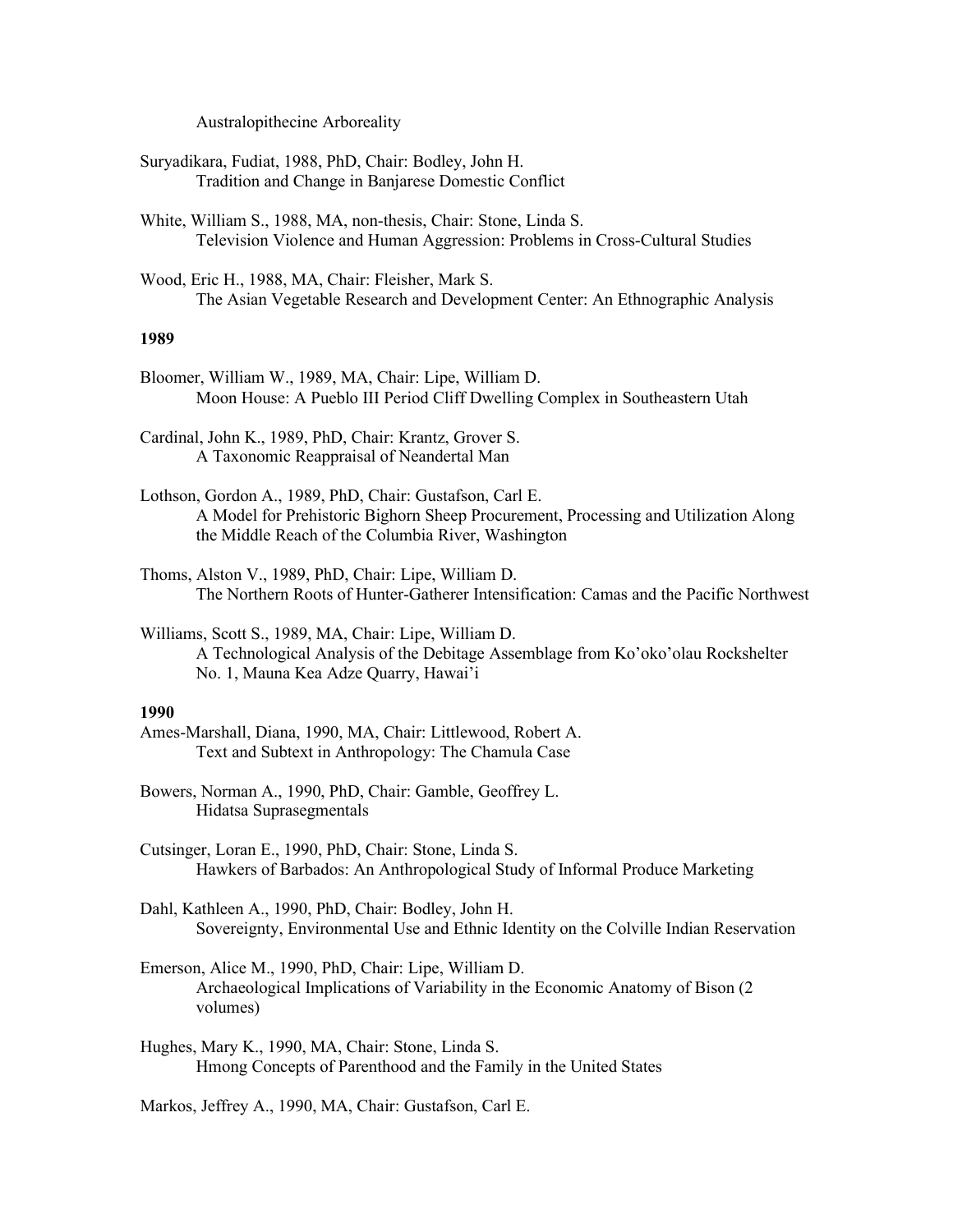Packwood Lake: The Lithic Technology of a Multi-Resource Acquisition Site in Southwestern Washington

- Meador, Diane, 1990, MA, Chair: Gamble, Geoffrey L. Automated, Dialect-Independent Phoneme Detection and Word Recognition
- Niskanen, Markku E.W., 1990, MA, Chair: Krantz, Grover S. The Transition of Neandertals to Anatomically Modern Europeans
- Staley, David P., 1990, MA, Chair: Ackerman, Robert E. The Archaeological Analysis of House 15 at Chagvan Bay Beach Site, Alaska
- Van West, Carla R., 1990, PhD, Chair: Kohler, Timothy A. Modeling Prehistoric Climatic Variability and Agricultural Production in Southwestern Colorado: A GIS Approach
- Wagner, Jill M., 1990, MA, Chair: Gamble, Geoffrey L. The Crow Hidatsa Schism: A Reanalysis
- Wright, Mona K., 1990, MA, Chair: Lipe, William D. Sandstone and Cornmeal: Experimental use of Early Pueblo Maize Grinding Tools from Southwestern Colorado

# **1991**

- Amade, Elly G., 1991, MA, Chair: Gamble, Geoffrey L. Pasar Malay and Eurasians: Theme and Variations
- Baksi, Shila, 1991, PhD, Chair: Gamble, Geoffrey L. Topics in Bengali Morphology
- Mayer, Lynn, 1991, MA, Chair: Littlewood, Robert A. Being a Person and Having a Body: The Role of Language in Body Image Among Women With Eating Disorders
- Myka, Frank P., 1991, MA, Chair: Bodley, John H. History Repeats Itself in the Andaman Islands: A Record of Government Policies and Depopulation

## **1992**

- Bullock, Margaret E., 1992, MA, Chair: Lipe, William D. Morphological and Functional Analysis of a Pueblo III Anasazi Bone Tool Assemblage from Southwestern Colorado
- DePew, Alan D., 1992, MA, Chair: Ackerman, Robert E. Implications from the Clam Gulch Site (49KEN045) for the Later Prehistory of Cook Inlet and Southern Alaska
- Endacott, Neal A., 1992, MA, Chair: Ackerman, Robert E. The Archaeology of Squirt Cave: Seasonality, Storage, and Semisedentism

Lightfoot, Ricky R., 1992, PhD, Chair: Lipe, William D.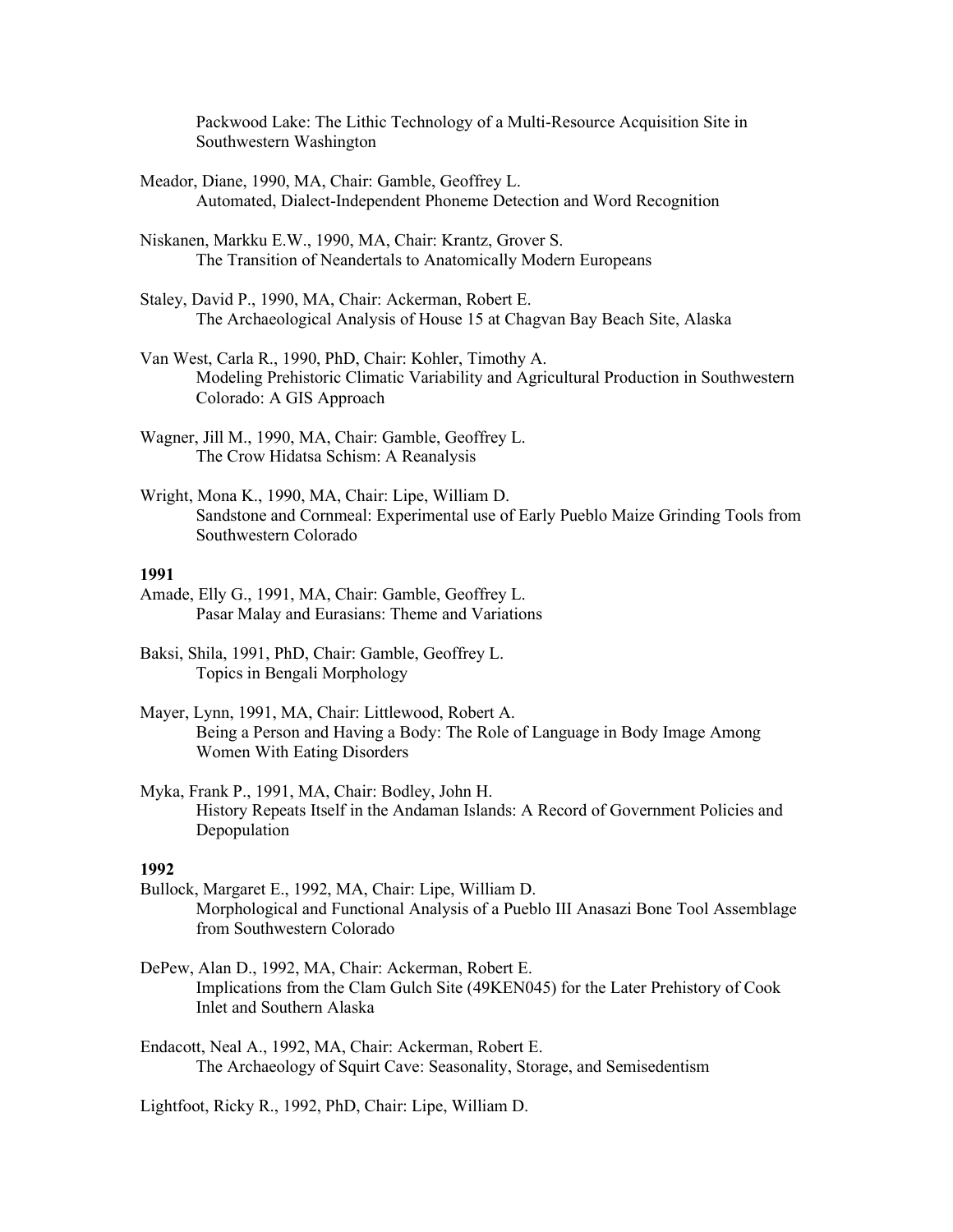Archaeology of the House and Household: A Case Study of the Assemblage Formation and Household Organization in the American Southwest

Mansperger, Mark C., 1992, PhD, Chair: Littlewood, Robert A. The Impacts of Tourism Among Cultural Minorities

Reed, Margaret, 1992, MA, Willard, William Cultural Values in Historical Context: Individualism and Collectivism and Their Implications for U.S. - Japanese Business Relations

- Root, Matthew J., 1992, PhD, Chair: Lipe, William D. The Knife River Flint Quarries: The Organization of Stone tool Production
- Rotholz, James M., 1992, MA, Chair: Stone, Linda S. Tribalism and Development in Ethiopia: An NGO Perspective
- Switzer, Linda L., 1992, MA, Chair: Gustafson, Carl E. An Osteometric Comparison of Northwest Aboriginal Dogs

## **1993**

- Carlson, Ingrid K., 1993, MA, Chair: Kohler, Timothy A., Habitation Site Architecture in the Coalition Period on the Pajarito Plateau, New Mexico
- Clark, Stacy D., 1993, MA, Chair: Gustafson, Carl E. Analysis of bone and Debitage from the Judd Peak North Rockshelter, Lewis County, Washington
- Huber, Edgar K., 1993, PhD, Chair: Lipe, William D. Thirteen Century Pueblo Aggregation and Organizational Change in Southwestern Colorado
- Prater, John A., 1993, MA, Chair: Willard, William The Individual Personality: Individuation and Participation in Religious Movements
- Putsche, Laura G., 1993, PhD, Chair: Bodley, John H. Culture and Development of Indigenous Federations in Lowland South America
- Shelley, Steven D., 1993, Ph.D., Chair: Gustafson, Carl E. Analysis of Faunal Remains from the Wallace Ruin: A Chacoan Outlier Near Cortez, Colorado
- Stegeborn, Wiveca A.C., 1993, MA, Chair: Bodley, John H. Nature Conservation, Human Rights, and Indigenous People: The Wanniya-Laeto (Veddahs) or Sri Lanka
- Walker, Jeffery B., 1993, PhD, Chair: Lipe, William D. Stone Collars, Elbow Stones and Three Pointers, and the Nature of Taino Ritual and Myth

Wilmerding, Mary E.G., 1993, MA, Chair: Ackerman, Robert E.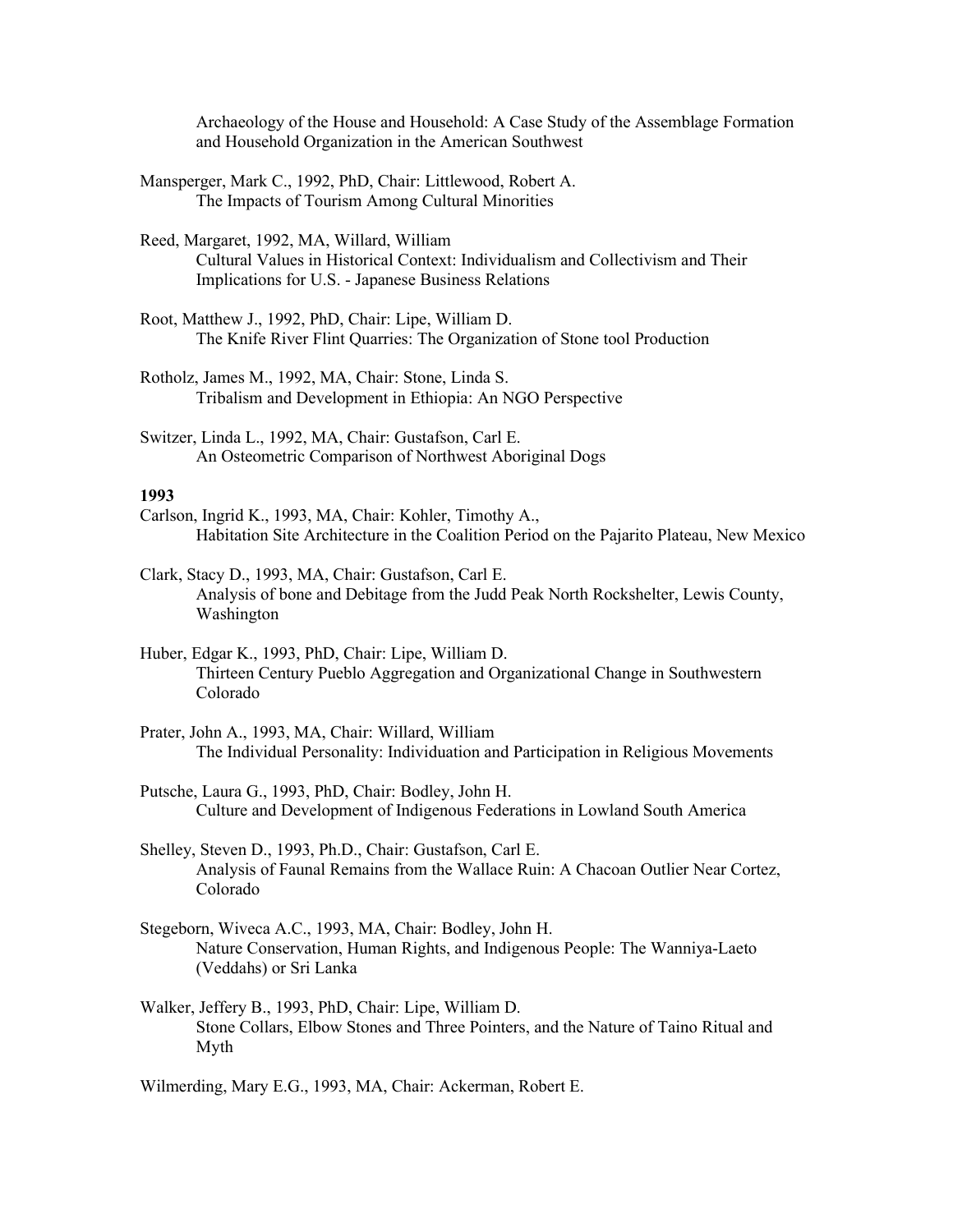A Comparative Analysis of Textiles from Four Burial Caves in the Eastern Aluetian Islands

## **1994**

- Blair, Michael T., 1994, MA, Chair: Bodley, John H. Gods from the Machines: On the Anthropology of Alien Abductions
- Duffie, Mary K., 1994, PhD, Chair: Willard, William Heeni Wharemaru: Her Story the Personal Chronicle of a Maori Woman
- Gallison, James D., 1994, Chair: Gustafson, Carl E. Slab Camp: An Early to Middle Holocene Olcott Complex in the Eastern Olympic Mountains of Washington
- Ikezuki, Wataru, 1994, MA, Chair: Bodley, John H. Intercultural Education and Cultural Revitalization in Highland Ecuador
- Lyons, William H., 1994, MA, Chair: Andrefsky, William Lithic Technology at the Hall Creek Site (35GR420B), Silvies Valley, Grant County, Oregon
- MacDonald, Douglas H., 1994, MA, Chair: Andrefsky, William Lithic Technological Organization at the Hunting Camp Spring Site (35WA96), Blue Mountains, Oregon
- Niskanen, Markku E.W., 1994, PhD, Chair: Krantz, Grover S. An Exploratory Craniometric Study of Northern and Central European Populations
- Plimpton, Christine L., 1994, PhD, Chair: Hassan, Fekri A. Enthnoarchaeology of Vernacular Dwellings and Domestic Use of Space in Egypt
- Pressman, Corey S., 1994, MA, Chair: Hewlett, Barry S. From Participants to Spectators: KIRTAN and Religious Experience at a Hare Krishna Community
- Sappington, Robert L., 1994, PhD, Chair: Gustafson, Carl E. The Prehistory of the Clearwater River Region, North Central Idaho
- Shifrin, Lisa K., 1994, MA, Chair: Lipe, William D. A Functional Analysis of Ceramic Vessels and Other Ceramic Tools from a Ninth Century Pueblo
- Tanimoto, Kazuko, 1994, MA, Chair: Willard, William Elders and Enculteration on the Nez Perce Reservation
- Zweifel, Matthew K., 1994, MA, Chair: Gustafson, Carl E. A Guide to the Identification of the Molariform Teeth of Rodents and Lagomorphs of the Columbia Basin

## **1995**

Carter, James A., 1995, MA, Chair: Mehringer, Peter J.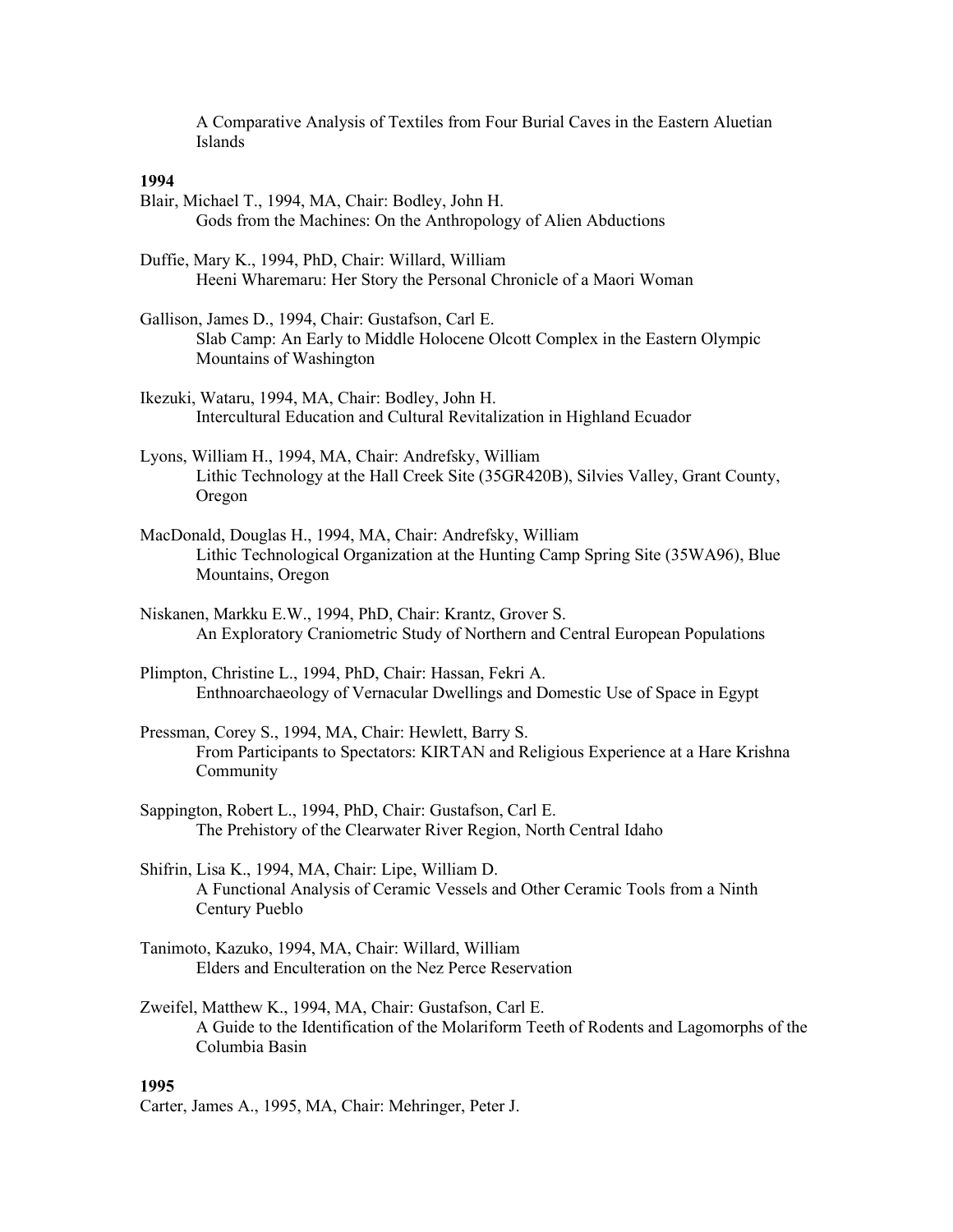Vegetation and Climate Change of the Last 1,500 Years from Blue Lake, Pine Forest Range, Nevada: Using a Climatic Viewpoint to Examine the Northwestern Great Basin's Fit with Numic Expansion Models

- Fortier, Theodore N., 1995, PhD, Chair: Stone, Linda S. Piercing Hearts: Coeur d'Alene Indians and Jesuit Priests on the Columbia Plateau
- Nicklaw, David J., 1995, MA, Chair: Lipe, William D. Social Complexity at Sand Canyon Pueblo: A Case Study from SW Colorado
- Rotholz, James M., 1995, PhD, Chair: Stone, Linda S. The Nature of Culture and the Culture of Nature Environmental Ideologies and Wilderness Protection in the Northern Rocky Mountains

Somer, Lonnie K., 1995, PhD, Chair: Krantz, Grover S. The Origin of Modern Humans

### **1996**

- Abdullah, Al-Bashar A., 1996, MA, Chair: Bodley, John H. The Political Economy of Sri Lankan Households: An Exploratory Survey
- Beck, Abigail P., 1996, MA, Chair: Mehringer, Peter J. 4400 Years of Vegetation Changes at Twin Lakes, Wallowa Mountains, Northeastern Oregon
- Blomgren, Paul S., 1996, MA, Chair: Kohler, Timothy A. Late Prehistoric Bone Awl Morphology and Use in the Rio Grande Valley, New Mexico
- Burr, Cornelia V. R., 1996, MA, Chair: Ackerman, Robert E. Analysis of Artifact Distribution Patterns Within Three Norton Houses at Chagvan Bay Beach Site, Alaska
- Christiansen, Carol A., 1996, MA, Chair: Hewlett, Barry S. Cooperation, Coordination and Privatized Management of Common Grazings in a Shetland Crofting District
- Czerwinski, Kazimierz A., 1996, MA, Chair: Hassan, Fekri A. Religion and Cognition in Predynastic Egypt: A Design Analysis of Gerzean D Ware
- Fedorowicz, Steven C., 1996, MA, Chair: Hewlett, Barry S. Dwi Tunggal: Communalism and Performance in a Balinese Voluntary Organization
- Kelley, Jeffery P., 1996, MA, Chair: Lipe, William D. Woods Canyon Pueblo: A Late Pueblo III Period Canyon-Oriented Site in Southwest Colorado
- Morrison, John G., 1996, MA, Chair: Ackerman, Robert E. Archaeological Investigations at the Castle Rock Site (45WT108): A Study of Early Cascade Raw Material Utilization

Moulds, Janice L., 1996, MA, Chair: Krantz, Grover S.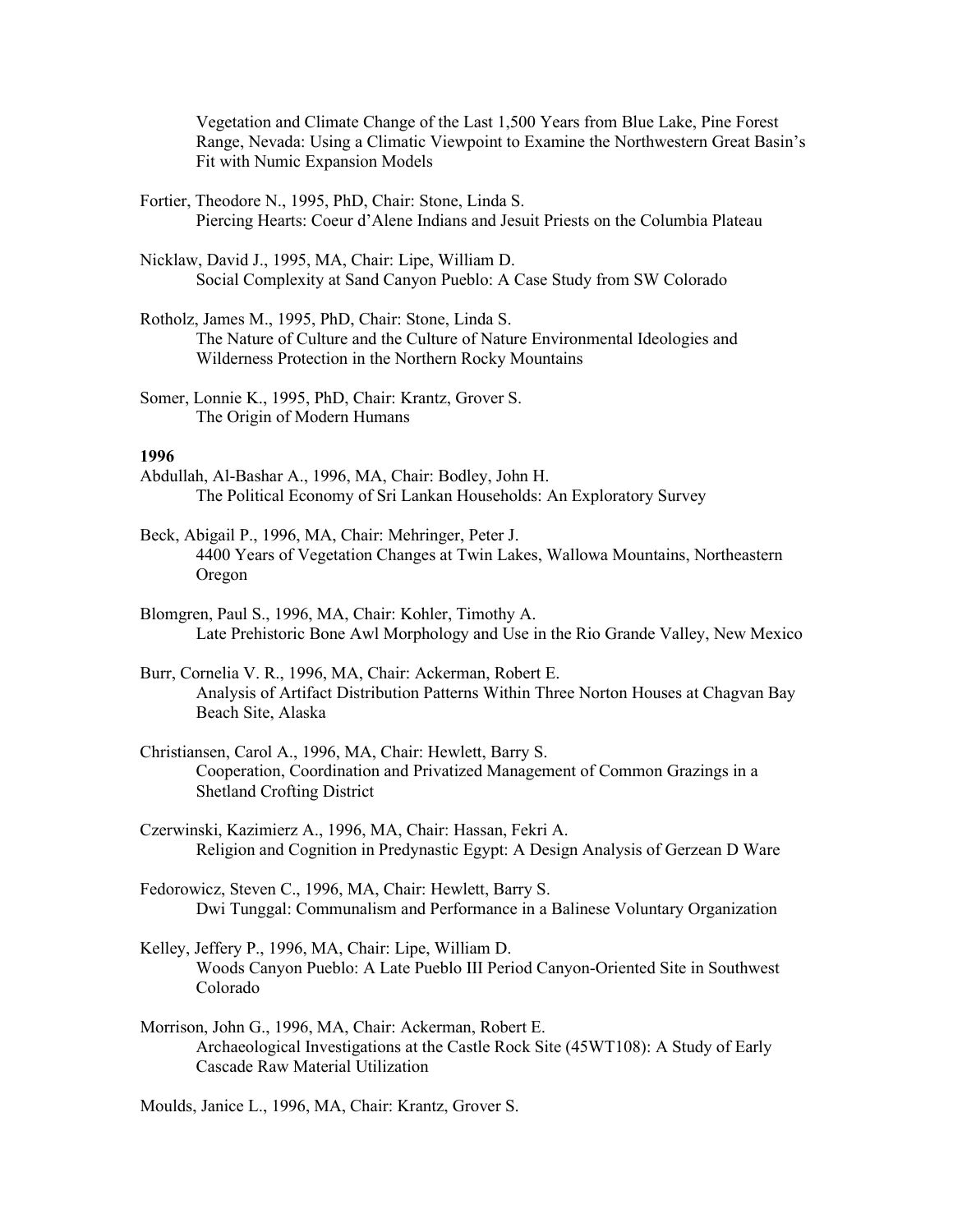Journey to Humanity: Chimpanzee Culture and Its Implications for Human Evolution

- Shannon, Donald, 1996, MA, Chair: Hewlett, Barry S. Early Infant Care Among the Aka
- Strauss, Jennifer L., 1996, MA, Chair: Stone, Linda S. South Meets North: Cultural Implications of Herbal Remedy Use in Ensenada, B.C., Mexico

- Collins, Mary B., 1997, PhD, Chair: Lipe, William D. The Effects of Euro-American Contact on the Roles and Status of Native American Women on the Southern Columbia Plateau: An Archaeological Study
- Di Scipio, Aimee M., 1997, MA, Chair: Andrefsky, William Archaeological Investigations at the Ferry Canyon Site (35WS261): A Pithouse Village on the Lower Deschutes River, Oregon
- Ellis, Sean F., 1997, MA, Chair: Bodley, John H. The Activities and Ideologies of Indigenous Support Organizations in the Modern World
- Ensey, Michelle M., 1997, MA, Chair: Mehringer, Peter J. The Late Holocene Environment of the Jemez Mountains, New Mexico
- Gonzales, Mario J., 1997, PhD, Chair: Hewlett, Barry S. Brothers of a Painful Birth: Indians, Mestizos and the Transformation of Social Relationships in the Transnational Age
- Gralewicz, Renee M., 1997, PhD, Chair: Willard, William Federal Policies and Their Effects on Indian Health: A Southern Alberta Case Study
- Hale, Laurie L., 1997, MA, Chair: Gustafson, Carl E. Site Type and spatial Analysis of Archaeological Sites Around the 100 Areas, Hanford Site South Central Washington
- Harro, Douglas R., 1997, MA, Chair: Kohler, Timothy A. Patterns of Lithic Raw Material Procurement on the Pajarito Plateau, New Mexico
- Hess, Sean C., 1997, PhD, Chair: Andrefsky, William Rocks, Range, and Renfrew: Using Distance-Decay Effects to Study Late Pre-Mazama Period Obsidian Acquisition and Mobility in Oregon and Washington
- Knight, Ricky D., 1997, MA, Chair: Hewlett, Barry S. Getting the Geeks Out of the Basement: Building and Maintaining Community at an Internet Cafe
- Lertrit, Sawang, 1997, MA, Chair: Lipe, William D. The Management of Archaeological Resources in Thailand: A Case Study of the Historic Town of Chiang Saen
- Wagner, Jill M., 1997, PhD, Chair: Stone, Linda S.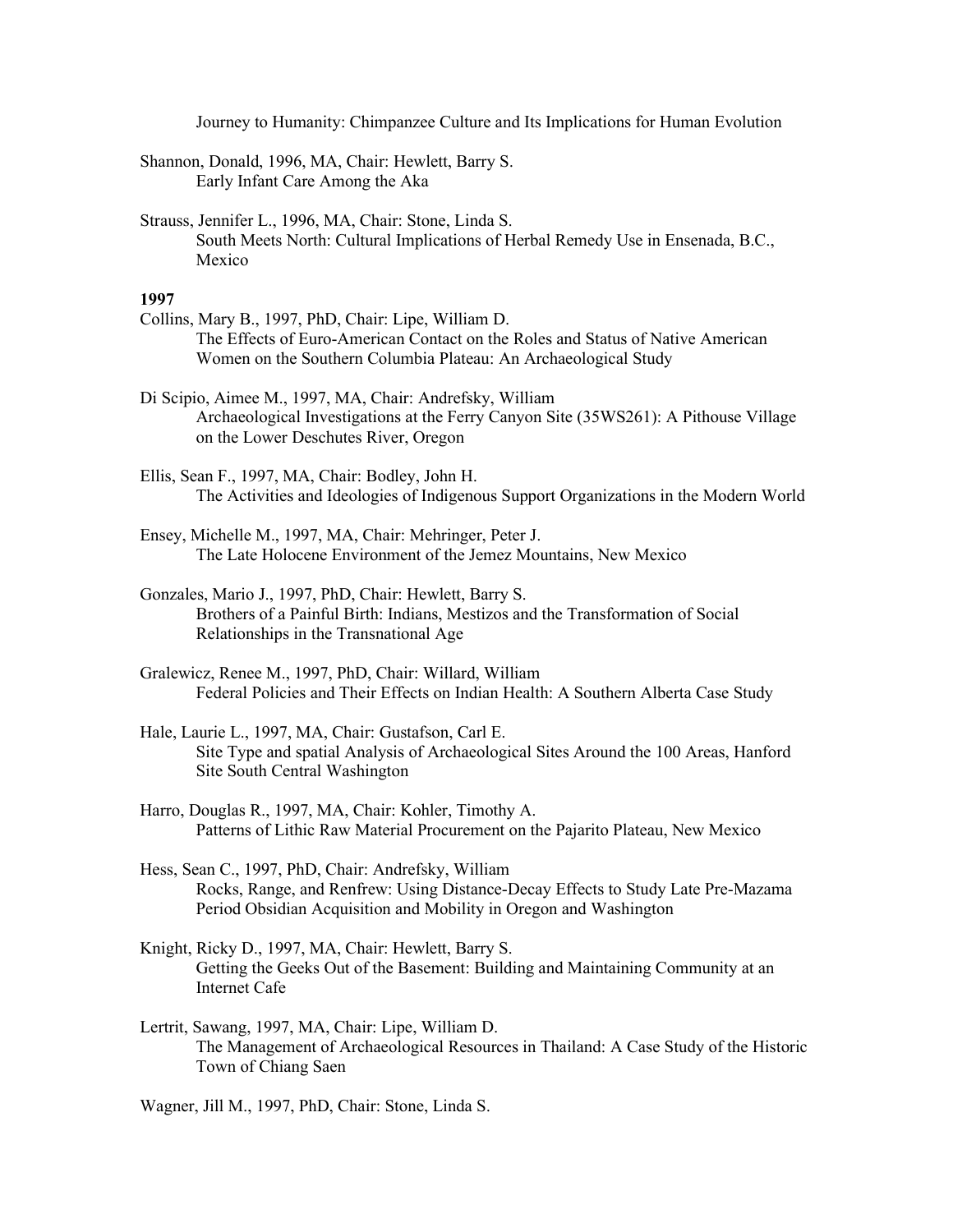Language, Power, and Ethnicity on the Coeur d'Alene Reservation

#### **1998**

- Funk, Paul S., 1998, MA, Chair: Gustafson, Carl E. Tucannon and Harder Phase Economic Faunal Analysis at Three Springs Bar (45FR39), Franklin County, Washington
- Harder, David A., 1998, MA, Chair: Gustafson, Carl E. A Synthetic Overview of the Tucannon Phase in the Lower Snake River Region of Washington and Idaho
- Holmes, Amy M., 1998, MA, Chair: Huckleberry, Gary Geoarchaeology and Paleoenvironments of the Sunshine Locality, East Central Nevada
- MacDonald, Douglas H., 1998, PhD, Chair: Andrefsky, William Subsistence, Tool-use, and Reproductive Strategies of Northern Plains Folsom Hunter-Gatherers: A View From the Bobtail Wolf Site, North Dakota
- Nakonechny, Lyle D., 1998, MA, Chair: Ackerman, Robert E. Archaeological Analysis of Area A, Wexpusnime Site (45GA61)
- Pasciuto, Allison, 1998, MA, Chair: Mageo, Jeannette M. Embodied Art: Cultural Identity and Tattooing in Samoa
- Redman, Kimberly L., 1998, MA, Chair: Andrefsky, William An Experiment-based Evaluation of the Debitage Attributes Associated with 'Hard' and 'Soft' Hammer Percussion
- Schinkel, Linda J., 1998, PhD, Chair: Bodley, John H. Veracruz Pheasant Households: Bearing the Burden of the Global Economy
- Smith, Rachel L., 1998, MA, Chair: Lipe, William D. Kivas of the Northern San Juan and the Northern Rio Grande Regions A.D. 1150-1350: A Comparative Analysis
- Wegener, Robert M., 1998, MA, Chair: Mehringer, Peter J. Late Holocene Stone Technology and Seed and Faunal Remains from Skull Creek Dunes Locality-6, Catlow Valley, Southeastern Oregon
- Wright, Russell E., 1998, MA, Chair: Bodley, John H. Aboriginal Land Tenure and Resource Management: A Question of Conservation on the Southern Columbia Plateau

- Anderson, Rachel E., 1999, PhD, Chair: Krantz, Grover S. Why Bears Can Dance and Hominids Can Climb Trees: A Biomechanical Analysis of Locomotor Adaptations
- Curewitz, Diane C., 1999, MA, Chair: Huckleberry, Gary A. Developing a Predictive Model of Archaeological Site Location for Sub-Alpine Elevations in Central Utah Using GIS Technology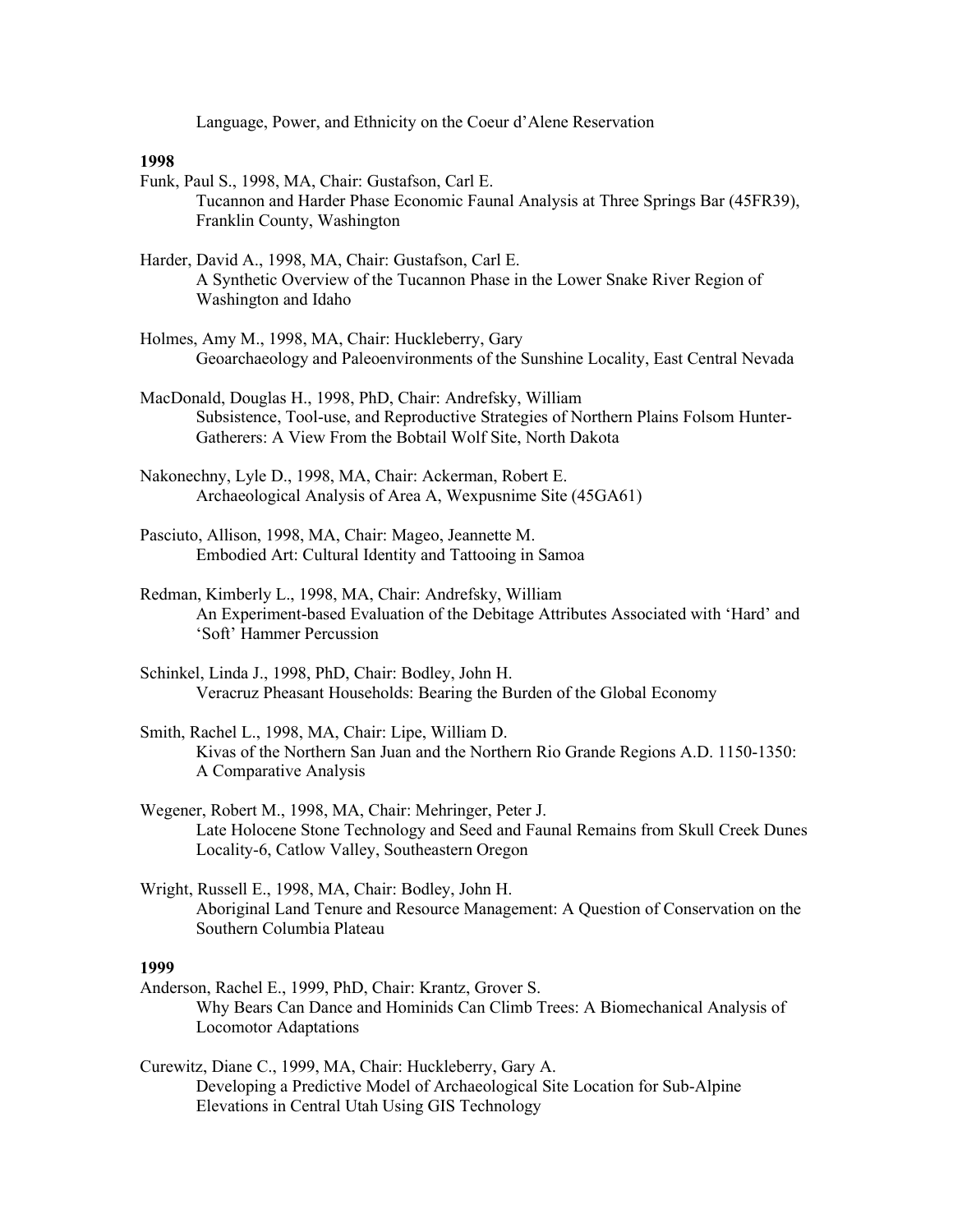- Danz, Jonathan J., 1999, MA, Chair: Andrefsky, William, Lithic Quarry Production and Disturbed Site Lithic Analysis: Archaeological Investigations at Sentinel Quarry, 45GR642, Washington
- Durkin III, Thomas J., 1999, MA, Chair: Kohler, Tim A. Prehispanic Land-Use Change in Pecos National Historical Park, New Mexico
- Gibson, Shawn M., 1999, MA, Chair: Huckleberry, Gary The Characterization and Sourcing of Chert on the Columbia Plateau
- Johnson, C. David, 1999, MA, Chair: Lipe, William D. Anasazi Towers of the Mesa Verde Region: A GIS Analysis of Function
- Meehan, Courtney L., 1999, MA, Chair: Hewlett, Barry S. Women's Household Projects: The Informal Economy in Dar Es Salaam, Tanzania
- Mihelich (Prater), John A., 1999, PhD, Chair: Willard, William The Richest Hill on Earth: An Ethnographic Account of Industrial Capitalism, Religion, and Community in Butte, Montana, 1930-1965
- Olsen, Louis C., 1999, PhD, Chair: Bodley, John H. A Critical Analysis of Health and Healthcare in San Rafael, Ecuador
- Ruscavage-Barz, Samantha M., 1999, PhD, Chair: Kohler, Tim A. Knowing Your Neighbor: Coalition Period Community Dynamics on the Pajarito Plateau, New Mexico
- Ruter, Anthony H., 1999, MA, Chair: Ackerman, Robert E. A Study of the Sediments, Pollen and Spores of Lime Hills Cave 1, Southwestern Alaska
- Schmeller, Erica L., 1999, MA, Chair: Andrefsky, William Lithic Artifact Scatter Variability Among Six Sites in the Vicinity of the Lower Powder River, Oregon

- Albus, Michelle C., 2000, MA, Chair: Stone, Linda S. Health Change in Patients Using Alternative Medical Systems in Cuenca, Ecuador
- Bedell, Melanie L., 2000, MA, Chair: Lipe, William D. Late Pueblo II and Pueblo III Cliff Dwellings and Community Patterns in Grand Gulch, Southeastern Utah
- Beine, David K., 2000, PhD, Chair: Stone, Linda S. Ensnared By AIDS: Cultural Models of AIDS and Underlying Cognitive Illness Schemata in Nepal
- Graber, Gregory M., 2000, MA, Chair: Willard, William The Western Commons: Southeastern Oregon as an American Internal Periphery

Hefte, Andrea T., 2000, MA, Chair: McKee, Nancy P.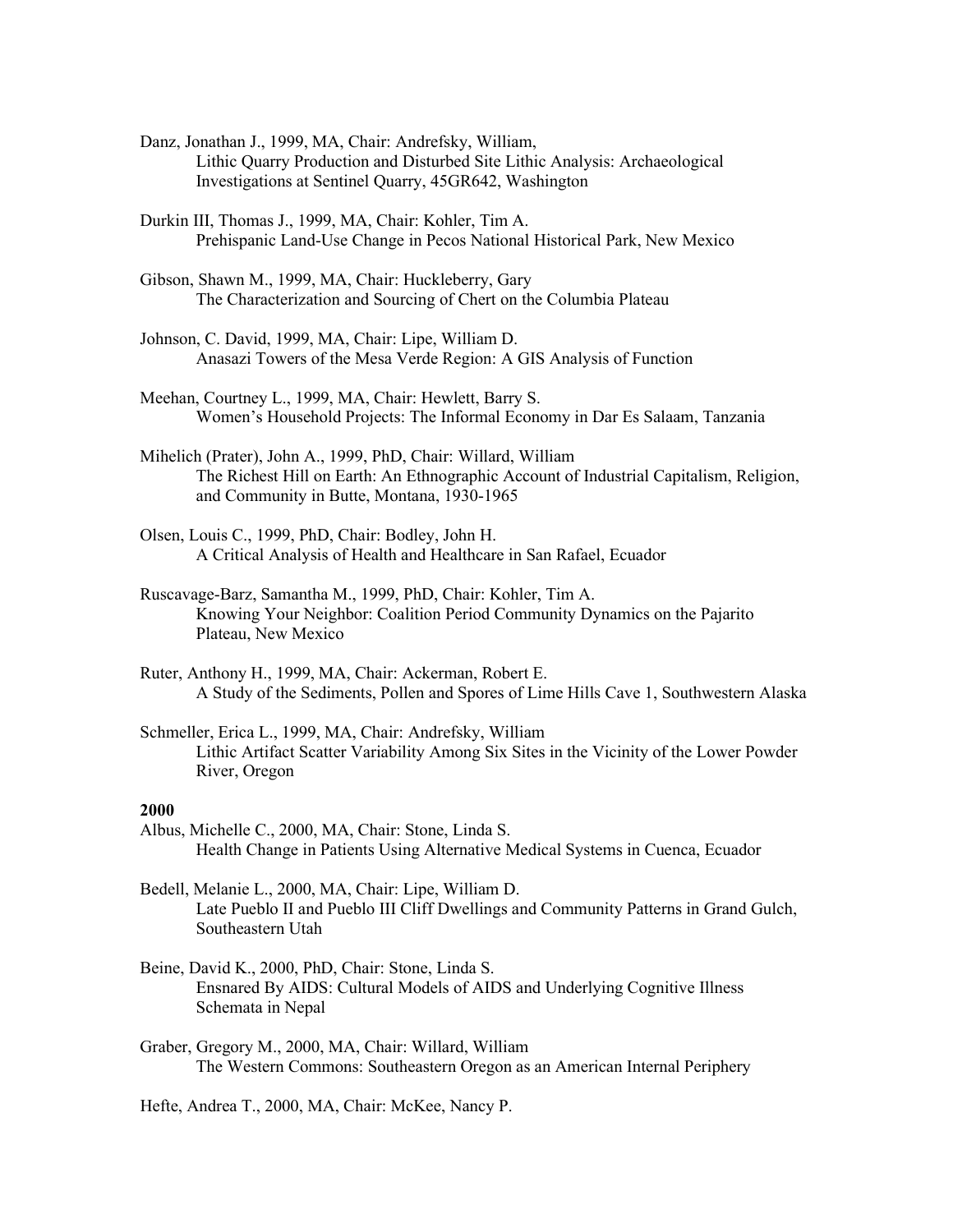Women and Change: Ukrainian Women in the Move Toward a Market Economy

- Kato, Keiko, 2000, MA, Chair: Stone, Linda S. Necktie-Alcoholics: Cultural Forces and Japanese Alcoholism
- King, Diane E., 2000, PhD, Chair: Stone, Linda S. When Worlds Collide: The Kurdish Diaspora From the Inside Out
- Kotey, Naa (Abigail) K., 2000, MA, Chair: Mageo, Jeannette Ga Perceptions of People with White Skin Color
- Presler, Kira M., 2000, MA, Chair: Andrefsky, William The Numipu Phase: Contact and Culture Change in the Lower Snake River Region, Southeastern Washington
- Rasic, Jeffrey T., 2000, MA, Chair: Ackerman, Robert E. Prehistoric Lithic Technology at the Tuluaq Hill Site, Northwest Alaska
- Ross, Michelle A., 2000, MA, Chair: Mehringer, Peter Test Excavations at Three Mid-Elevation Rock Art Sites, Warner Valley, Oregon
- Young, Christopher E., 2000, MA, Chair: Ackerman, Robert E. The Archaeology of Agiagruat (49NOA217), Cape Krusenstern National Monument, Northwest Alaska

- Bentz, Bonnie Lynn, 2001, MA, Chair: Stone, Linda Adolescent Culture: Socio-emotional Contexts of Aka Forager Adolescence in the Central African Republic
- Cannell, Kevin Geoffrey, 2001, MA, Chair: Andrefsky, William Site 45GA26 and its Place in the Snake River Period
- Cole, Clint R., 2001, MA, Chair: Andrefsky, William Raw Material Sources and the Prehistoric Chipped-Stone Assemblage of the Birch Creek Site (35ML181), Southeastern Oregon
- Dwiggins, Donna G., 2001, PhD, Chair: Bodley, John H. Cosmology, Conservation and Cognition: Contextualizing Indigenous Activism in Highland Ecuador
- Fancher, Jason M, 2001, MA, Chair: Lupo, Karen An Analysis of the Minard (45GH15) Faunal Assemblage
- Finley, Judson Byrd, 2001, MA, Chair: Huckleberry, Gary Late Holocene Environments and Rockshelter Formation Processes in the Bighorn Mountains, Wyoming
- Lertrit, Sawang, 2001, PhD, Chair: Lipe, William D. Ceramic Chronology for Central Thailand: A View from the Pa Sak River Valley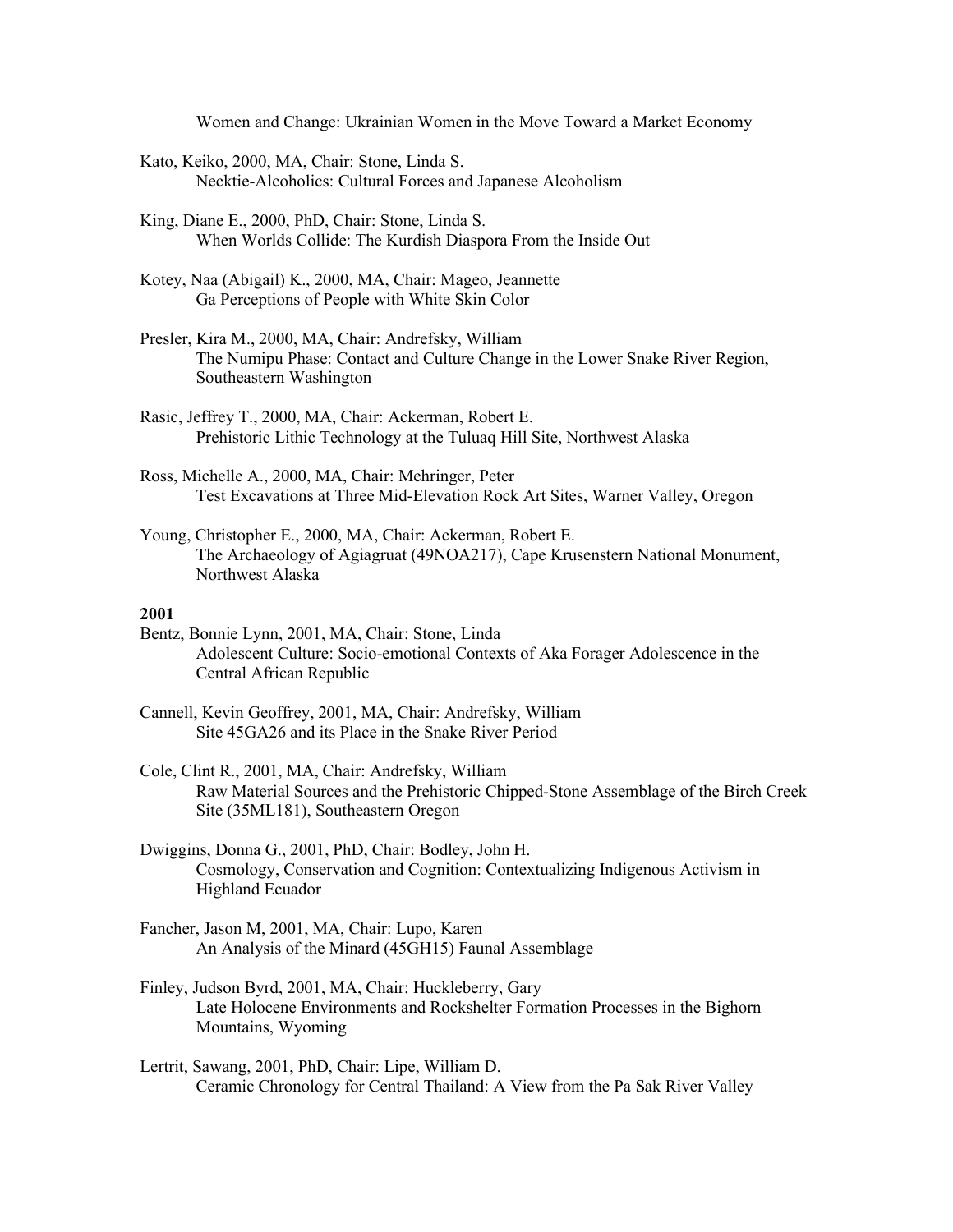- Lyons, William H., 2001, PhD, Chair: Mehringer, Peter J. Where the Lost was Found: Geologic Sources of Artifact Raw Materials from Lost Dune (35HA792), Harney County, Southeastern Oregon
- Meyer, Jonathan Cody, 2001, MA, Chair: Weber, Steve Harappan Hearth Variability
- Minor, Tina M., 2001, MA, Chair: Ackerman, Lillian A. A Study of Gender Roles in Inuit Society from Past to Present in the Baffin Region of Nunavut
- Pollock, Katherine H., 2001, MA, Chair: Lipe, William D. Pits Without Pots: Basketmaker II Houses and Lithics of Southeastern Utah
- Pouley, John O., 2001, MA, Chair: Ackerman, Robert E. Archaeological Investigations at the Ridge Bottom Village, Site 45 GR27, Moses Lake, Washington
- Sager, Stacee K., 2001, MA, Chair: Andrefsky, William A Ground Stone Artifact Classificatory Scheme for the Northern Great Basin and Southern Columbia Plateau
- Spooner, Alecia M., 2001, MA, Chair: Ackerman, Robert E. Revisiting the Arctic Small Tool Tradition at the Punyiuk Point Site, Northwestern Alaska
- Walker, Lee-Anna M., 2001, MA, Chair: Huckleberry, Gary The 1998 Geoarchaeological Investigation of the Birch Creek Site (35ML181), Southeastern Oregon

Cerna, Luis Xavier, 2002, MA, Chair: Bodley, John H. Finding Middle Ground: Perspectives on the Benefits and Drawbacks of Ho-Chunk Casino Gaming in Wisconsin

Ellis, Susan M., 2002, MA, Chair: Ackerman, Robert Contextual Analysis of fort Vancouver Counting House and Jail Window and Consumption Glass

- Fedorowicz, Steven Charles, 2002, PhD, Chair: Hewlett, Barry An Ethnographic Examination of Deaf Culture and Sign Language in Japan
- Fouts, Hillary Ninette, 2002, PhD, Chair: Hewlett, Barry The Social and Emotional Contexts of Weaning Among the Bofi Farmers and Foragers of Central Africa
- Han, Hua, 2002, PhD, Chair: Stone, Linda Marriage and Family Composition in the Millennium: Impacts of the Planned-Birth Campaign and Economic Reforms on Two Villages in Northern China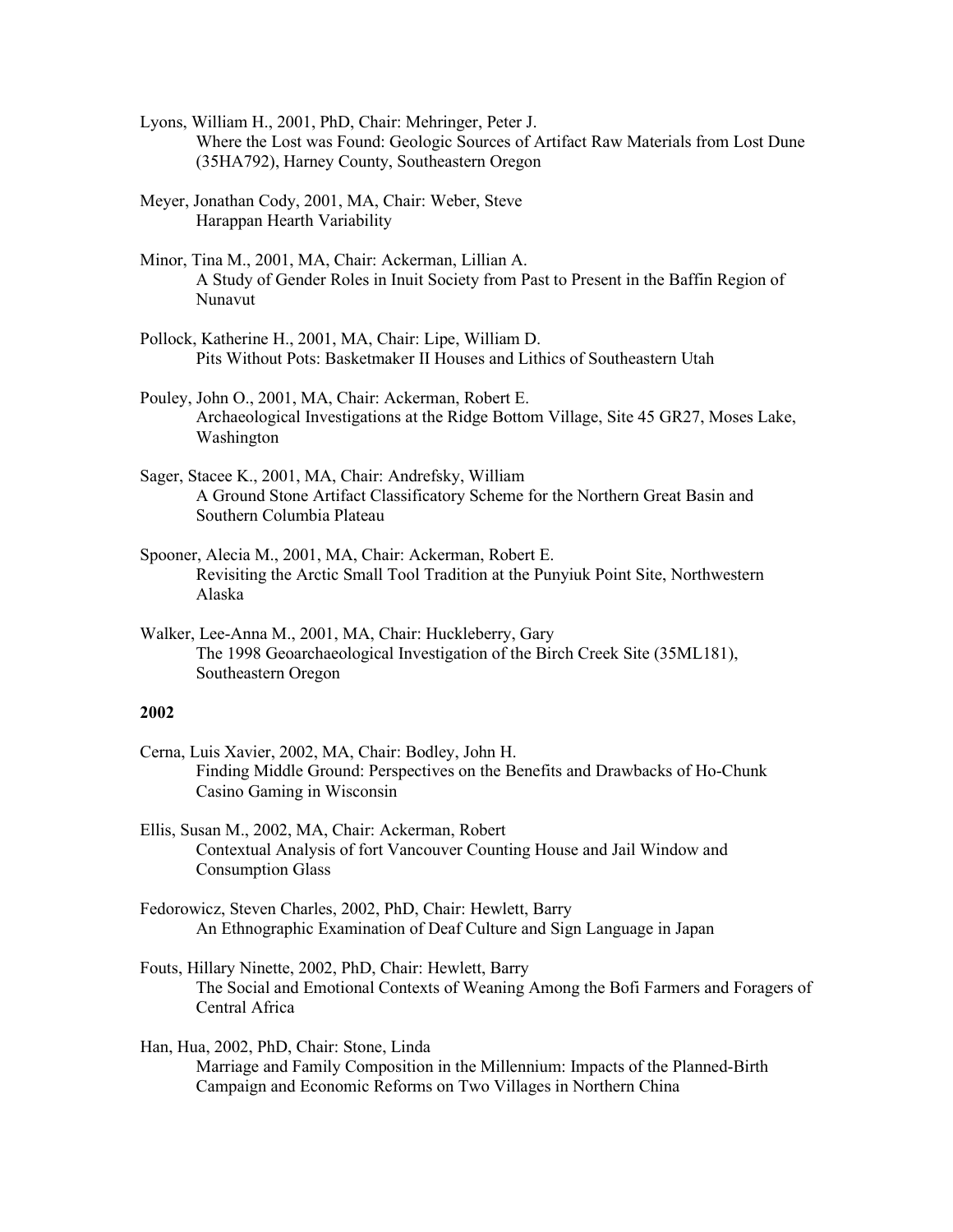- Henrickson, Celeste Nicole, 2002, MA, Chair: Huckleberry, Gary Geoarchaeological Investigations at the La Bocana Site in Northern Pacific Baja California, Mexico
- Kornmeyer, Natalie, 2002, MA, Chair: Huckleberry, Gary Alluvial Stratigraphy and Paleoflood History of the Middle Verde Valley, Arizona
- Kramer, Kathryn, 2002, MA, Chair: Kohler, Tim Sex Ratios and Warfare in the Prehistoric Puebloan Southwest
- Lawrence, Amy J, 2002, MA, Chair: Lupo, Karen D. A Faunal Analysis of Mammal Remains from Walan Point (45JE16), A Shell Midden Site on Indian Island, Washington
- Morton, Ethan Edward, 2002, MA, Chair: Lipe, William D. Late Pueblo II and Pueblo III Canyon Settlement Patterns at Cedar Mesa, Southeastern Utah
- Van Galder, Sarah J, 2002, MA, Chair: Andrefsky, William Faunal Remains and Subsistence at the Birch Creek Site (35ML181), Southeastern Oregon
- Wollwage, Lance Kirk, 2002, MA, Chair: Mehringer, Peter J. Deposition, Chronology, and Artifacts of the Guano Slough Site (35HA3014), Southeastern Oregon
- Yoshikawa, Colleen Leilani, 2002, MA, Chair: Patton, John Q. Functionalist, Interpretive and Symbolic Approaches to the Bahai Faith

- Craven, Sloan L., 2003, MA, Chair: Andrefsky, William Lithic Variation in Hafted Bifaces at the Lind Coulee Site (45GR97), Washington
- Galvin, Kathey-Lee, 2003, PhD, Chair: Stone, Linda Life After Death: An Ethnographic Analysis of Widowhood in Urban Nepal
- Hansel-Kuehn, Victoria June, 2003, MA, Chair: Lupo, Karen The Dalles Roadcut (Fivemile Rapids) Avifauna: Evidence for a Cultural Origin
- Hyde, David Michael, MA, 2003, Chair: Andrefsky, William Lithic Technological Organization in the Three Rivers Region of the Maya Lowlands
- Nicholson, Sally Starkey, 2003, MA, Chair: Patton, John Reading Palms: A Biocultural Analysis of Status and Child Health as Indicated by Fluctuating Asymmetry and BMI in Tribal Amazonia

# **2004**

Centola, Lisa, 2004, MA, Chair: Andrefsky, William Deconstructing Lithic Technology: A Study from the Birch Creek Site (35ML181), Southeastern Oregon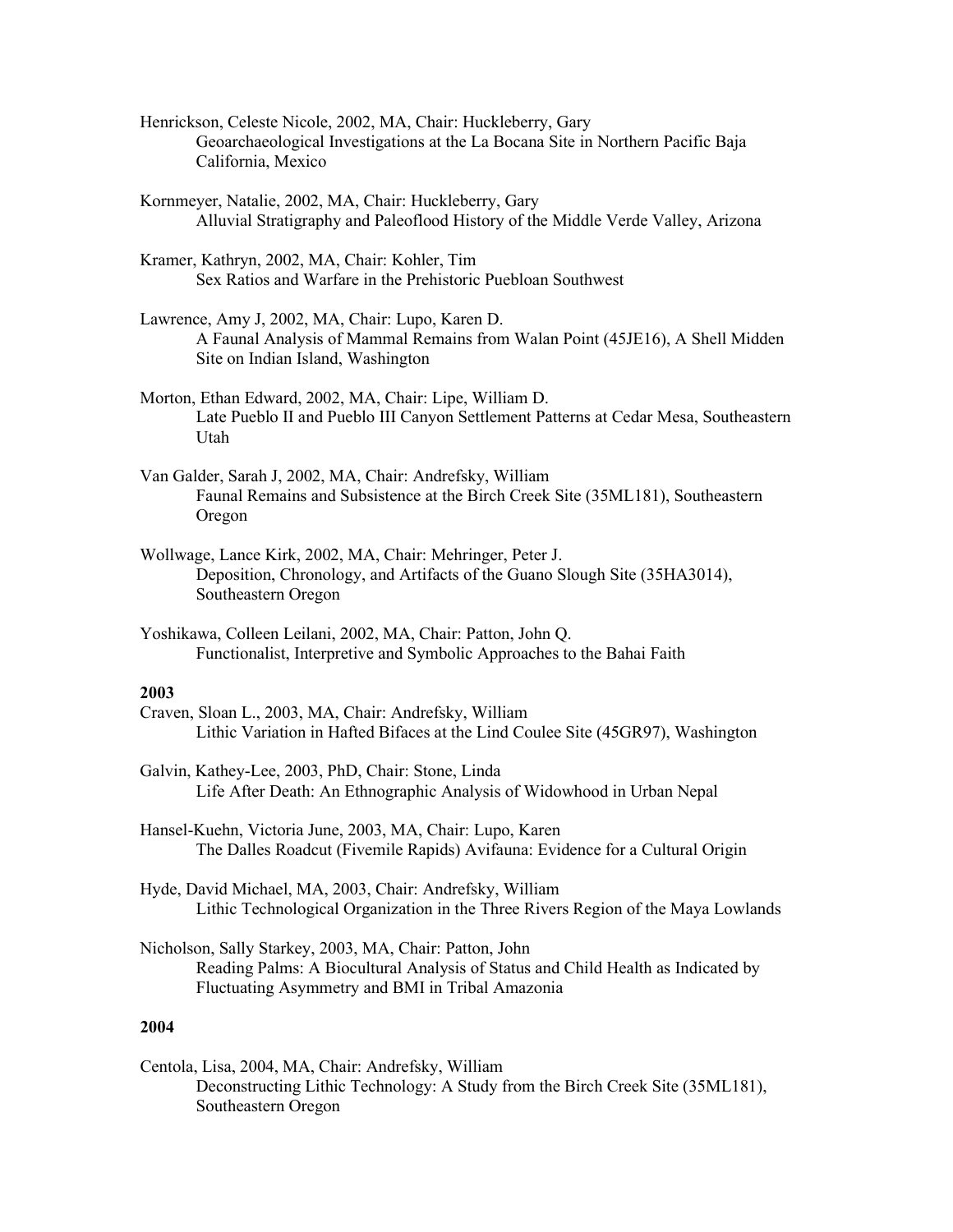- Fadem, Cynthia Marie, 2004, MA, Chair: Huckleberry, Gary The Pleistocene-Holocene Transition in Southeastern Washington: An Examination of Sediment and Paleosol Isotope Geochemistry from the Marmes Site (45FR50)
- Fletcher, Michael L., 2004, MA, Chair: McKee, Nancy P. Why Do Long-Haul Truck Drivers Drive Trucks?
- Gilbert-Young, Sabra Elizabeth, 2004, MA, Chair: Ackerman, Robert E. The Archaeology of a Severely Vandalized Site, 49-MIS-032, at Lake Kaiyak, Noatak National Preserve, Northwest Alaska
- Hewlett, Bonnie Lynn, 2004, PhD, Chair: Bodley, John H. Aka and Ngandu Adolescents of the Central African Republic: An Exploration of the Inter- and Intracultural Variability of Socio-emotional Development, Responses to Loss and Health Status
- Kato, Keiko, 2004, PhD, Chair: Stone Linda S. Dysfunction of Functional Drinking: Voices of Japanese Alcoholics' Wives
- Kemery, Michael DeWitt, 2004, MA, Chair: Mark Collard Causes of Hunter-Gatherer Toolkit Variation: A Cross-cultural Study
- Landt, Matthew John, 2004, Chair: Lupo, Karen Investigations of Human Gnawing on Small Mammal Bones: Among Contemporary Bofi Foragers of the Central African Republic
- McGuire, Meagan Anne, 2004, MA, Chair: McKee, Nancy P. Verbal And Visual Symbolism in Northern Irish Cultural Identity
- Ogle, Todd Brian, 2004, MA, Chair: Ackerman, Robert E. Morphological and Functional Analysis of a Late Prehistoric Artifact Assemblage From the Walan Point Site, Jefferson County, Washington
- Sams Huesties, Feather Lynn, 2004, MA, Chair: Ackerman, Lillian A. The Women had Something To Do Every Season: A Look at Gender Equality on the Umatilla Indian Reservation
- Smits, Nicholas J., MA, Chair: Duff, Andrew I. Glass Bottles, Consumer Choice, and National Market Access in the Mining Community of Garnet, Montana, 1860-1960
- VanBuskirk, Stephanie, 2004, MA, Chair: Huckleberry, Gary Alluvial Stratigraphy and Soil Formation at Cox Ranch Pueblo, New Mexico
- Wallace, Erin, 2004, MA, Chair: Andrefsky, William Obsidian Projectile Points and Human Mobility Around the Birch Creek Site (35ML181), Southeastern Oregon
- Wilson, Troy M., 2004, MA, Chair: McKee, Nancy P. Global Brokers With Language Power: Migrant English Teachers in Guadalajara, Mexico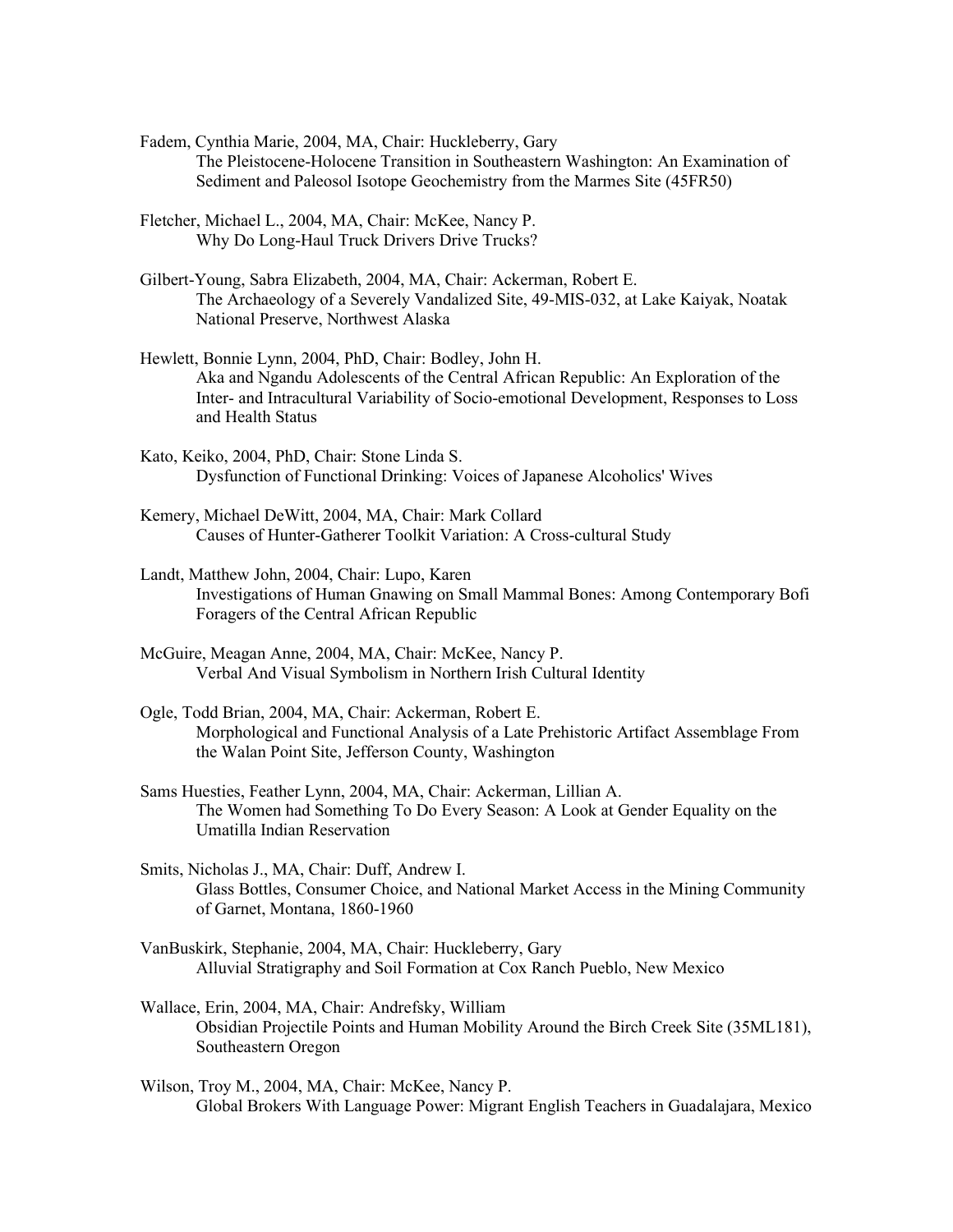- Herrygers, Christa M., 2005, MA, Chair: Bodley, John H. Structural Violence, Health and the Chad/Cameroon Oil Pipeline
- Meehan, Courtney Lynne, 2005, PhD, Chair: Hewlett, Barry S. Multiple Caregiving and its Effect on Maternal Behavior Among the Aka Foragers and the Ngandu Farmers of Central Africa
- Nicholson, Christopher Mark, 2005, MA, Chair: Lupo, Karen D. Small-Game Utilization Among the Aché of Eastern Paraguay: A Study of Taphonomy in Ethnoarchaeology
- Robinson, Hugh Lobdell, 2005, MA, Chair: Duff, Andrew I Feasting, Exterior Bowl Decoration, and Public Space in the Northern San Juan, A.D. 1240-1300
- Ross, Vanessa A., 2005, MA, Chair: Bodley, John H. Active and Passive Management of Natural Resources on the Columbia Plateau
- Tuttle, Tiffany L., 2005, MA, Chair: McKee, Nancy P. Old Designs for Young People: Art, Innovation and Cultural Continuity in Kyrgyzstan
- Wilmerding, Mary Elizabeth Gesek, 2005, PhD, Chair: Ackerman Robert E. The Culture Sequence at the Nunik Site, Chernabura Island, Alaska

- Arakawa, Fumiyasu, 2006, PhD, Chair: Kohler, Tim A. Lithic Raw Material Procurement and Social Landscape in the Central Mesa Verde Region, A.D. 600-1300
- Bailey III, Richard Noble, 2006, MA, Chair: Andrefsky, William Lithic Procurement and Site Location in the Saddle Mountains, Grant County, Washington
- Boula, Kathryn Marcile, 2006, MA, Chair: Andrefsky, William The Archaeology of the Drift Fence Site (35UM169), An Upland Camp in the Blue Mountains, Northeastern Oregon
- Boyette, Adam Howell, 2006, MA, Chair: Quinlan, Robert J. Parental Investment and Men's Sexual Behavior: Life History Theory and Reproductive Strategies in a Sample of US Men
- Colombi, Benedict J., 2006, PhD, Chair: Bodley, John H. The Nez Perce Tribe Vs. Elite-Directed Development in the Lower Snake River Basin: The Struggle to Breach the Dams and the Salmon
- Cowan, Jason, 2006, MA, Chair: Andrefsky, William Grinding It Out: A Temporal Analysis of Ground Stone Assemblage Variation at the Birch Creek Site (35ML181) in Southeastern Oregon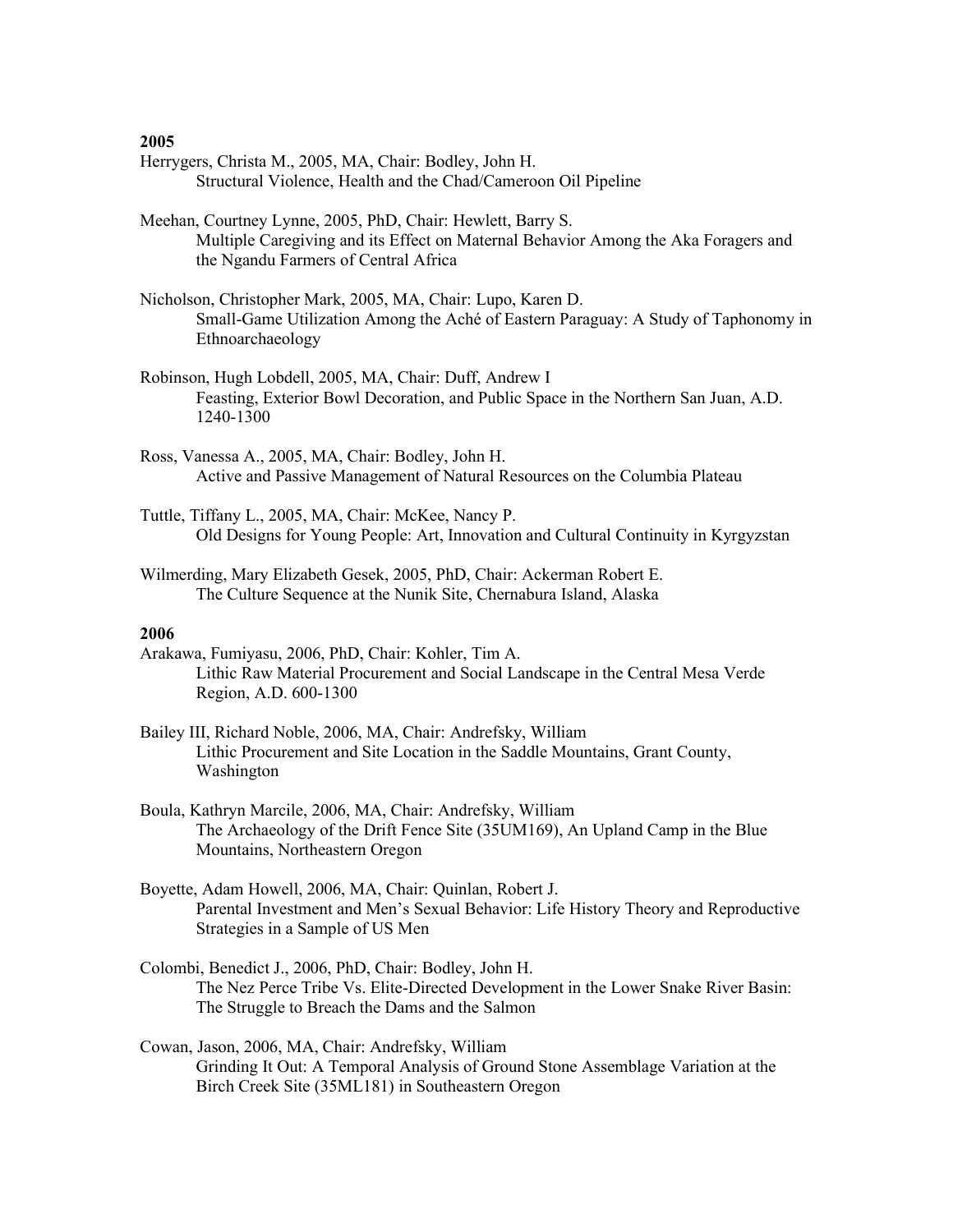- Fiedler, Michelle Y., 2006, MA, Chair: Hewlett, Barry Language Loss in Cajun Louisiana: Integrative Evolutionary Approaches in Linguistic Anthropology
- Held, Rhiannon Kathryn, 2006, MA, Chair: Kohler, Tim A. Textiles and Ethnic Groupings on the Columbia Plateau
- Johnson, Charles David, 2006, PhD, Chair: Kohler, Tim A. Critical Natural Resources in the Mesa Verde Region, A.D. 600-1300: Distribution, Use, and Influence on Puebloan Settlement
- Luminais, Misty Nicole, 2006, MA, Chair: McKee, Nancy P. Local Ideals of Beauty Under Global Pressure: Gender Identity and Formation in Dangriga, Belize
- Mueller, Jennifer L., 2006, MA, Chair: Duff, Andrew I. Ritual, Feasting and Trajectories to Social Power in a Southern Chacoan Great House Community
- Nguyen Doan, Kim-Trieu Thi, 2006, MA, Chair: McKee, Nancy P. Sown Seeds A Case of Transcendent Generational Effects of Federal Indian Assimilation Policy Among Keresan Pueblos in the American Southwest. Ha Na The, The Third Generation
- Wazaney, Bradford D., 2006, PhD, Chair: Bodley, John H. This Land is Your Land: This Land is Mine: The Socioeconomic Implications of Land Use Among the Jicarilla Apache and Arden Communities
- Wright, Aaron, 2006, MA, Chair: Jones, John G. A Low-Frequency Paleoclimatic Reconstruction From the La Plata Mountains, Colorado and Its Implications for Agricultural Productivity in the Mesa Verde Region

- Barela, Timothy A.; 2007, M.A., Chair: Robert Quinlan Messages in Opposition: An Evolutionary Perspective on Elites' Use of Discourse During War
- Cole, Sarah, 2007, MA, Chair: Kohler, Tim A. Population Dynamics and Sociopolitical Instability in the Central Mesa Verde Region, A.D. 600-1280
- Crownhart, Jennifer, 2007, MA, Chair: McKee, Nancy P The Maternal Response to Sexually Abused Daughters: A Cultural Perspective
- Georgina, Dianna Mary, 2007, PhD, Chair: Mageo, Jeannette Marie Performing Selves: The Semiotics of Selfhood in Samoan Dance
- Iversen, David Richard, 2007, MA, Chair: Lipe, William D. Testing the Coastal Decline Model With Flaked Stone Artifacts From the San Diego Region of California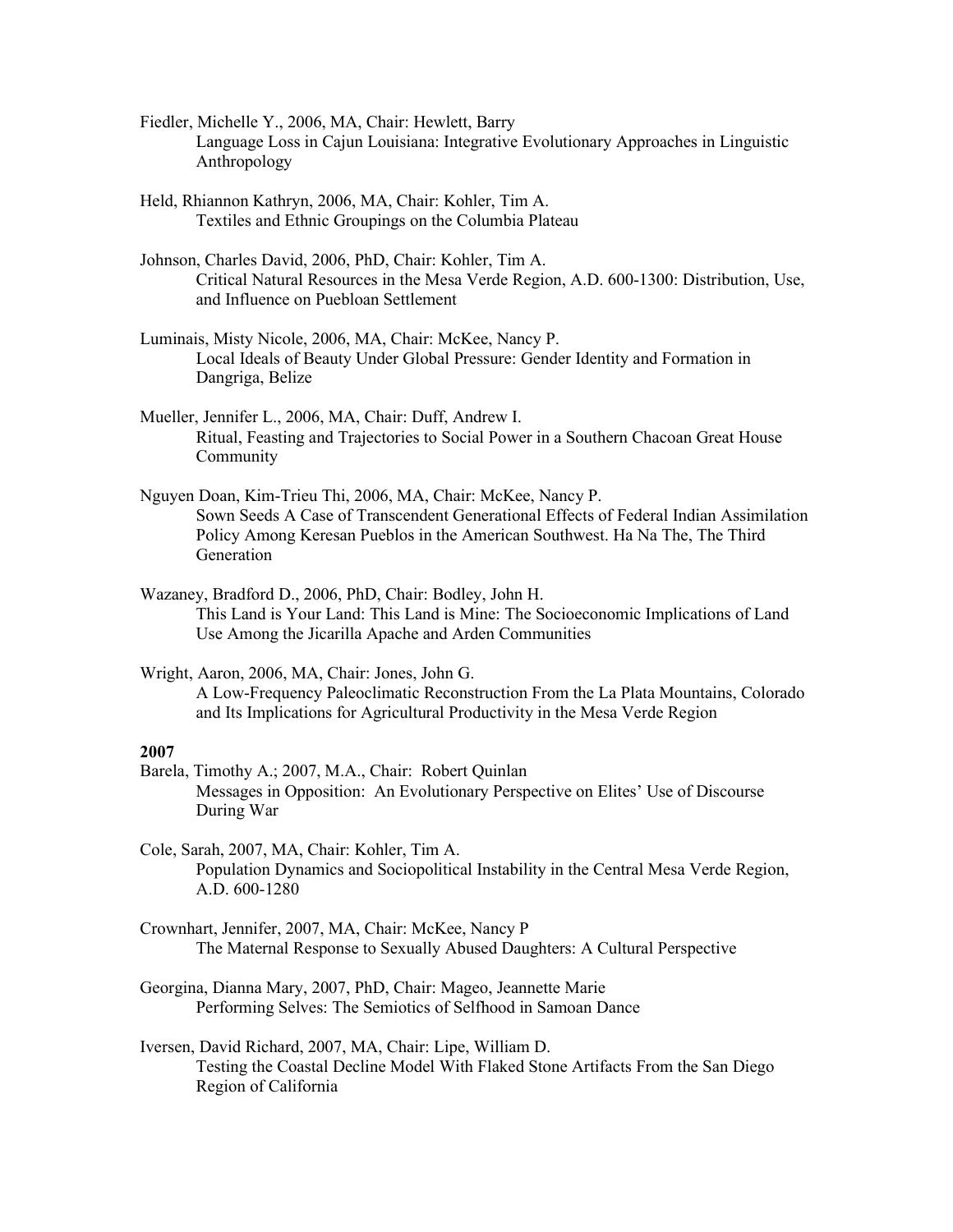Knell, Edward J., 2007, PhD, Chair: Andrefsky, Jr., William The Organization of Late Paleoindian Cody Complex Land-Use on the North American Great Plains

McNassar III, John Leo, MA, 2007, Chair: McKee, Nancy P. Sociopolitical Radicalism: The Making of Martyrs, An Assessment of Past and Current Methods of Recruitment and Socialization applied by Radical Islamic Terror Groups

- Peterson, Marcia L., 2007, MA, Chair: Goodman Elgar, Melissa Geoarchaeological Analysis of Kumi Kipa: A Formative Period Site in the Lake Titicaca Basin, Bolivia
- Quinn, Colin Patrick, 2007, MA, Chair: Andrefsky, William Vital Signs: Costly Signaling and Personal Adornment in the Near Easter Early Neolithic
- Stilwell, Carolyn Anne, 2007, MA, Chair: McKee, Nancy P. Conflict and Conflict Resolution in Bolivia
- Wilson, Jennifer Keeling, 2007, MA, Chair: Andrefsky, William Curation and Lithic Technological Organization Studies on the Owyhee River: A Case Study of the Chalk Basin Site (35ML143), Malheur County, Oregon

### **2008**

- Bergstrom, Joseph Rand, 2008, MA, Chair: Quinlan, Marsha B. La Cosecha de Café en Cruz Alta: A Development Ethnography of Fair Trade Coffee Production in Honduras
- Blake, Kerry, 2008, MA, Chair: Jones, John G. Life and Times in a Late Formative and Classic Period Swamp Forest in Chiapas, Mexico.
- Bonander, Heather Elizabeth, 2008, MA, Chair: Quinlan, Robert The Effects of Early Environment on Adult Health and Reproduction
- Burgen, Benjamin, 2008, MA, Chair: Quinlan, Marsha The Social and Economic Implications of Migration: Case Study of a Soninka Village in Mauritania.
- Buvit, Ian, 2008, PhD, Chair: Ackerman, Robert Geoarchaeological Investigations in the Southwestern Transbaikal Region, Russia.
- Curewitz, Diane, 2008, PhD, Chair: Kohler, Timothy A. Changes in Northern Rio Grande Ceramic Production and Exchange, Late Coalition through Classic (A.D. 1250-1600).
- Endacott, Neal Andrew, 2008, PhD, Chair: Ackerman, Robert E. The Zooarchaeology of Lime Hills Cave: Paleoecological and Taphonomic Insights.

Feng, Zianghong, 2008, PhD, Chair: Bodley, John H. Economic and Socio-Cultural Impacts of Tourism Development in Fenghuang County, China.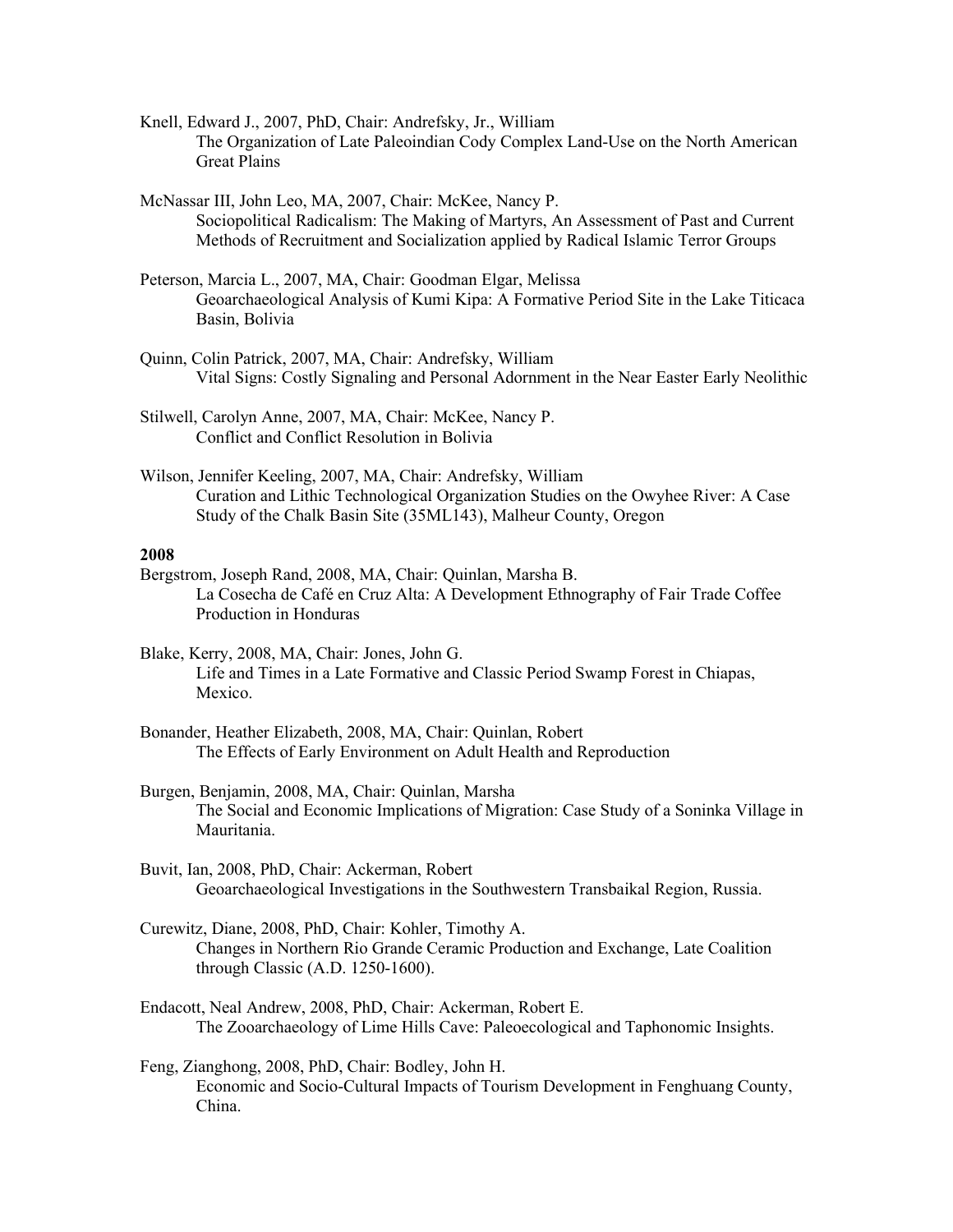- Ferris, Jennifer Marie, 2008, MA, Chair: Andrefsky, William Lithic Technological Organization of Site J69E, Espiritu Santo Island, Baja Califoria Sur.
- Finley, Judson Byrd, 2008, PhD, Chair: Huckleberry, Gary Rockshelter Formation Processes, Late Quaternary Environmental Change, and Hunter-Gatherer Subsistence in the Bighorn Mountains, Wyoming.
- Jung, Jae, 2008, PhD, Chair: Mageo, Jeannette Contested Motherhood: Self and Modernity in South Korean Homeschooling
- Rasic, Jeffery, 2008, PhD, Chair: Andrefsky, William Paleoalaskan Adaptive Strategies Viewed from Northwestern Alaska.
- Rogers, Jordan, 2008, MA, Chair: Bodley, John Cruise Ship Mass Tourism in Skagway, Alaska: A Small Town's Transformation into a Major Tourism Destination.
- Wichlacz, Caitlyn, 2008, MA, Chair: Duff, Andrew Complementary Compositional Analysis of Ceramics from two Great House Communities in West-Central New Mexico.
- Wilson, Zachary, 2008, MA, Chair: Lupo, Karen An Analysis of the Lind Coulee (45GR97) Faunal Assemblage.
- Wu, Ming-Kuo, 2008, PhD, Chair: Bodley, John The Jataka Tales of the Mogao Caves, China in Anthropological Perspective.

- Artstein, Melissa Yumi, 2009, MA, Chair: Quinlan, Marsha B. The Construction of Well-Being and Social Capital Among Nicaraguans in Costa Rica: An Anthropological Perspective.
- Dillon, Michelle Rene, 2009, MA, Chair: Quinlan, Robert J. The Effects of Resource Competition and Dilution on Sibling Rivalry in Rural Dominica.
- Dolan, James Patrick, 2009, MA, Chair: Goodman-Elgar, Melissa Geoarchaeological Analysis of a Northwest Coast Plank House: Formation Processes at the Dionisio Point Site.
- Fancher, Jason M., 2009, PhD, Chair: Lupo, Karen An Ethnoarchaeological Analysis of Small Prey Bone Assemblages Produced by Forest Foragers of the Central African Republic.
- Goodale, Nathan, 2009, PhD, Chair: Andrefsky, William Convergence in the Neolithic: Human Population Growth at the Dawn of Agriculture.
- Hallock, Ashley, 2009, MA, Chair: Jones, John G. Paleoenvironmental Investigations near Hattieville, Central Belize: Implications for Ancient Maya Salt Production.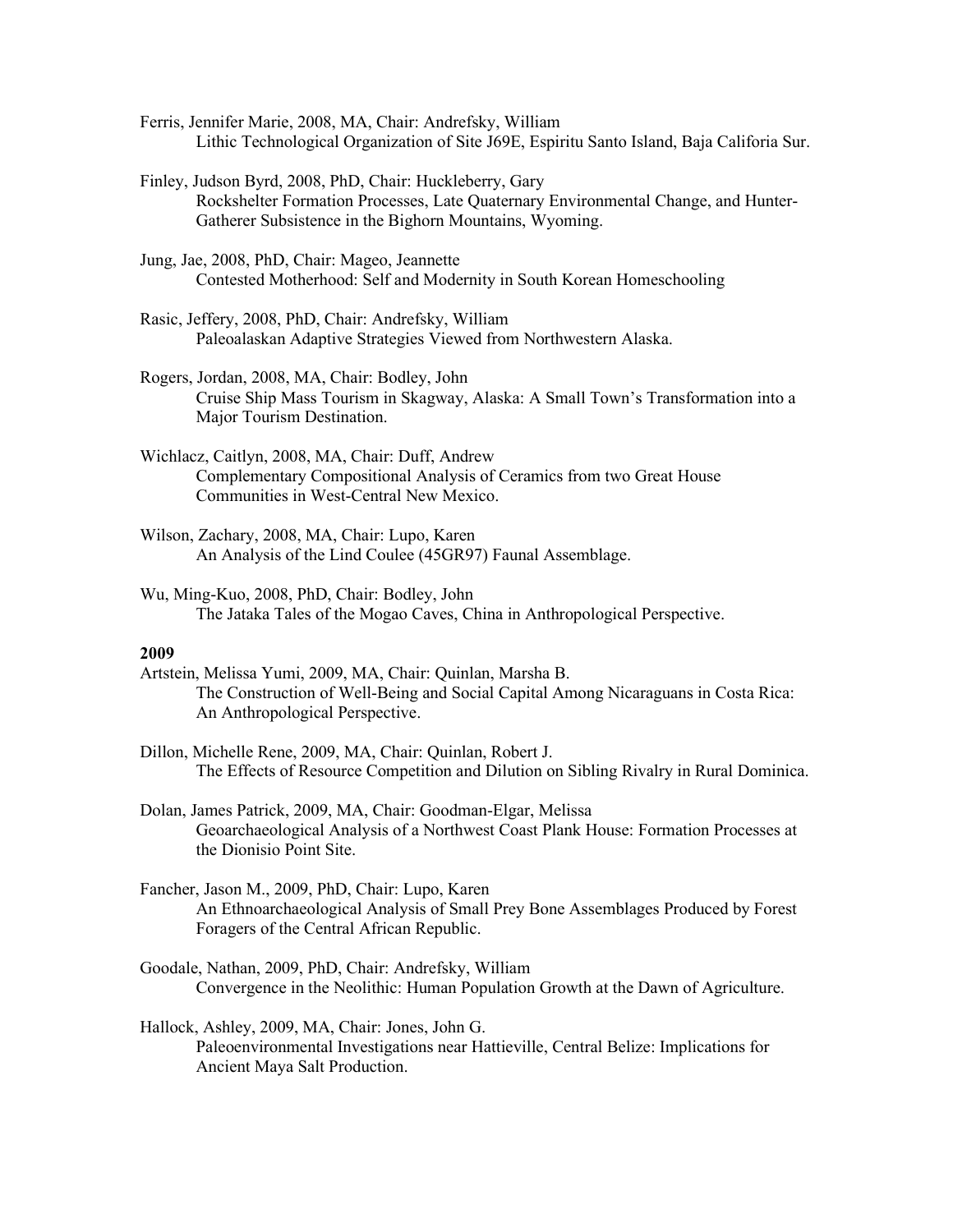- Helfrecht, Courtney, 2009, MA, Chair: Hagen, Edward Age and Sex Differences in Aggression among the Aka Foragers of the Central African Republic.
- Helmus, Drew, 2009, MA, Chair: Quinlan, Marsha Pesticide Perceptions in a South African Agricultural Community.
- Hill, Mark, 2009, PhD, Chair: Duff, Andrew I. The Benefit of Gift: Exchange and Social Interaction in the Late Archaic Western Great Lakes.
- Kiahtipes, Christopher, 2009, MA, Chair: Lupo, Karen Fire in the Desert: Holocene Paleoenvironment in the Bonnevile Basin
- Noll, Christopher, 2009, MA, Chair: William Andrefsky Late Holocene Occupation of the Birch Creek Site (35ML 181), Southeastern Oregon.
- Rudnick, Kyla, 2009, MA, Chair: Bodley, John Constraints at the Bottom of a Global Commodity Chain: The Case of Shea Butter in Northern Ghana.
- Sherpa: Pasang, 2009, MA, Chair: Quinlan, Marsha Indigenous Movements: Identifications of Indigenous Concerns in Nepal.
- Turner-Rahman, Israt, 2009, PhD, Chair: McKee, Nancy Consciousness Blossoming, Islamic Feminism and Qur'anic Exegesis in South Asian Muslim Diaspora Communities.
- Wallman, Diane, 2009, MA, Chair: Lupo, Karen Meet me in St. Louis: An Analysis of 19th Century Historical Faunal Remains from Cochran Gardens (26SL2229), St. Louis, Missouri.
- Williams, Justin, 2009, MA, Chair: Andrefsky, William Debitage Variability among Multiple Flint Knappers.

- Allison, Kerensa Louise, 2010, PhD, Chair: Bodley, John H. Manioc Mothers: Subsistence Stability and the Influence of Tourism among the Napo Kichwas in the Ecuadorian Amazon.
- Benz, Emily Jane, 2010, MA, Chair: Jones, John G. A Paeleoenvironmental Reconstruction from the Island of Grenada, Caribbean Environments During the Time of Human Occupation.
- Bettencourt, Nichole, 2010, MA, Chair: Goodman-Elgar, Melissa The Chirpa Monticulo: A Geoarchaeological Study
- Casile, Claudette Antonia, 2010, MA, Chair: Jones, John G. A Paleoenvironmental investigation of the Island of Marie-Galante, FWI: The Human and Environmental Nexus in the Caribbean During Human Occupation.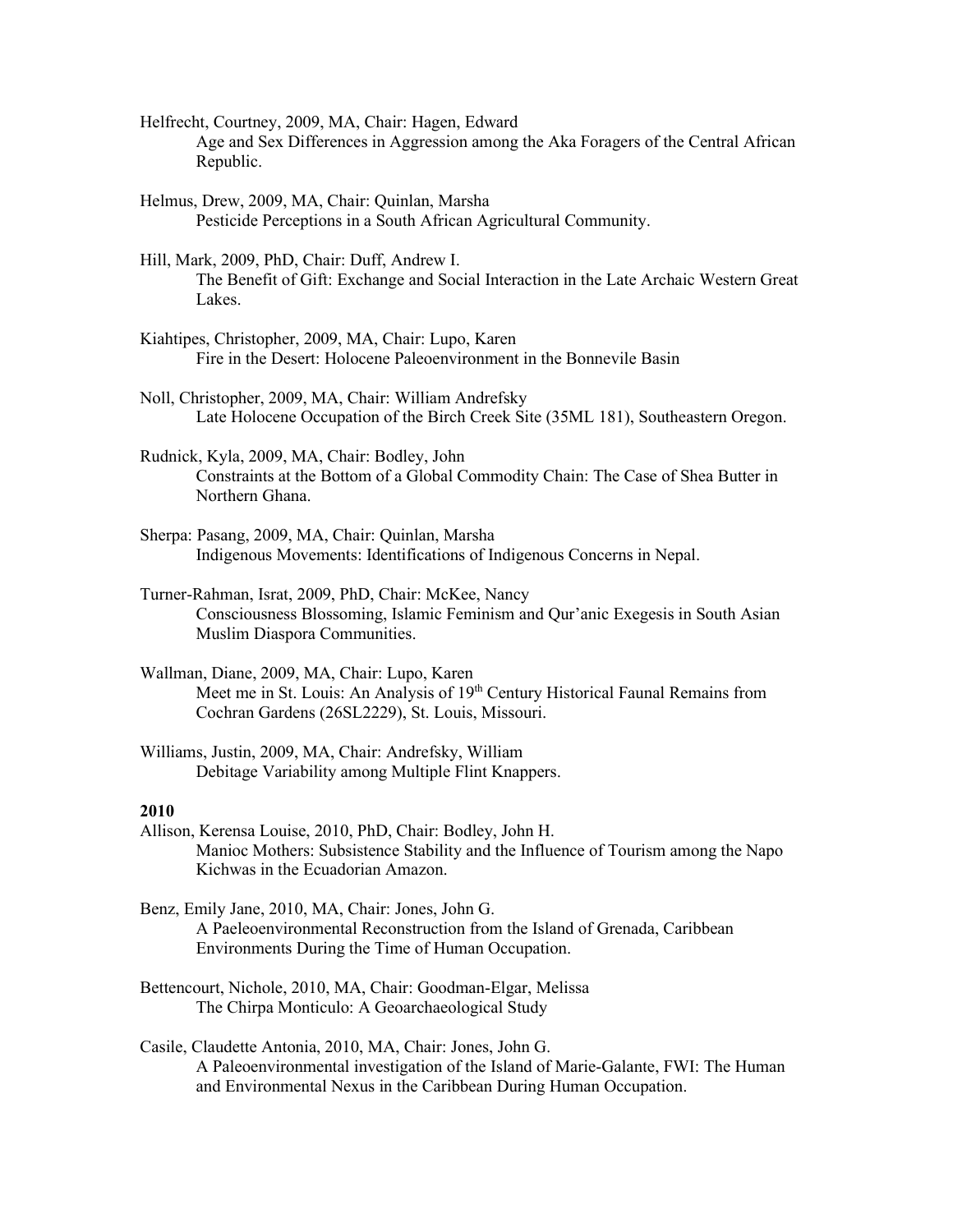- Clark, Lindsey Renee, 2010, MA, Chair: Duff, Andrew I. Inferring the Interaction of Two Chaco-Era Communities Through painted Ceramic Design Analysis.
- Crate, Rhonda, 2010, MA, Chair: Meehan, Courtney L. Limeans Constructing Identity through Food Consumption: A Peruvian Test of Economic Models of Behavior.
- Fisher, Philip Robert, 2010, MA, Chair: Andrefsky, William Points in Time: Stone Tool Analysis as an Indication of Group Movement at the Birch Creek Site (35ML181), Southeastern Oregon.
- Harpel, Whittaker, 2010, MA, Chair: Wilkinson-Weber, Clare Conceptions of Masculinity among Arab Americans
- Hayes, Alexandra, 2010, MA, Chair: Quinlan, Marsha Breastfeeding among Rural Panamanian Women: Initiation and Duration Factors.
- Holstad, Emily, 2010, MA, Chair: Jones, John G. Basketmaker II Stone-Boiling Technology at Cedar Mesa, Utah: An Experimental Study.
- Kwarsick, Kimberly, 2010, MA, Chair: Andrefsky, William Lithic Raw Material Procurement and Technological Organization of Olympic Peninsula Peoples.
- MacFarlan, Shane, 2010, PhD, Chair: Quinlan, Robert The Logic of Labor Exchange in a Dominican Village: Competitive Altruism, Biologic Markets, and the Nexus of Male Social Relations.
- Neumann (Buckner), Khamille, 2010, MA, Chair: Nancy McKee Medical Pluralism in Guatamala.
- Reed, Charles, 2010, MA, Chair: Kohler, Timothy A. The Implications of Coalitional Enforcement and the Adoption of the Bow and Arrow in the Prehistoric Southwest.
- Remiker, Mark, 2010, MA, Chair: Quinlan, Robert Psychological Dimensions of Cooperative Labor Exchange in a Rural Caribbean Community.
- Roulette, Casey J.; 2010, M.A., Chair: Barry Hewlett Cultural Models and Gender Differences in Tobacco Use Among Congo Basin Hunter-**Gatherers**
- Terry, Karisa, 2010, PhD, Chair: Ackerman, Robert Extreme Measures: Upper Paleolithic Raw Material Provisioning Strategies and Settlement of the Transbaikal Region, Siberia.

Villanea, Fernando, 2010, MA, Chair: Kemp, Brian Evolution of the ABO Blood Group Locus in Pre-Columbian Native Americans.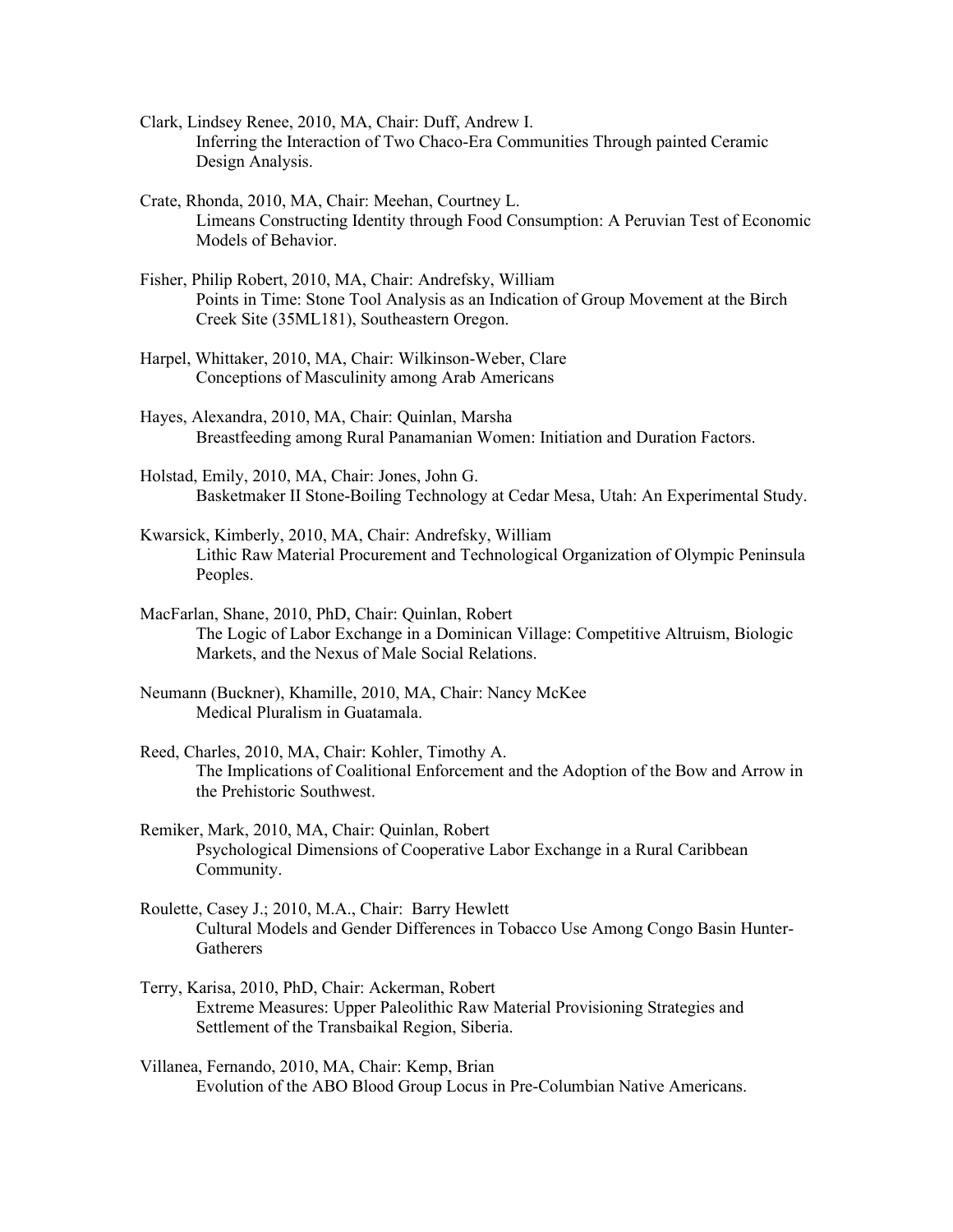Wilson, Troy, 2010, PhD, Chair: Bodley, John Cultural Scale and Food System Sustainability in the Pacific Northwest: Columbia Basin Case Studies.

- Bocinsky, Ronald Kyle, 2011, MA, Chair: Kohler, Timothy A. Is a Bird in Hand Really Worth Two in the Bush? Models of Turkey Domestication on the Colorado Plateau
- Caudell, Mark, 2011, MA, Chair: Karen Lupo Dimensions of Wild Yam Foraging Among a Congo Basin Forager Population.
- Fiedler, Michelle Y., 2011, PhD, Chair: McKee, Nancy P. The Cajun Ideology: Negotiating Identity in Southern Louisiana.
- Harris, Kathryn, 2011, MA, Chair: Andrefsky, William Human Landscape Use at Site 1—BT-8, Butte County Idaho.
- Hawks, Sean, 2011, MA, Chair: Meehan, Courtney Multiple Caretaking and Attachment Among the Aka Foragers of the Central African Republic.
- Jenkins, Sarah, 2011, MA, Chair: Lupo, Karen An Analysis of the Faunal Remains from Windust Cave C (45FR46), Washington
- Knight, Rick, 2011, PhD, Chair: Mageo, Jeannette The Long Wait: African Migrant Communities and the Production of Local Identity in Istanbul, Turkey.
- Miller, Alissa, 2011, MA, Chair: Quinlan, Rob Sleep-Wake State Tradeoffs, Impulsivity and Life History Theory.
- Placek, Caitlyn, 2011, MA, Chair: Quinlan, Robert Religion as an Adaptive System: The Impact of Religious Participation on Cooperation Within a Rural Caribbean Community.
- Speargas, Amy, 2011, MA, Chair: Quinlan, Robert Making Connections: Memory, Emotion, and Social Bonds in the Dreams of U.S. College Students.
- Sulfaro, Angela, 2011, MA, Chair: McKee, Nancy Oil, Salt, and Water: A Life History of a Mexican-American Curandera.
- Swanson, Ryan, 2011, MA, Chair: Lupo, Karen A Comprehensive Analysis of the Swallow Shelter (42BO268) Faunal Assemblage.
- Wright, Aaron, 2011, PhD, Chair: Duff, Andrew Hoboham Rock Art, Ritual Practice, and Social Transformation in Phoenix Basin.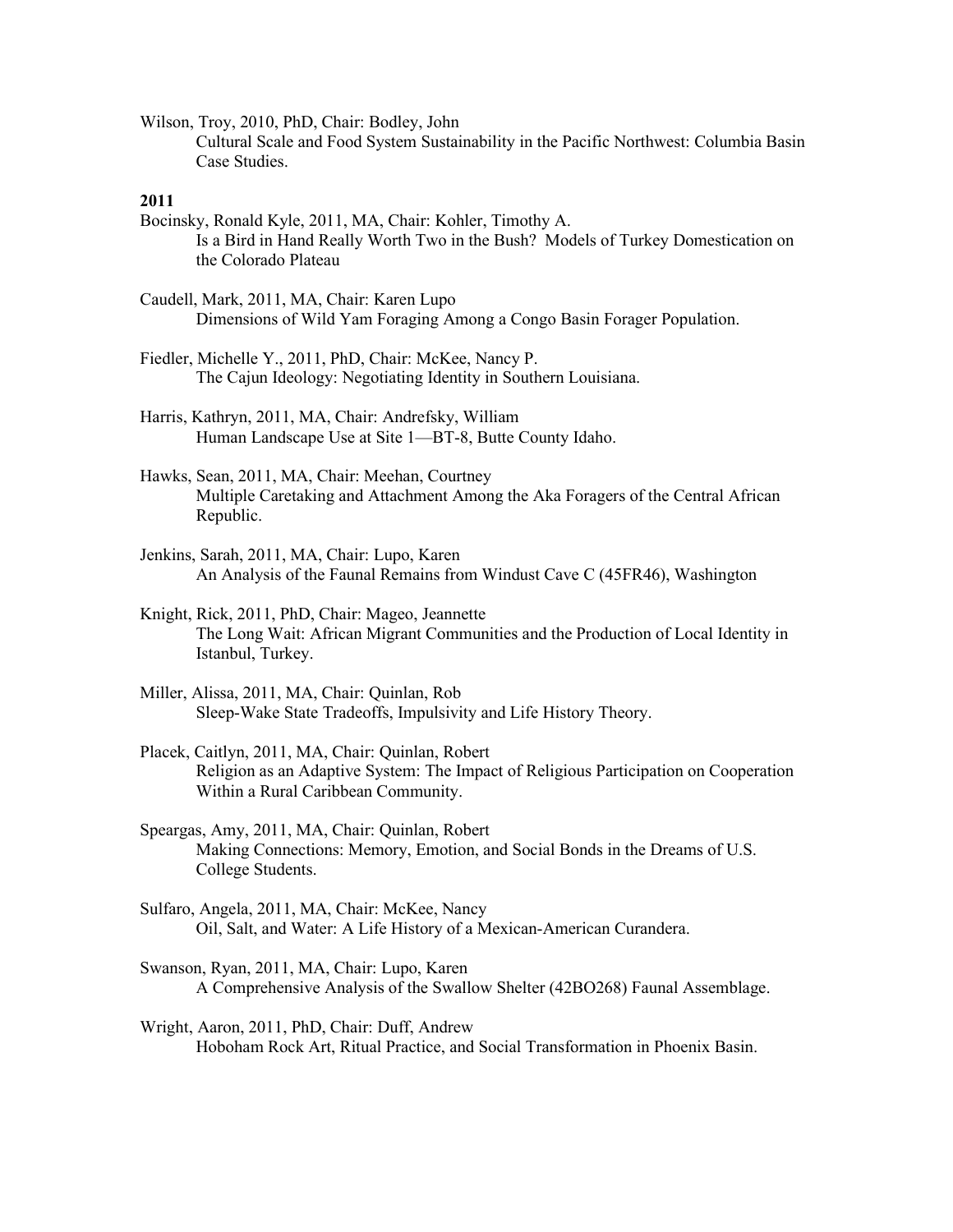- Abdul-Karim, Christa, 2012, PhD, Chair: John Bodley "There is no Development Here": Social Power and the Shaping of a Southern Zamian Community.
- Cantin, Kristina, 2012, PhD, Chair: Nancy McKee Peak Experiences and Hegemony Resistance: Cultural Models of a Good Life and Group Identity in Carpathian Rus'.
- Casillas, Emily, 2012, MA, Chair: Jeannette Mageo Purposeful Parents: Attachment Parenting, "Natural Parenting" and Real Practice in a Contemporary U.S. Parenting Club in the Inland Northwest.
- Crabtree, Stefani, 2012, MA, Chair: Tim Kohler Why Can't We Be Friends? Exchange, Alliances and Aggregation on the Colorado Plateau.
- Fast, Natalie, 2012, MA, Chair: Andrew Duff How Great Were Cedar Mesa Great House Communities, AD 1060-1270?
- Feeney, Kevin, 2012, MA, Chair: Marsha Quinlan Revisiting Wasson's Soma: Exploring the Effects of Preparation on the Chemistry of *Amanita Muscaria*.
- Frederick, Alcione, 2012, MA, Chair: Nancy McKee Cheikh Amadu Bamba and the Cultural Symbolic Soul of Black Muslims with Islam: Reflections on Bamba's Education of the American Muridiyya.
- Iehl, Ryan, 2012, MA, Chair: John Bodley The Co-Relation Between Poaching and Malnutrition in the Kasungu National Park Region, and Why Tourism is not a Solution at this Time.
- Johnson, Joshua, 2012, MA, Chair: Marsha Quinlan Conservation Attitudes and Natural Resource Use Among Mandinka in Kiang West, The Gambia.
- Kotey, Abigail, 2012, PhD, Chair: Barry Hewlett Ethnomedicine and Children's Medical Knowledge among the Ga of West Africa.
- Luminais, Misty, 2012, PhD, Chair: Nancy McKee In the Habit of Being Kinky: Practice and Resistance in a BDSM Community, Texas, USA.
- Maier, Kadence C., 2012, M.A., Chair: Nancy McKee Pacific Islander Cultural Assimilation on the Continental U.S.: A Mixed Methods Approach
- Mueller, Emma, 2012, MA, Chair: John Bodley Non-Federally Recognized American Indian Groups and the Native American Graves Protection and Repatriation Act.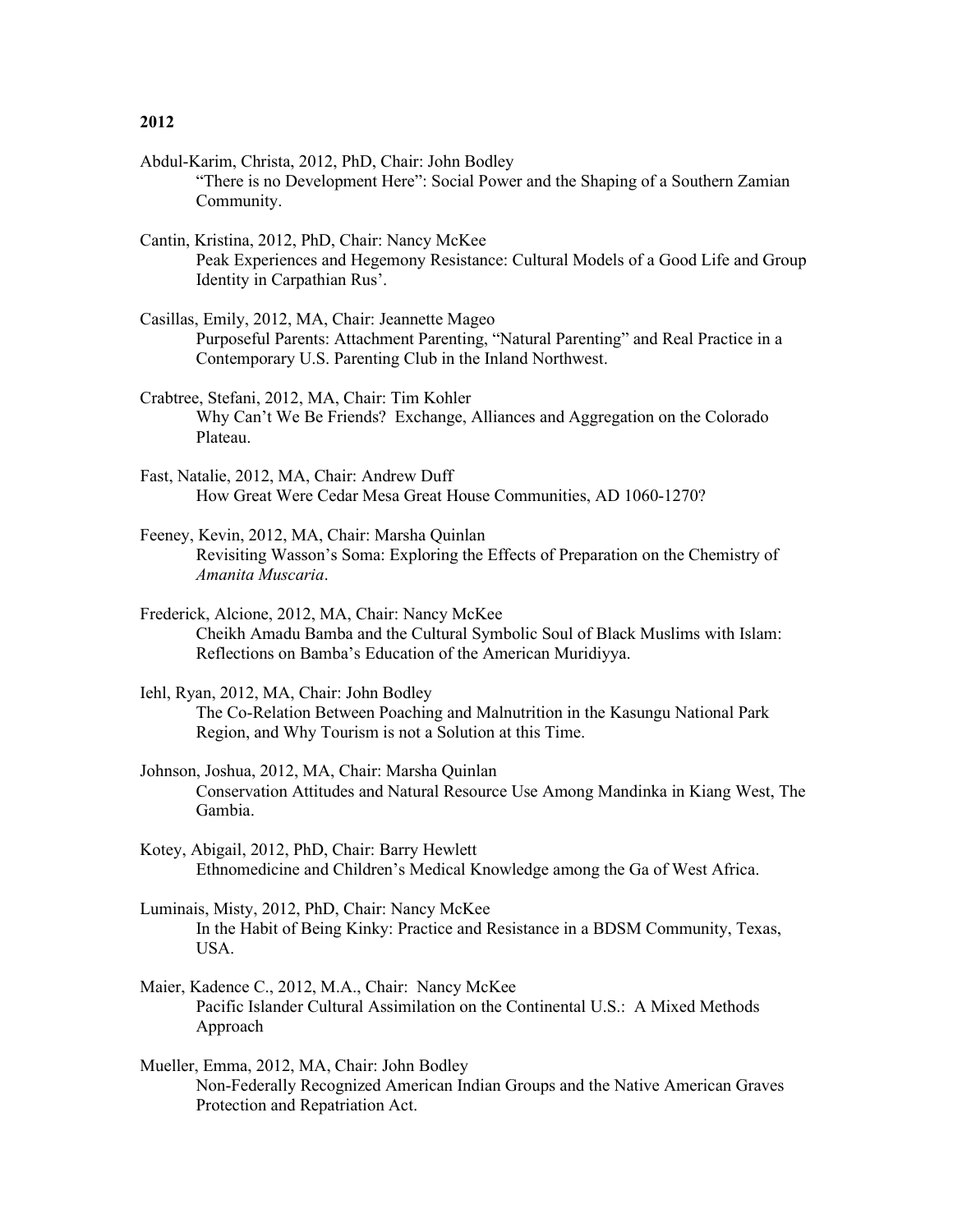Sherpa, Pasang, 2012, PhD, Chair: John Bodley

Sherpa Perceptions of Climate Change and Institutional Responses in the Everest Region of Nepal.

### **2013**

- Boyette, Adam, 2013, PhD, Chair: Barry Hewlett Social Learning During Middle Childhood Among Aka Foragers and Ngandu Farmers in the Central African Republic.
- Card, Judith, 2013, MA, Chair: Nancy McKee "Your Story is Enough."
- Derr, Kelly, 2013, PhD, Chair: Colin Grier Intensifying with Fire: Floral Resource Use and Landscape Management by the Precontact Coast Salish of Southwestern British Colombia.

Drake, Douglas, 2013, MA, Chair: Andrew Duff

- Ellis, Susan, 2013, PhD, Chair: Bryce Canyon Country: A Contested Cultural Landscape.
- Jarrett, Jordan, 2013, MA, Chair: Andrew Duff Ceramic Evidence for Pueblo-Mogollon Cohabitation at Largo Gap in New Mexico.
- Larmon, Jean, 2013, MA, Chair: Andrew Duff The Pacific Coast of Guatemala: A Palynological Investigation of Climate Change and Human Occupation.
- McIllraith, Erin, 2013, MA, Chair: Colin Grier Coast Salish Mortuary Practices: An Exploration of Social Representation in Burial Ritual.
- Ruzicka, Annette, 2013, MA, Chair: Colin Grier Indigenous Archaeology at Dionisio Point on Galiano Island, British Columbia, Canada: Contemporary Impacts and Implications for Archaeological Research and Practice.
- Williams, Sarah, 2013, MA, Chair: Andrew Duff Palynological Investigations during the Colonial Reducciones at Magdelena de Cao Viejo, Peru.
- Wolfe, Emily, 2013, MA, Chair: Courtney Meehan Food Sharing and Maternal Time Allocation Among Ngandu Horticulturalists.

## **2014**

Bocinsky, Ronald Kyle; PhD, Chair: Tim Kohler Landscape-Based Null Models for Archaeological Inference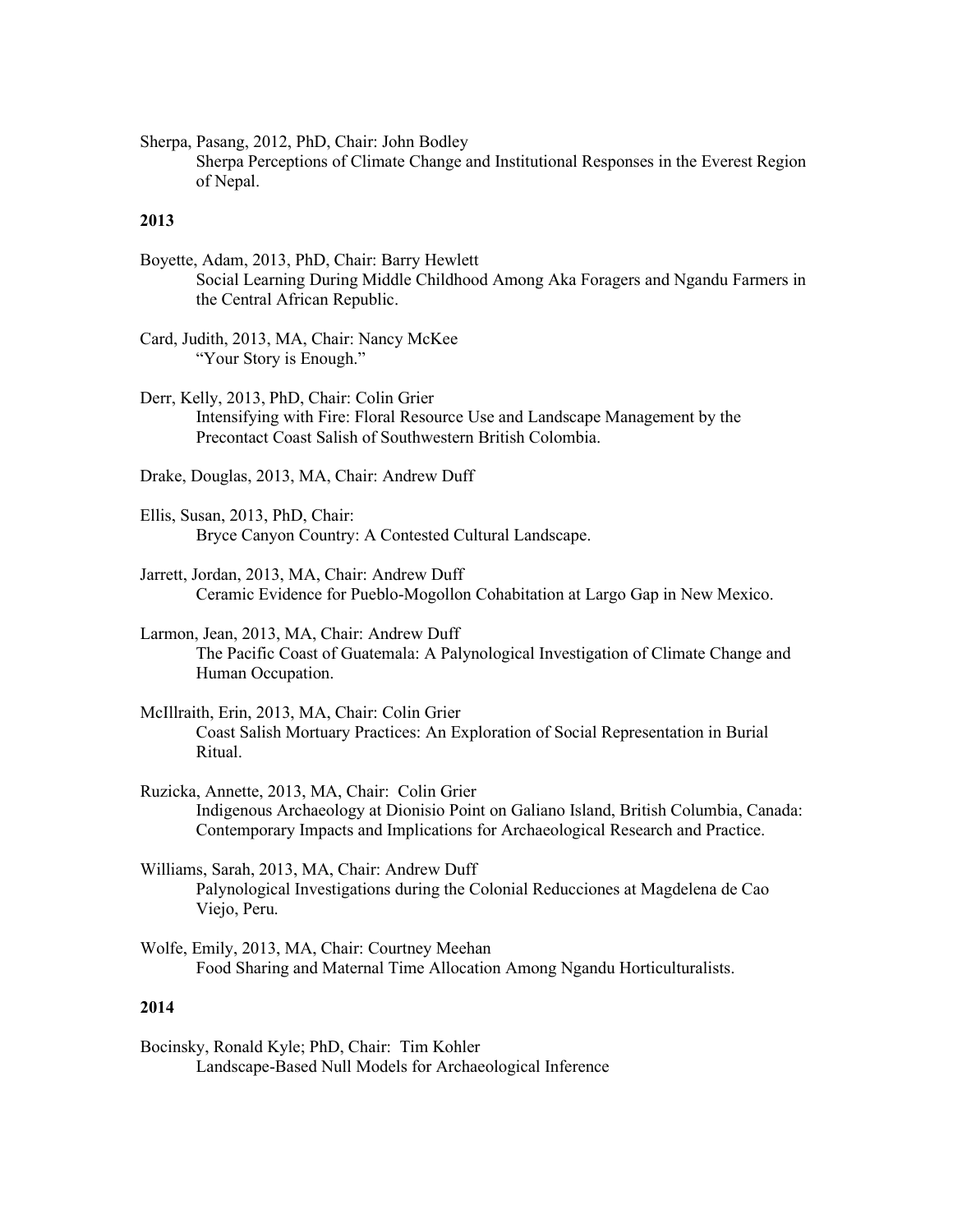- Estalilla, Caitlin; 2014, MA, Chair: Nancy McKee Changing Notions of Identity and Selfhood Among the Homeless of Spokane, Washington.
- Flores, Katherine; 2014, MA, Chair: Marsha Quinlan Culturally Salient Herbal Medicines for Female-Specific Reproductive Conditions in Rural Dominca, West Indies
- Horan, Sonia; 2014, MA, Chair: Jeannette Mageo For Love of the Character: Animism and Materiality in Cosplay Dress
- Horton, Elizabeth A.; 2014, Ph.D., Chair: Robert Ackerman Space, Status, and Interaction: Multiscalar Analysis of Officers, Soldiers, and Laundresses at Nineteenth Century Fort Vancouver, Washington
- Malcom, Courtney D.; 2014, M.A., Chair: Courtney Meehan Maternal Energy Allocation and Investment Among Central African Foragers and Farmers
- McGaffey, Ethan N.; 2014, Ph.D., Chair: Marsha Quinlan Fishers of Men: Center-Men and Fish Aggregating Device Technology in Dominica
- Nanavati, William P.; 2014, M.A., Chair: Melissa Goodman-Elgar The Geoarchaeology of Terraced Agriculture in the Southern Peruvian Andes: A Case Study from San Franciso de Sangayaico
- Reese, Kelsey M.; 2014, M.A., Chair: Tim Kohler Over the Line: A Least-Cost Analysis of "Community" in Mesa Verde National Park
- Truman, Elizabeth K.; 2014, M.A., Chair: Melissa Goodman-Elgar Geoarchaeological Investigations at 45PO429 (Pend Oreille County, Washington)

- Fortin, Louis; 2015, Ph.D., Chair: Andrew Duff Wari Lithic Networks: An Examination of Stone Tool Use at Cerro Baul and Cerro Mejia
- Council, Sara; 2015, PhD, Chair: Marsha Quinlan Overweight and Obesity among Women in Rural Dominica: Models of Body Fat, Attitudes, and Social Networks
- Garfield, Melissa; 2015, M.A., Chair: Ed Hagen Cross-National Female Smoking Prevalence Versus Total Fertility Rate and Gender Inequality
- Garfield, Zachary; 2015, M.A., Chair: Ed Hagen Leadership in the Ehraf Probability Sample: Testing Three Evolutionary Models Against the Ethnographic Record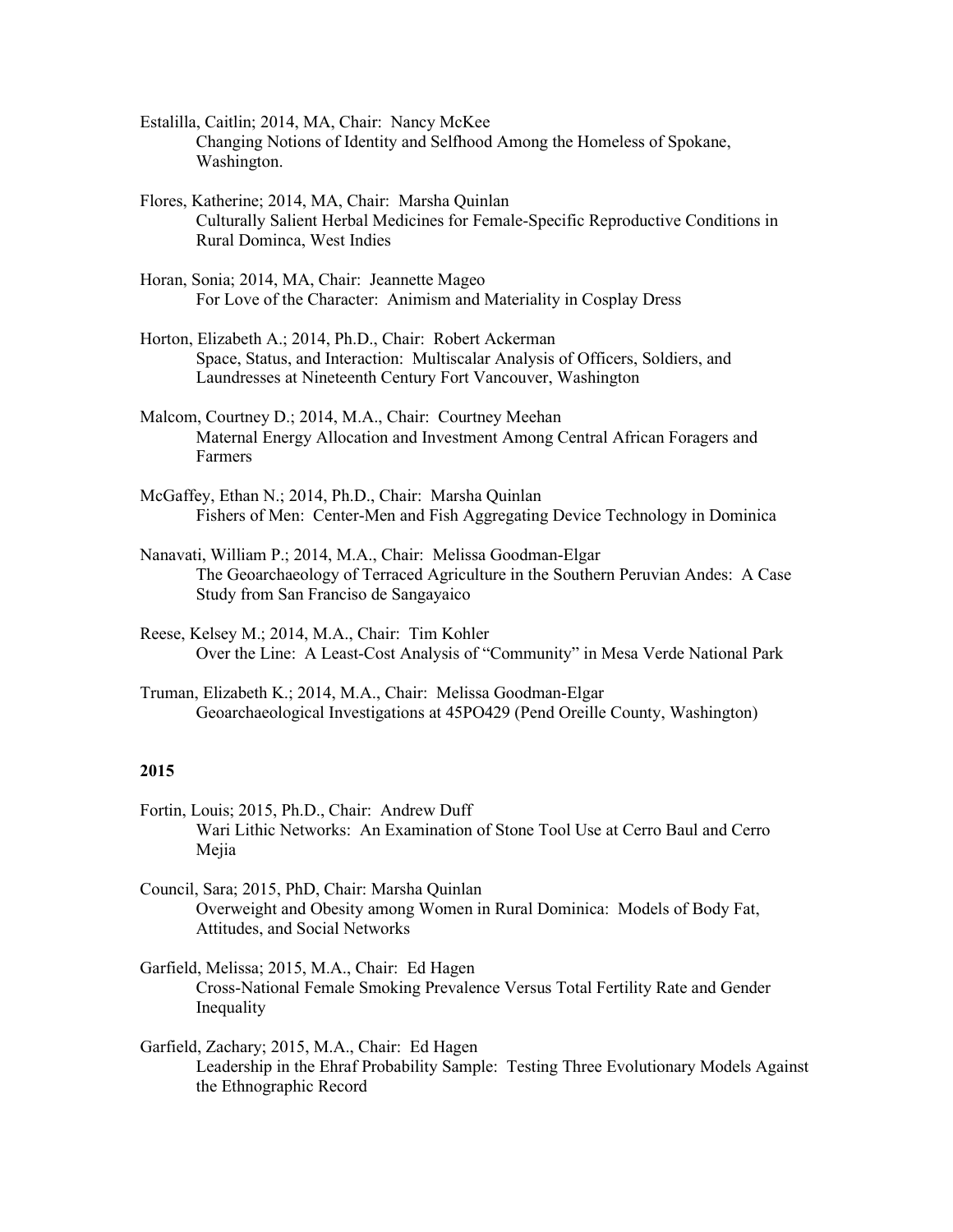Hopt, Justin; 2015, M.A. Chair: Colin Grier Fish and Complexity: Faunal Analysis at the Shell Midden Component of Site DGRV-006, Galiano Island, B.C.

Marino, Matthew; 2015, M.A., Chair: Colin Grier A Relational Perspective on Dogs and Their Burials from DgRv-006, Coastal Southwestern British Columbia

- Nakonechny, Lyle; 2015, Ph.D., Chair: Bob Ackerman Archaeological Survey and Testing in the Willapa River Valley of Southwest Washington
- Rorabaugh, Adam; 2015, Ph.D. Chair: Colin Grier Investigating Restricted Knowledge in Lithic Craft Traditions Among the Pre-Contact Coast Salish
- Roulette, Casey; 2015, Ph.D., Chair: Ed Hagen Behavioral Ecology of Tobacco and Cannabis Use Among Aka Foragers of the Congo Basin
- Safi, Kristin; 2015, Ph.D.; Chair: Andrew Duff Costly Signaling Among Great Houses on the Caco Periphery
- Syme, Kristen; 2015, M.A., Chair: Ed Hagen Testing Two Strategic Models of Suicidal Behavior Against the Ethnographic Record

## **Fall 2015**

- Artstein-McNassar, Melissa; 2015, Ph.D., Chair: Nancy McKee One Goal, Different Paths: Cultural Models, HIV/AIDS, and Minority Health Outcomes in Urban America
- Calvert, Scott; 2015, M.A., Chair: Barry Hewlett Religion, Cooperation, and Reproductive Suppression among the Hamar Agropastoralists of Southwest Ethiopia
- Chung, Jason; 2015, M.A., Chair: Julia Cassaniti How Can I Become a Person? The Paradoxical Nature of the Ideal Self within Whoonga Addiction in South Africa
- Helfrecht, Courtney; 2015, Ph.D., Chair: Courtney Meehan Effects of Stress on Onset of Middle Childhood Among Sidama Agropastoralists
- Jordan, Anna; 2015, M.A., Chair: Jeannette Mageo "Keep it in One Line:" Discourse, Temporality, and Selfhood in a U.S. Memory Care Facility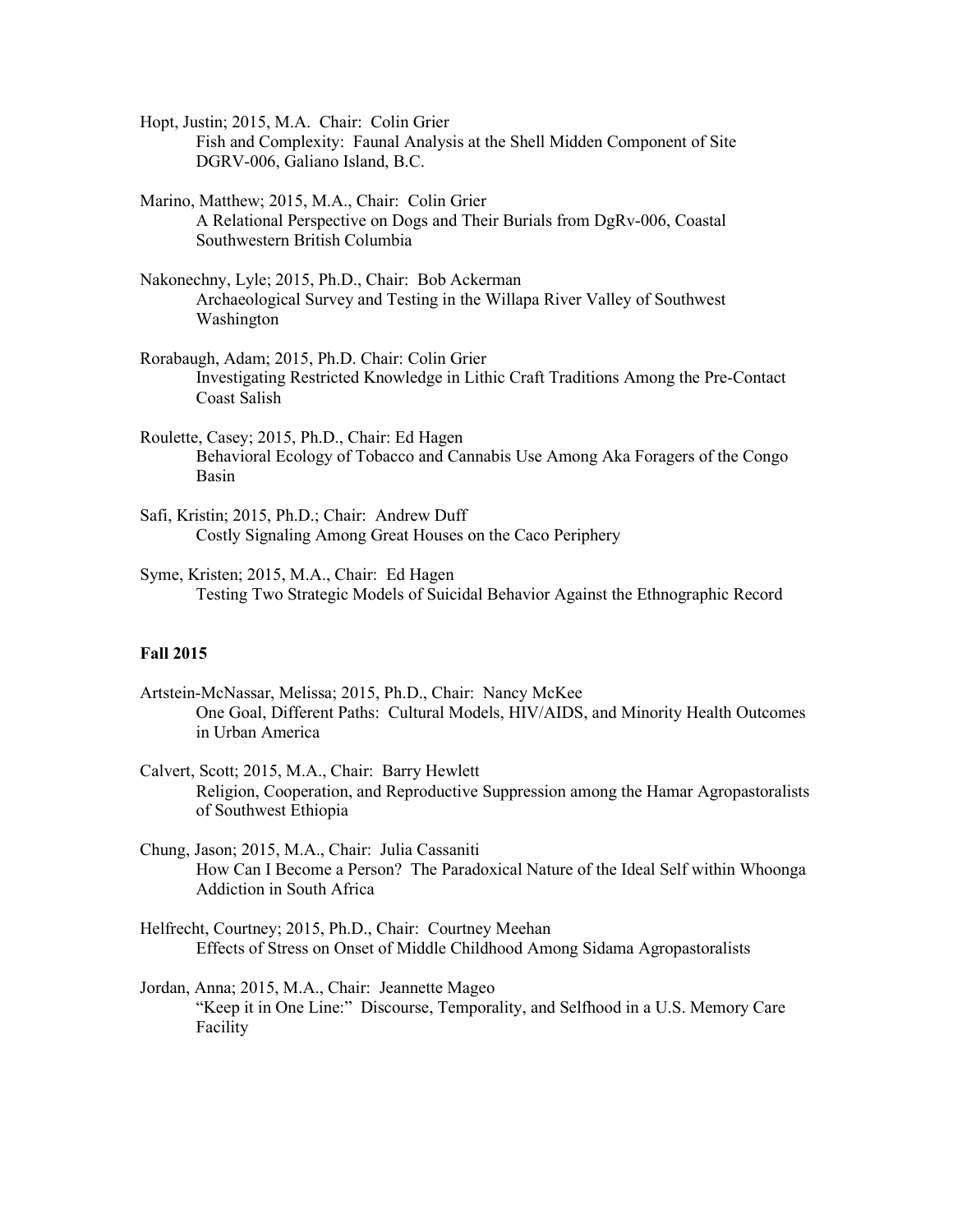- Carney, Molly; 2016, M.A., Chair: Melissa Goodman-Elgar Paleoethnobotanical and Geoarchaeological Analyses at the Flying Goose Site (45PO435)
- Carr, Caitlyn; 2016, M.A., Chair: Robert Quinlan Estoy Luchando (I am Fighting/Struggling): Machismo and Idioms of Distress Among Rural Guatemalan Women
- Caudell, Mark; 2016, Ph.D., Chair: Robert Quinlan Life History Theory within the Human Niche: Conceptual Conundrums, Coalescing Commentaries, and a Consideration of Culture
- De Los Santos Alamilla, Rodrigo; 2016, M.A. Chair: Brian Kemp Clan History and Genetic Diversity among the Tlingit Population from Southeast Alaska
- Dira, Samuel; 2016, Ph.D., Chair: Barry Hewlett Learning to Survive Social-Ecological Risks: Cultural Resilience among Sidama Farmers and Chabu Forager-Farmers in Southwestern Ethiopia
- Feeney, Kevin; 2016, Ph.D., Chair: Marsha Quinlan Peyote & the Native American Church: An Ethnobotanical Study at the Intersection of Religion, Medicine, Market Exchange, and Law
- McCauley, Jessica; 2016, M.A., Chair: Julia Cassaniti The Embodiment of Privileged Knowledge: Djinn Healing in Urban Mali
- Miller-Atkins, Galen; 2016, M.A., Chair: Luke Premo Local Extinctions and Regional Cultural Differentiation in the Paleolithic
- Placek, Caitlyn; 2016, Ph.D., Chair: Edward Hagen Beyond Pickles and Ice Cream: A Biocultural Investigation of Pregnancy Diet in South India
- Prokosch, Jordan; 2016, M.A.; Chair: Jeannette Mageo Marshallese Americans Community and Mimesis among Transnational Migrants
- Snyder, Jr., Charles; 2016, Ph.D., Chair: Marsha Quinlan Culture, Health, and Hope: Exploring Historical Trauma, Syndemics, and the Application of Anthropology to Reducing Health Disparities in Native American Communities
- Williams, Justin; 2016, Ph.D., Chair: William Andrefsky Morphological Variability in Clovis Style Hafted Bifaces Across North America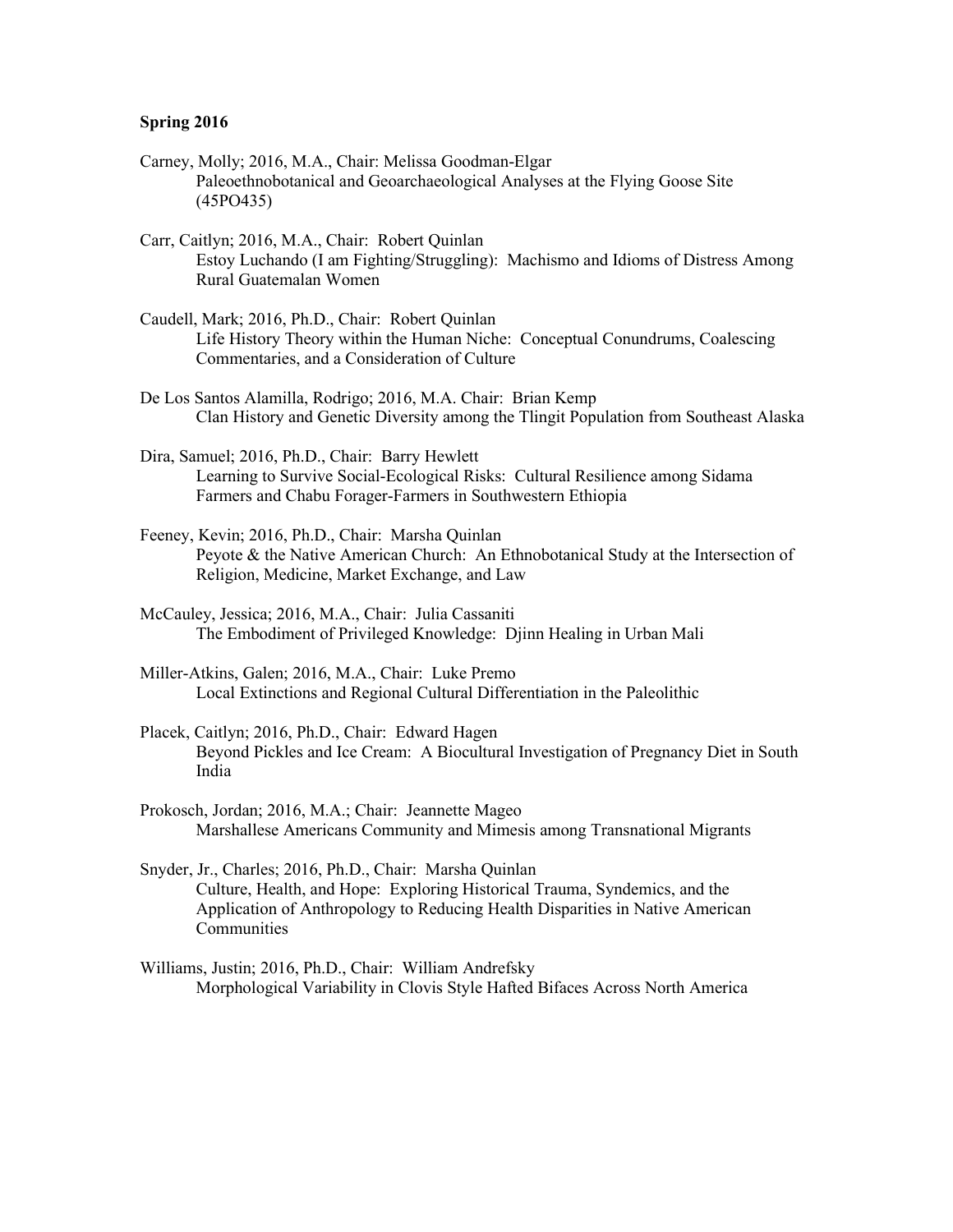#### **Fall 2016**

Crabtree, Stefani; 2016, Ph.D., Chair: Tim Kohler

Trade, Territoriality, Alliances and Conflict: Complexity Science Approaches to the Archaeological Record of the U.S. Southwest with a Case Study from Languedoc, France

McNassar, John; 2016, Ph.D., Chair: Nancy McKee (pdf copy only) Making Peace with the Warrior Next Door: Rituals in Identity, Wellness, and Transition in Veteran Communities

- Alvarez, Tiffany A.; 2017, M.A., Chair: Ed Hagen The Evolution of Gendered Toxin Defense: Smoking, Ethnicity, and Reproduction
- Assoma, Awoke A.; 2017, Ph.D., Chair: Barry Hewlett Adaptation and Change in Enset Ecology and Farming Among the Kore of Southwestern Ethiopia
- Collins, Jessica R.; 2017, M.A., Chair: Courtney Meehan Infant Signaling Behaviors and Maternal, Paternal and Alloparental Caregiving
- Hanson, Sydney A.; 20107, M.A., Chair: Jade d'Alpoim-Guedes Early Agricultural Strategies at Four Prehistoric Central Thai Sites: An Archaeobotanical Analysis
- Hawthorne, Paige E.; 2017, M.A., Chair: Colin Grier Avians and Diversity: A Multi-Analytical Approach to Avian Faunal Analysis in Southwestern British Columbia
- Kaspari, Katarina E.; 2017, M.A., Chair: Ed Hagen Cross-National Variation in Smoking Prevalence Versus Parasite Load
- Lightner, Aaron D.; 2017, M.A., Chair: Ed Hagen The Impact of Explicit Culturally Transmitted Frames on Economic Decision Making
- MacIntyre, Hannah E.; 2017, M.A., Chair: Nancy McKee Cultural and Social Biases in Educational Access for LGBTQ Public School Students
- Moonkham, Piyawit; 2017, M.A., Chair: Julia Cassaniti Mythscape: An Ethnohistorical Archaeology of Space and Narrative of the Naga in Northern Thailand
- Randise-Hinchliff, Chia T.; 2017, M.A., Chair: Julia Cassaniti A Thread of Continuity: Spiritual Journey Through Yarn in Honor of Wixarika Ancestors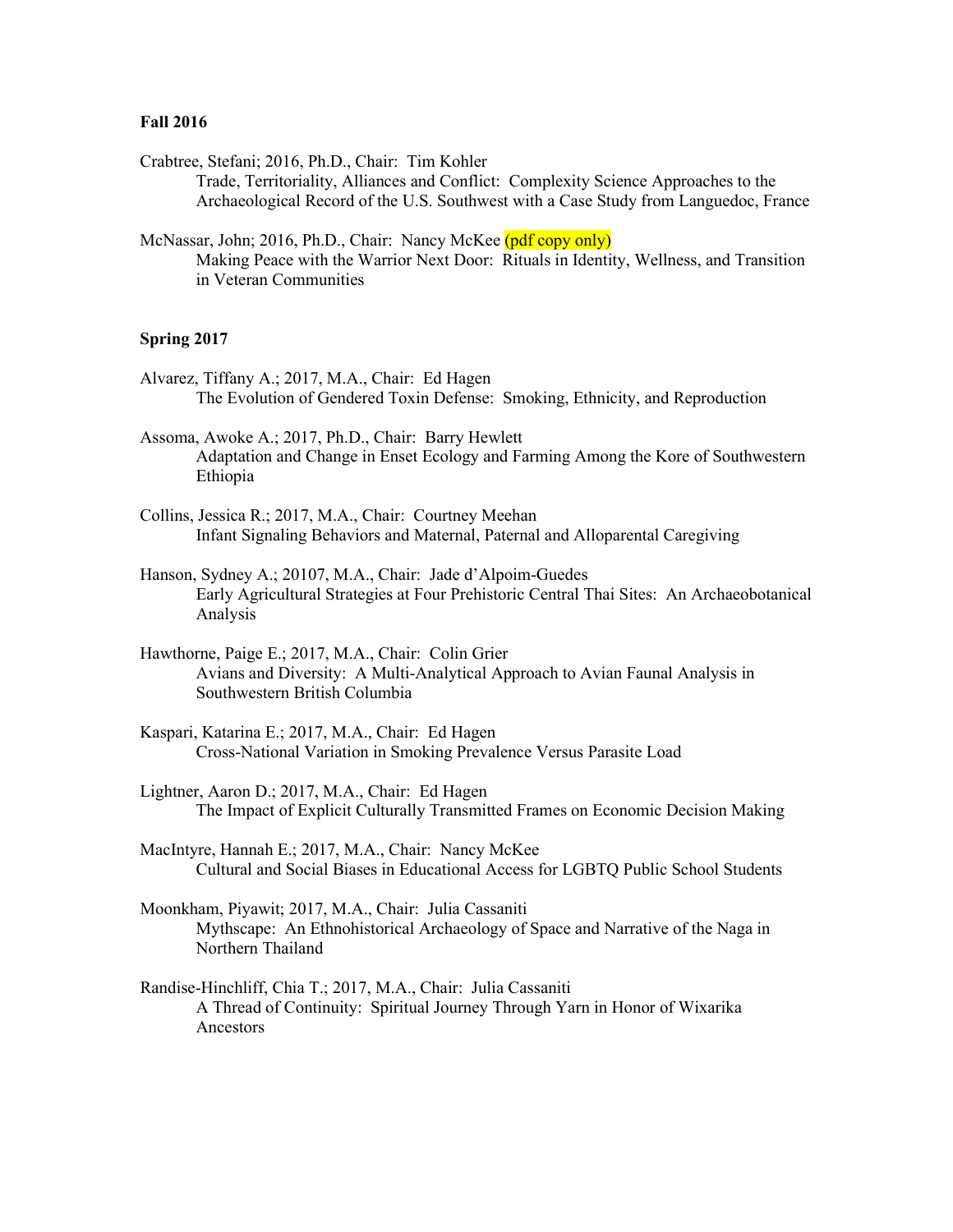## **Summer 2017**

Phillips, Lori B.; 2017, M.A., Chair: Erin Thornton Birds of a Feather: Turkey Use at Postclassic Mayapan

# **Fall 2017**

- Snively-Martinez, Amy E.; 2017, Ph.D., Chair: Marsha Quinlan Family Poultry Systems on the Southern Pacific Coast of Guatemala: Livelihoods, Ethnoveterinary Medicine and Healthcare Decision Making
- Sulfaro-Menconi, Angela M.; 2017, Ph.D., Chair: Nancy McKee Survival and Dreams: Lives of LGBTQ Homeless Youth in Los Angeles
- Szymanski, Ryan M.; 2017, Ph.D., Chair: Andrew Duff Detection of Anthropogenic Environmental Impacts in Holocene East Africa: Microbotanical and Fungal Proxy Evidence
- Thiel, Amanda M.; 2017, M.A., Chair: Marsha Quinlan Variation in Cultivation of Medicinal Plants in Guatemalan Q'Eqchi' Maya Homegardens

- Coco, Brooke A.; 2018, M.A., Chair: Jeannette Mageo National Exclusion of Andean Afros in Ecuador
- Damitio, William J.; 2018, M.A., Chair: Shannon Tushingham Pipes and Smoking in Precontact Pacific Northwest Societies
- Fisher, Philip R.; 2018, Ph.D., Chair: William Andrefsky Understanding Culture History Using Topographic Morphometrics of Lithic Projectile Points: Paleoindian Case Studies from the Great Plains and Northern Alaska
- Frierson, Andrew G.; 2018, M.A., Chair: Shannon Tushingham Occupational History and Land Use at Rock Creek Shelter (35LK22), Southeastern Oregon
- Harpel, Whittaker W.; 2018, Ph.D., Chair: Clare Wilkinson-Weber Strangers in a Strange Land: Living History and Tradition in the Lives of Arab-Americans
- Harris, Kathryn A.; 2018, Ph.D., Chair: William Andrefsky Lithics and the Late Prehistoric: Interaction on the Southern Columbia Plateau
- James, Nathaniel F.; 2018, M.A., Chair: Steven Weber Agricultural Labor and Taphonomy at the Indus Site of Harappa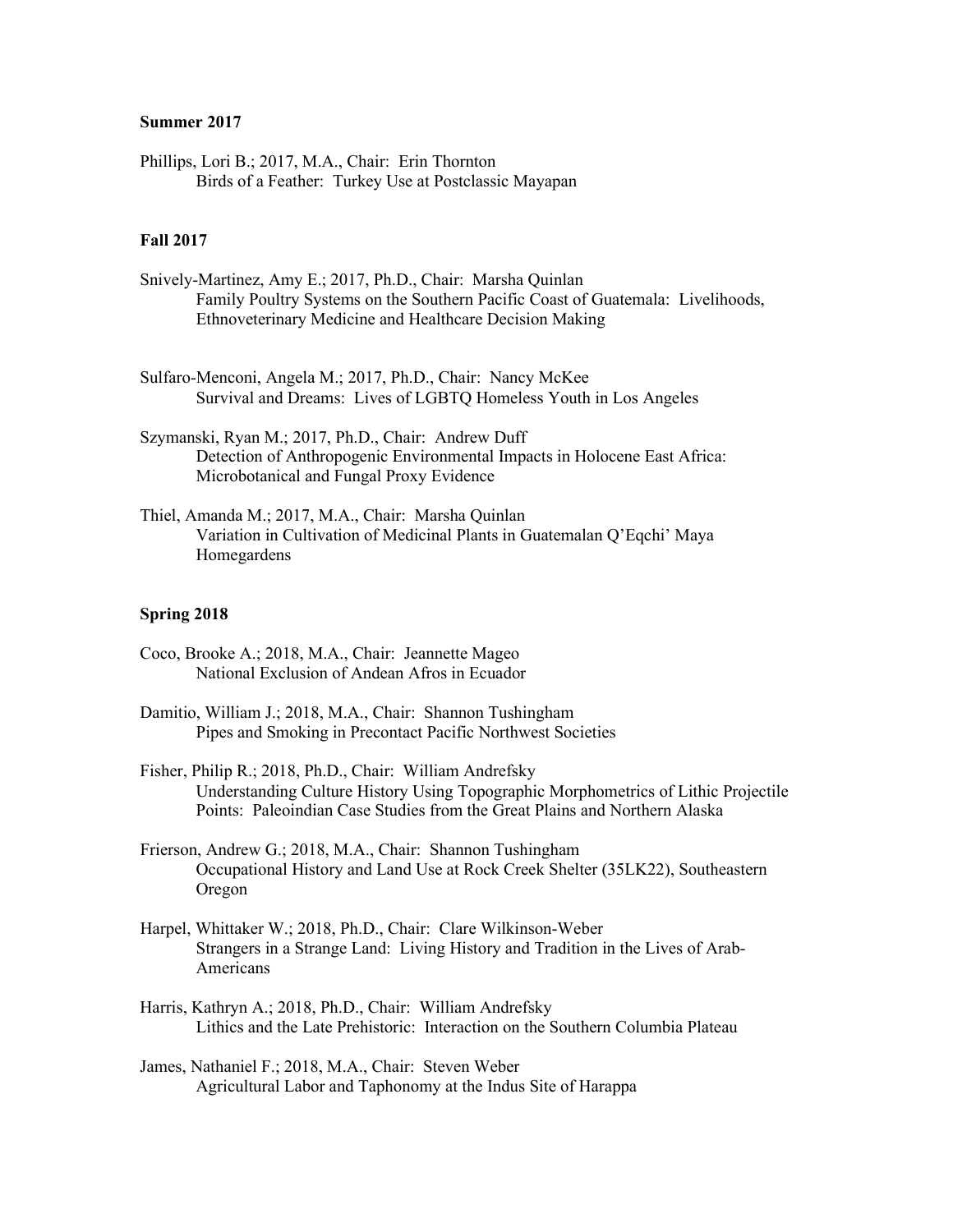Medinaceli, Armando; 2018, Ph.D., Chair: Robert Quinlan Ethnobiological Collaboration with Two Societies of the Latin American Tropics

## **Summer 2018**

- Bush, Dominc; 2018, M.A., Chair: Erin Thornton Animal Use at the Last Maya Kingdom: A Preliminary Analysis of the Faunal Record from Flores, Guatemala
- Lane, Avery A.; 2018, M.A., Chair: Courtney Meehan Household Composition and the Infant Fecal Microbiome: A Cross-Cultural Study

#### **Fall 2018**

- Adams, Jacob; 2018, Ph.D., Chair: William Andrefsky 'Tis the Season: An Experimental Examination of Toolkit Variability, Late Pleistocene - Early Holocene Interior Alaska
- Jung, Chaise; 2018, M.A., Chair: Jeannette Mageo Considering Cultural Contact: Psychosocial Identity in the Kingdom of Tonga
- You, Yawei; 2018, M.A., Chair: Steve Weber (draft copy only) Climate Change, Agriculture and Human Adaption at the Indus Site of Harappa

- Casillas, Emily; 2019, Ph.D., Chair: Jeannette Mageo (no pdf copy, paper draft-final version?) La Manta and La Clinica: Raising Children in a Limeno Migrant Community
- Fulgham, Samantha; 2019, M.A., Chair: Colin Grier Hearth and Home: Paleobotanical and Zooarchaeological Analysis of Thirteen Bulk Soil Samples from DGRV-006 Galiano Island, British Columbia
- Gaffney, Michael; 2019, M.A., Chair: Ed Hagen The Impact of Emotional Signals on Perceived Need and Propensity to Help
- Helmer, Emily; 2019, M.A., Chair: Shannon Tushingham Places of Practice: Interpreting Settlement Patterns and Persistent Places in Southern Oregon
- Karimitar, Arian; 2019, M.A., Chair: Jeannette Mageo Mourning Rituals and Their Psychological Meanings in Iranian Culture
- Roulette, Jennifer; 2019, Ph.D., Chair: Marsha Quinlan Ethnobiology, Illness Perceptions, and Health Education Among Maasai Children in Northern Tanzania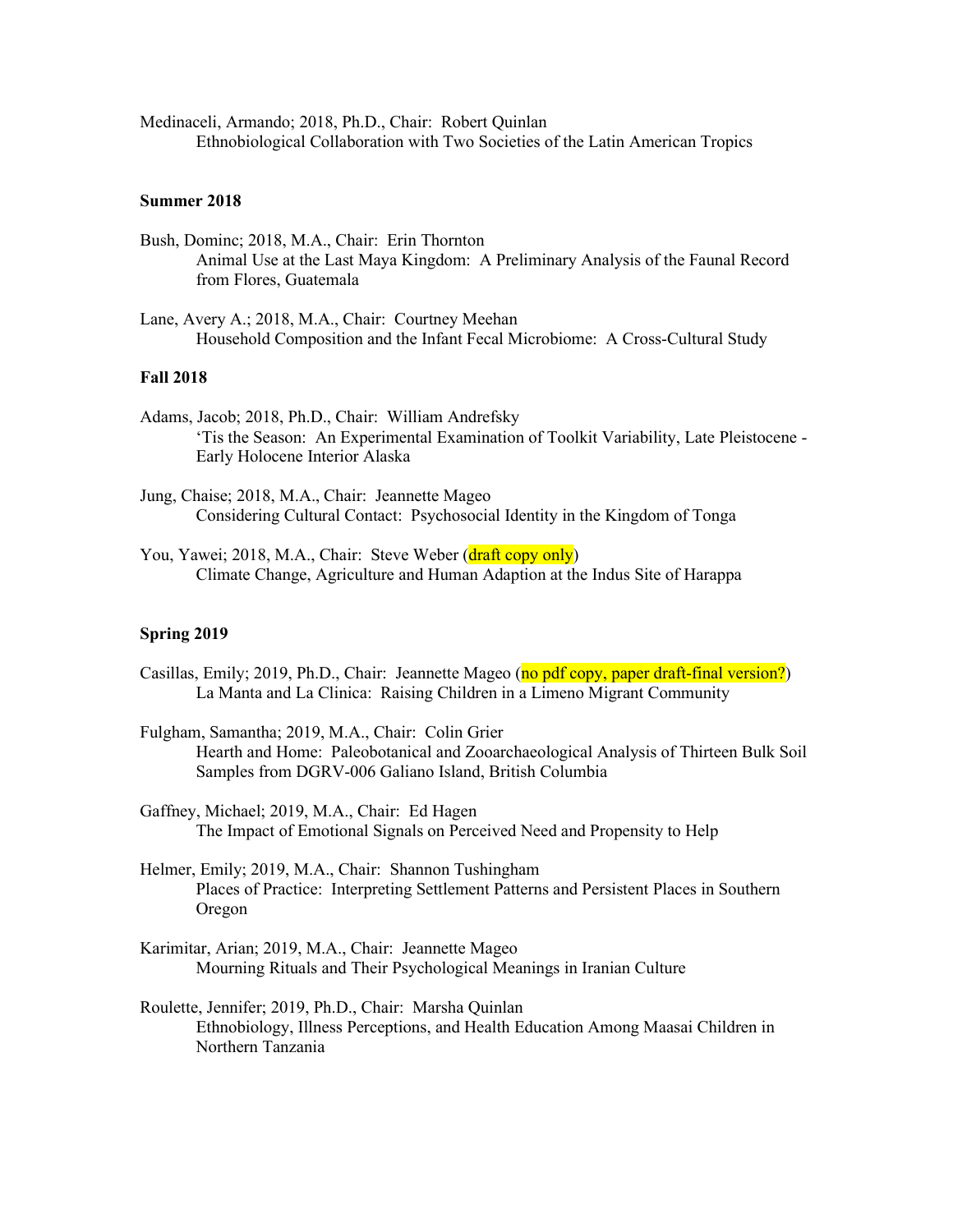Sheets, Kimberly: 2019, M.A., Chair: Andrew Duff Sourcing Nonlocal Bighorn Sheep Using Strontium Isotope Analysis, Homol'ovi Settlement Cluster, Northeast Arizona

Smith, Caroline; 2019, M.A., Chair: Ed Hagen Psychological Pain and Life History: Examining Predictors of Postpartum Depression in the National Health and Nutrition Examination Survey (NHANES)

- Weber, Daphne; 2019, M.A., Chair: Julia Cassaniti (Embargo on Thesis until May 2020) Good Feelings and the Buddha: Healing in a Thai Bhikkhuni Monastery
- Zena, Ashenafi; 2019, Ph.D., Chair: Andrew Duff Megalithic Stele Monuments of Gedeo, South Ethiopia
- Zhao, Xinyi; 2019, M.A., Chair: Julia Cassaniti Interpreting Madness in Northern Thailand: Conceptualization of Health and Illness for an Interdependently-Oriented Porosity of Mind

## **Summer 2019**

Garfield, Zachary; 2019, Ph.D. Chair: Ed Hagen Leadership, Prestige, and Social Learning Across Traditional Societies

## **Fall 2019**

- Anady, Rachel; 2019, M.A. Chair: Marsha Quinlan Social Transformation and Its Effect on Teenage Pregnancy in Mpumalanga, South Africa
- King, Roxanna; 2019, Ph.D. Chair: Nancy McKee Diet and Nutrition Among the Confederated Tribes of the Chehalis Reservation
- Zimmermann, Mario; 2019, Ph.D. Chair: Steve Weber Subsistence of Pre-Columbian Maya Urban Communities: A Microscopic View on Alternative Staples

- Chambers, Jaime N.; 2020, M.A. Chair: Rob Quinlan Cross-Cultural Perspectives on Canine Personhood: A Qualitative-Quantitative Analysis
- Fulkerson, Tiffany J.; 2020, Ph.D. Chair: Shannon Tushingham Feminist Approaches To Archaeological Practice and the Archaeological Past: Case Studies from Western North America and Beyond
- Scanlan, Kathleen K.; 2020, M.A. Chair: Colin Grier Engendering the House: A 1500-Year-Old Southwest Alaska *Ena* at Dil-088